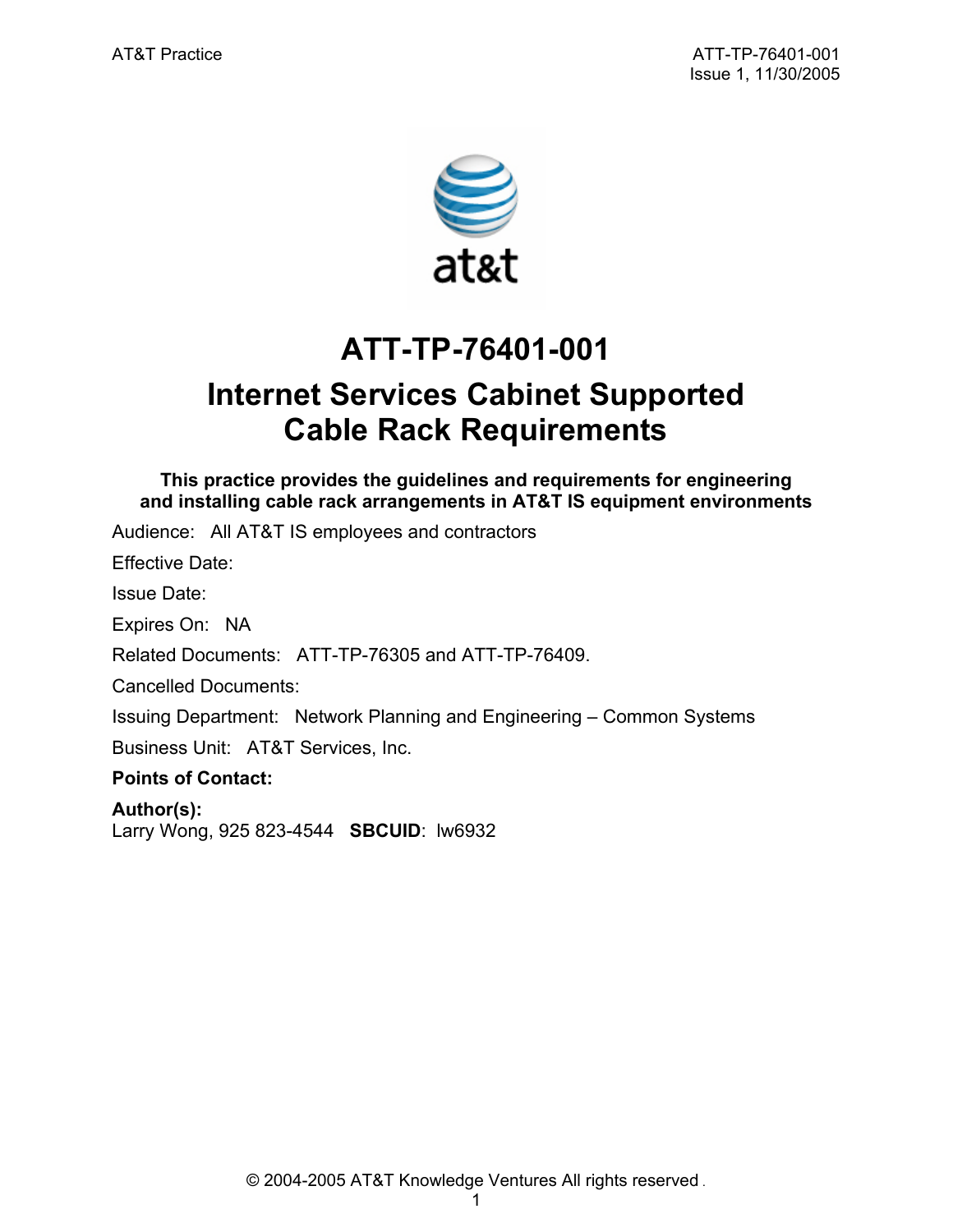# **Table of Contents**

| $\mathbf{1}$ . |     |                                           |                     |
|----------------|-----|-------------------------------------------|---------------------|
| 2.             |     |                                           |                     |
|                | 2.1 |                                           |                     |
|                | 2.2 |                                           |                     |
|                |     | 2.2.1                                     |                     |
|                | 2.3 |                                           |                     |
|                | 2.4 |                                           |                     |
|                |     | 2.4.1<br>2.4.2<br>2.4.3<br>2.4.4<br>2.4.5 |                     |
|                | 2.5 |                                           | 9                   |
|                | 2.6 |                                           |                     |
|                | 2.7 |                                           |                     |
| 3.             |     |                                           | 10                  |
|                |     | 3.1.1                                     |                     |
|                | 3.2 |                                           |                     |
| 4.             |     |                                           |                     |
|                | 4.2 |                                           | 12                  |
|                | 4.3 |                                           | $12 \,$<br>12<br>13 |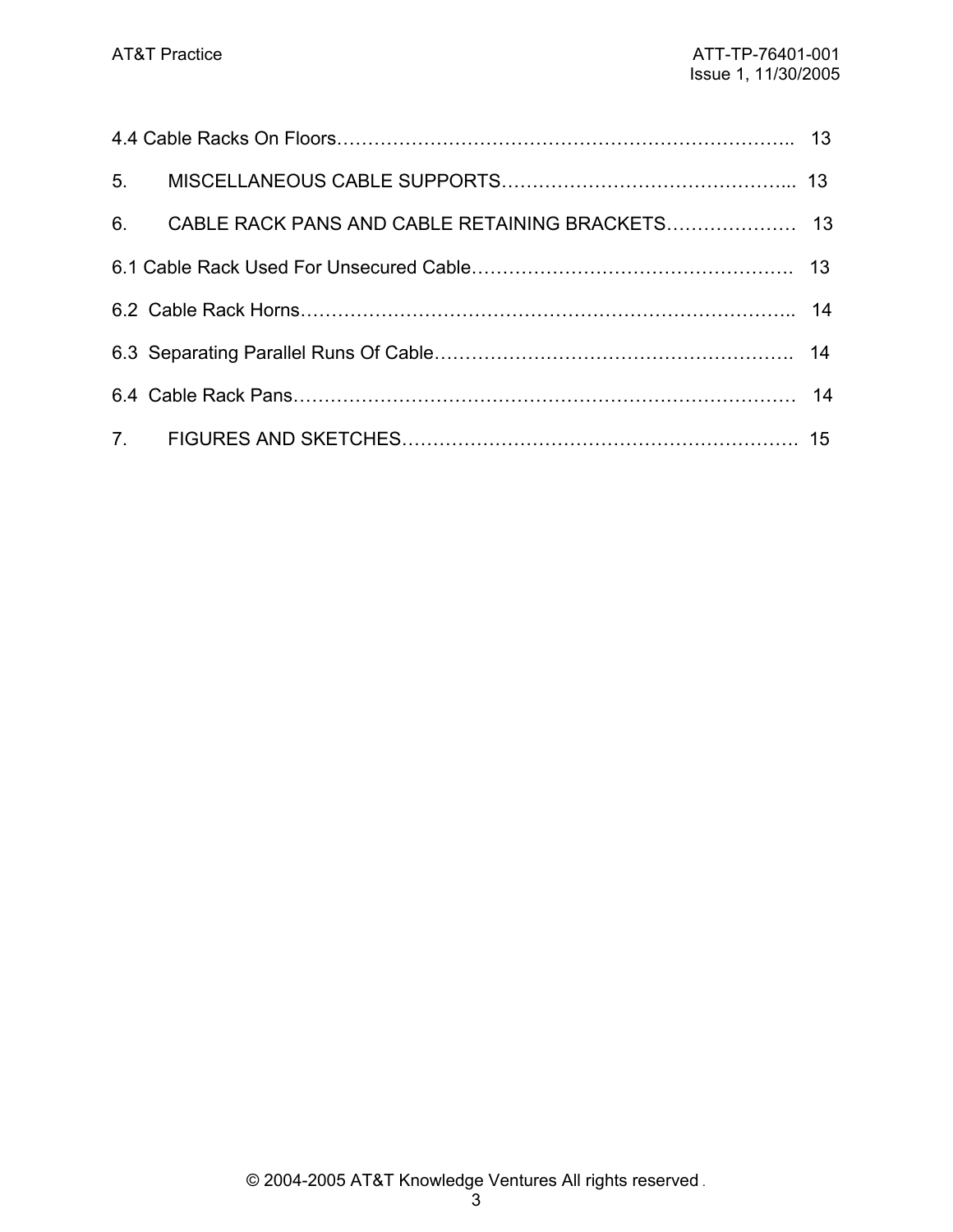## **INTRODUCTION**

This practice shall be followed when providing cabinet top supported cable racks for AT&T Internet Services facilities. These methods for support of cable racks are applied when ceiling suspended auxiliary framing is not available for supporting of cable racks. This practice should be used in conjunction with TP76305 Cable Installation, Removal and Mining, ATT-002-316-053 Fiber Protection System M&P and TP76409 Common Systems Cable Rack Requirements.

The following is a list of terms and their meanings as used in this document:

| Term                                     | Meaning                                                                                                                                                                                                                                                                                                                       |
|------------------------------------------|-------------------------------------------------------------------------------------------------------------------------------------------------------------------------------------------------------------------------------------------------------------------------------------------------------------------------------|
| Access floor                             | A raised floor system elevated over the building floor providing space<br>under the floor panels for air plenum use or cable runs. Equipment<br>frameworks/cabinets are mounted on top of elevated floor system.                                                                                                              |
| Cabinet                                  | A four post framework designed for housing electronic equipment that<br>may be equipped with or without doors, side panels, top panel or base<br>panel.                                                                                                                                                                       |
| Cable Hole                               | An opening in a wall, partition, or floor for passage of cable and wire.                                                                                                                                                                                                                                                      |
| Cable Rack                               | The supporting structure for dc power and copper communications cable.                                                                                                                                                                                                                                                        |
| Equipment<br>Framework                   | A steel framework for housing electronic equipment in a rack mount<br>arrangement, usually a two post design used in the context of this<br>document.                                                                                                                                                                         |
| Four Post<br>Framework                   | Steel framework for housing electronic equipment incorporating four<br>uprights in one assembly such as a cabinet. For purposes of this<br>document, two-post equipment frameworks configured back-to-back and<br>joined by top and bottom crossmembers between the two frameworks<br>may also be termed four post framework. |
| <b>Global Seismic</b><br>Framework       | Equipment framework designed and manufactured by Telect Hendry with<br>uprights exceeding 5 inch depth creating performance characteristics<br>similar to four post framework.                                                                                                                                                |
| <b>Power Cable Rack</b>                  | Cable rack that is dedicated (restricted) to the routing and support of<br>office and equipment of dc power cables.                                                                                                                                                                                                           |
| Switchboard / Misc.<br><b>Cable Rack</b> | Cable rack that is used for routing and support of network switching,<br>transmission and video cables in general. Switchboard cable racks may<br>contain certain types of equipment dc power distribution cables.                                                                                                            |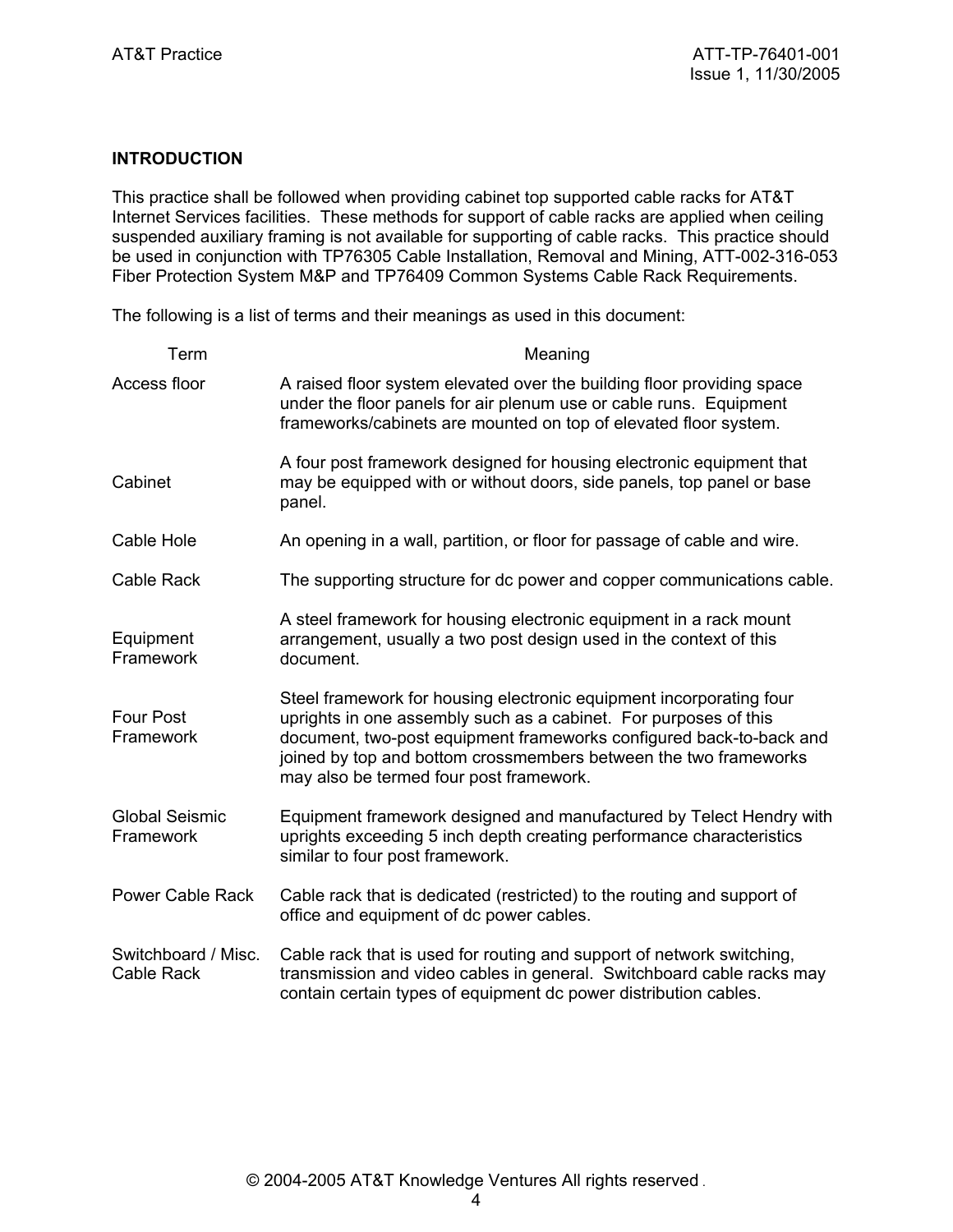# **1. RESERVED FOR FUTURE**

# **2. GENERAL**

## **2.1 Description and Sizes**

Cable racks used in AT&T IS facilities shall be of the steel ladder type construction shown in Fig. 1. Cable racks shall consist of  $2 \times 3/8$  inch solid rectangular side rails called "stringers" between which are welded on 9-inch centers 1 x 1/2 inch cross members called "straps". The first and every other strap of cable racks wider than 24 inches shall be reinforced with a 1 inch by 1/4-inch steel bar.

Fig. 1 also indicates the standard widths of cable rack that shall be used in AT&T IS facilities. Commercially available cable racks having widths different than those shown are acceptable for use when they are appropriate for the cabling needs of a particular equipment or office arrangement.

**NOTE:** Cable racks with side cable horns welded to stringers shall not be provided for new or growth of existing office cable rack arrangements.

## **2.2 Safe Loads**

#### **2.2.1 Permissible Cable Pileups**

The permissible pileups of cabling on horizontal cable racks supported by cabinets are provided in Table A. The purpose of cable pileup restrictions are to ensure the weight of cables does not exceed load carrying capacity of cabinet and/or equipment frameworks supporting the cable rack. Generally, cable rack weight shall not place more than 500 pound top load on any one cabinet. The 5-foot and 6-foot spacing of supports are standard spans provided for cable racks. Providing supports at smaller span distance of 4-foot can provide greater cable load capacity where greater cable pile height is required.

| <b>Secured Power Cable</b>         |                                    |                         |            |  |
|------------------------------------|------------------------------------|-------------------------|------------|--|
| (3 Levels of Rack)                 |                                    |                         |            |  |
|                                    | Supports On                        |                         |            |  |
| <b>Rack Width</b>                  |                                    | 4' Centers   5' Centers | 6' Centers |  |
| 5" to 1'-6"                        | 3"                                 | 3"                      | 3"         |  |
|                                    | <b>Unsecured Switchboard Cable</b> |                         |            |  |
| (3 Levels of Rack)                 |                                    |                         |            |  |
|                                    | Supports On                        |                         |            |  |
| <b>Rack Width</b>                  |                                    | 4' Centers   5' Centers | 6' Centers |  |
| 5" to 2'-0"                        | 6"                                 | 5"                      | 5"         |  |
| <b>Secured Power Cable</b>         |                                    |                         |            |  |
| (2 Levels of Rack)                 |                                    |                         |            |  |
| Supports On                        |                                    |                         |            |  |
| <b>Rack Width</b>                  |                                    | 4' Centers   5' Centers | 6' Centers |  |
| 5" to 1'-6"                        | 3"                                 | 3"                      | 3"         |  |
| <b>Unsecured Switchboard Cable</b> |                                    |                         |            |  |
| (2 Levels of Rack)                 |                                    |                         |            |  |
|                                    | Supports On                        |                         |            |  |
| Rack Width                         | 4' Centers                         | 5' Centers              | 6' Centers |  |
| 5" to 2'-0"                        | ጸ"                                 | 6"                      | 6"         |  |

| Table A                                                        |
|----------------------------------------------------------------|
| Permissible Cable Pileup On Cabinet Supported Horizontal Racks |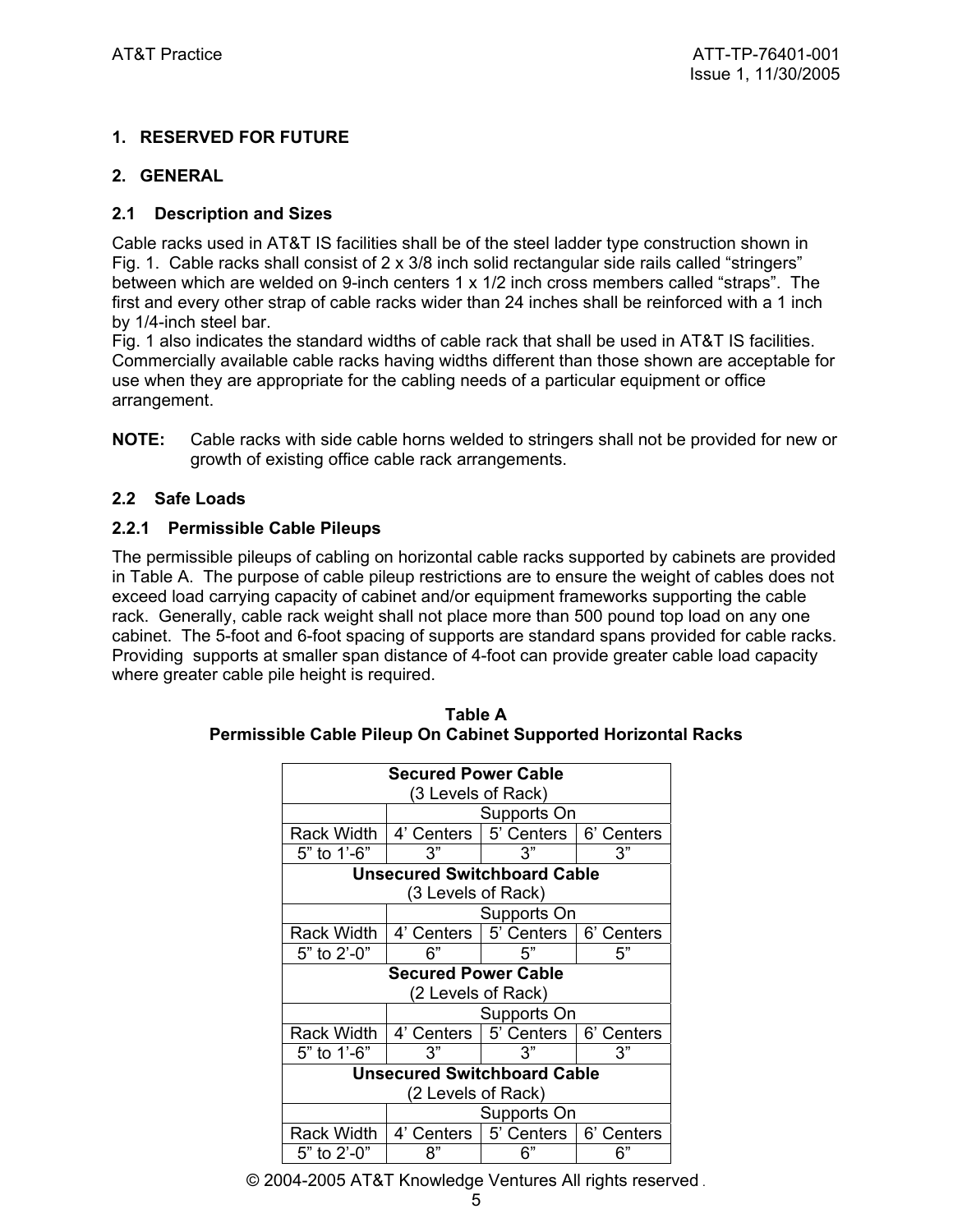# **2.3. Planning**

The objective of cable rack engineering is to assure equipment and office cable rack layouts are configured in a way that cable pileup is distributed across an equipment area so that unnecessary concentrations of cable (congestion) on individual racks are avoided. Secondly, cable rack engineering assures a reasonable capacity for additional equipment cabling is provided for subsequent equipment growth, thus minimizing the need to engineer and install additional racking as equipment is installed. This is accomplished by engineering cable rack arrangements for foreseeable needs rather than just needs of a particular job.

Equipment cable racking should only be furnished and installed for equipment configurations engineering knows or is reasonably certain will be installed in the near future, and to comply with the 75% cable capacity requirement discussed later in this document.

To communicate a developed overall cabling scheme of an equipment area to subsequent cable rack engineers, the overall plan for an equipment area should be depicted on Cable Rack Plan office records. Using traditional office record keeping standards, future cable rack paths are depicted in solid or dashed thin line work as opposed to existing cable rack paths which are depicted using heavy solid line work. The practice of continuously documenting cable racking schemes in this manner should enable harmonious equipment and cable rack growth and simplified subsequent cable rack engineering effort.

#### **2.4. General Engineering Requirements**

The following guidelines apply to cable rack engineering in general:

- A. Power cable racks shall not exceed 1'-6" in width.
- B. Cable racks shall not be located close to building conditions or equipment that may subject installed cabling to damage or detrimental conditions.
- C. Except as noted below, cables leaving a cable rack and entering equipment frames/cabinets shall not be unsupported for a distance greater than 3-feet (measured along the arc of the shortest cable).
- D. Unless otherwise directed by equipment documentation, lineup cable racks shall be placed at the front of equipment frames to complement the front mounted rear cabled characteristics of equipment units.
- E. A clearance of 5-inches should be provided between the side or end of a cable rack and a building column or surface.
- F. An installer's hand/forearm clearance of 4 inches should be provided between the ultimate cable pileup of a cable rack and any obstruction when possible.
- G. A minimum of 1'-6" of working space should be provided on at least one side of a cable rack for installation access when possible and practicable.
- H. Fig. 17 or its functional equivalent shall be provided at cable rack turns where the distance between cable supports does/may not prevent cable sag.

#### **2.4.1 Rack Support Span**

For the purpose of maintaining cable rack integrity, distance between rack under supports shall never be greater than six feet. In a cabinet/framework supported cable rack environment, there may be spans greater than six feet from one cabinet top support to another cabinet top support when the cable rack runs are away from cabinet lineup areas. This would occur in cross aisle runs, entrance cable racks or via cable racks where the racks must cross over wide aisles or cables are routed to equipment areas located in other parts of the building. Supplemental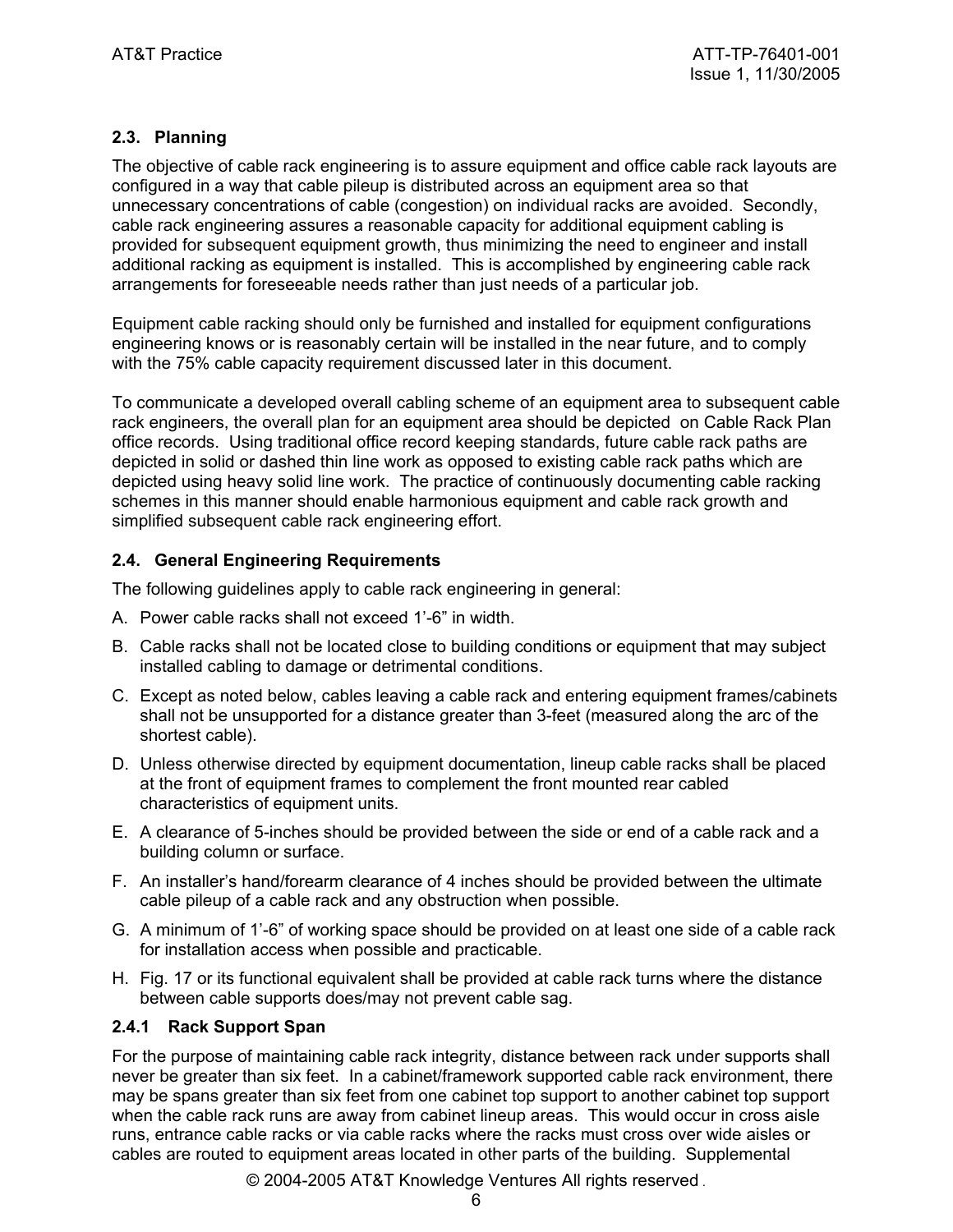support must be provided so cable rack span never exceeds six feet. The planning of cable routes should limit number of cable rack runs located away from equipment lineups as supplemental rack support would need to be provided.

Supplemental support is provided by ceiling hangers, wall braced framing or floor supports. Floor supports may be provided by floor stanchions or pipe stands where pipe stands will be permitted. Generally, pipe stands cannot be used in high seismic risk sites (Zones 3,4). All floor supports shall be secured to building floor or to access floors if access floor is designed for dead equipment loads. Dead loads are those weights and fixed equipment incorporated into the floor where the floor must be capable of resisting lateral and vertical loads of floor and equipment mass. Ceiling hangers or wall braced support are appropriate where available.

# **2.4.2. Rack Sizing**

Cable rack layouts shall be engineered using cable rack widths that are appropriate for the cable rack's purpose and installed location. A cable rack's purpose is to accommodate equipment cabling over an extended period of time (general purpose racks), or to accommodate a specific amount of cabling to a specific equipment type or location (special purpose racks). Special purpose racks are not intended for general equipment cabling and shall be sized to the narrowest width possible to minimize the consumption of overhead cable rack space in general. The following is how the different standard cable rack widths should be applied for general purpose equipment cable rack layouts:

- ≤1'-0" Small or isolated equipment areas having limited long term cable capacity requirements.
- 1'-3" Cable racking in general where aisle space and installer access is limited.
- 1'-6" Cross aisle, via, and DC power cable racks in general; vertical racks for cables passing through building floors; lineup racks for conventional office distributing frames (minimum width) and manual DSX equipment; lineup racks for equipment areas employing the use of wide equipment aisle ways (nominally 4'-0" front and 3'-0" rear).
- 2'-0" As necessary to suit specific equipment or office conditions. These wide racks are usually appropriate where cable pileup space is severely restricted by HVAC ducts and other obstructions.

# **2.4.3. Cable Route Diversity**

Engineering cable route diversity into an office cable distribution system (cabling scheme or cable rack layout) is a vital component of effectively managing cable lengths, cable pileup, congestion, the usable life of an installed cable rack arrangement. Cable route diversity may also be necessary to assure service reliability and as such cable distribution systems shall provide capacity for additional volume of cables and alternative cable paths to accomplish diverse routing. Cable route diversity is a matter of providing multiple cable rack paths directly above equipment (cross aisle racks) and between equipment areas (via racks), and engineering cable lengths and routes using more than one cable rack path when appropriate (service protection or pileup avoidance).

To accomplish the above, more than enough cable capacity shall be engineered into network equipment environments initially by the use of multiple cable rack paths. The more cable paths there are, the easier it is to spread cable across an area, the less cable pileup there will be in general and at any one cable rack location, and the easier it will be to access and remove cable no longer in service.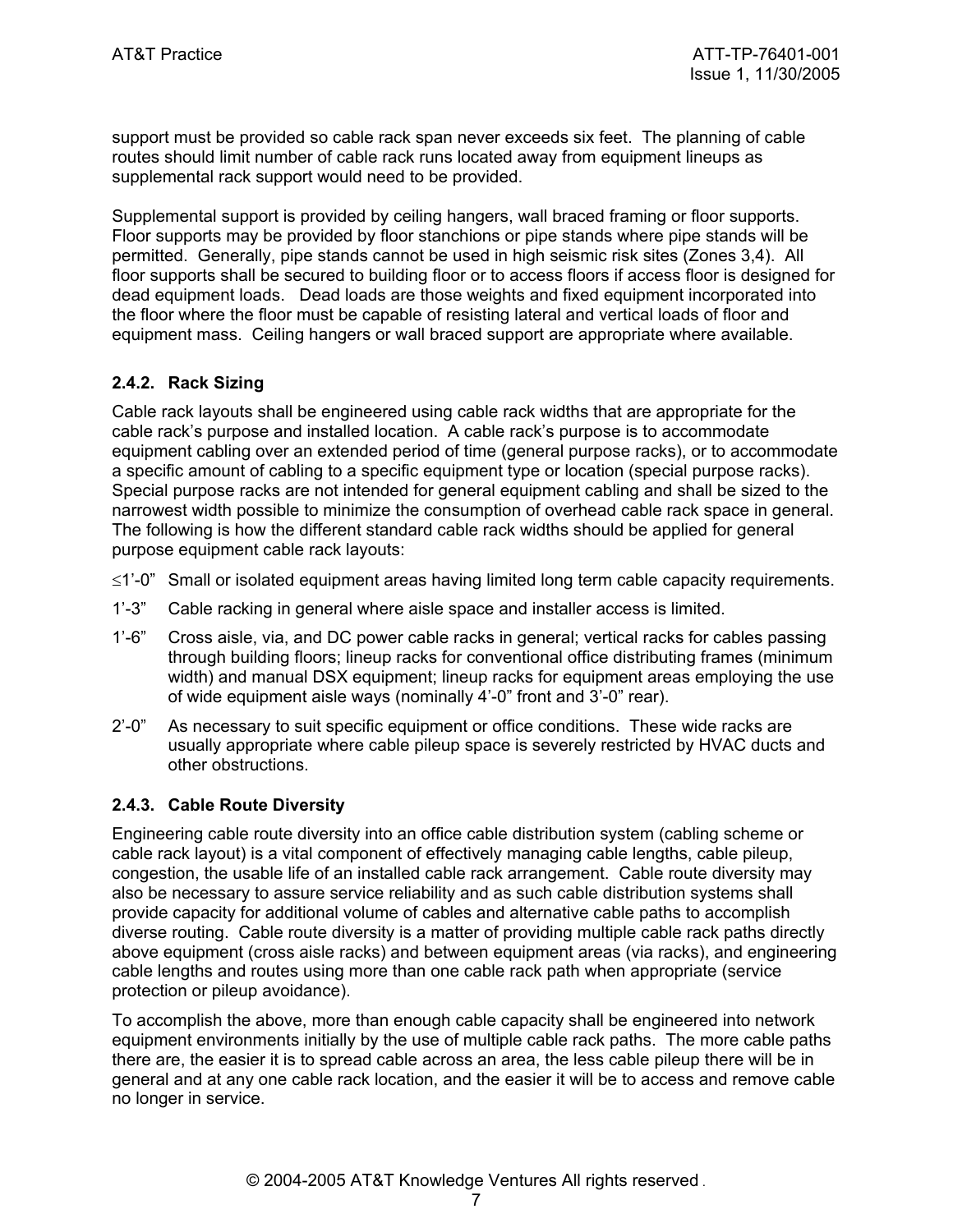# **2.4.4. Entrance Cable Racks**

Entrance cable racks are used to route outside plant (OSP) cable from the cable entrance facility (CEF) to terminating equipment such as office distribution frames. For AT&T IS applications OSP cables may include outside fiber optic, antenna coax, satellite coax as well as twisted pair. Unless otherwise documented, OSP cable shall not be placed on cable racks with other office cabling. It is expected that OSP cable will be installed for the life of an office whereas other network cables are subject to cable removal and mining activity as equipment is relocated and replaced during the life of an office. Physically separating OSP cable from other network cabling minimizes the possibility of damage to OSP cables during the installation removal management of other equipment cabling.

Cable racks for OSP cables shall never be run from the exterior of the building into the interior of the building as a continuous run. The cable rack must not provide a conductive path from outside of the building. Cable racks inside of the building shall terminate at the interior side of the cable entrance facility with no metallic connection to exterior cable rack if used.

Entrance cable rack for equipment frames installed along cable entrance facility building walls shall be installed at the rear of the equipment lineup. Entrance racks to equipment frames located interior to an equipment area shall be located at the highest level practical in an office to minimize any up-and-over cable rack arrangements and people activity.

## **2.4.5. Lineup Cable Racks**

Lineup cable racks are used to route cables between equipment frames within the same equipment lineup. Lineup racks shall be located above equipment frames/cabinets (overframe). Some equipment requires more than one type of lineup rack because different types of cable are used to interconnect the equipment to other network elements. Lineup racks used for different cable types should be arranged in one above the other or stacked (likewise for any associated cross aisle racks).

Stacked cable rack arrangements should be engineered so the greater or heaviest amount of cabling is installed at the lowest cable rack level to minimize cable installation and removal effort. For most equipment areas the lowest level of cable rack is used for copper based cables (twisted pair, coax and shielded). The upper level(s) of rack would be used for fiber optic and special purpose cable racks. Primary DC power cables, if applicable, should be placed in the upper most level cable rack. For the cabinet supported cable rack environment, the lineup cable racks will be stacked vertically with standoff support arrangement. The maximum number of cable racks that are permitted to be configured in the stacked arrangement is three at no more than 12 inches between vertical levels.

© 2004-2005 AT&T Knowledge Ventures All rights reserved . Lineup cable rack positioning over equipment framework should be engineered so cable rack stringer's rear edge is positioned so cables coming off cable rack enter equipment framework with minimal horizontal run and directly access cabinet cable support brackets. Cable racks shall also be positioned where cables coming off cable rack shall have appropriate bend radius for the type of cables being installed. Use of a waterfall or drop-out devices may be necessary to maintain radius depending on cable being used. Refer to other AT&T documents that address bend radius requirements or as a minimum maintain 10 times the diameter radius. Cables entering at the front of framework shall otherwise have stringer of cable rack aligned to where they enter framework. Cables should come off cable rack outside of the stringers rather than from between stringers. Cables shall not go unsupported for more than 3 feet measured from cable rack stringer to first point of cable securing at the framework. With cabinets or framework depths of 36 inches or more, the front-to-back horizontal location of cable racks across the top could range over a large distance, especially for narrower cable rack widths.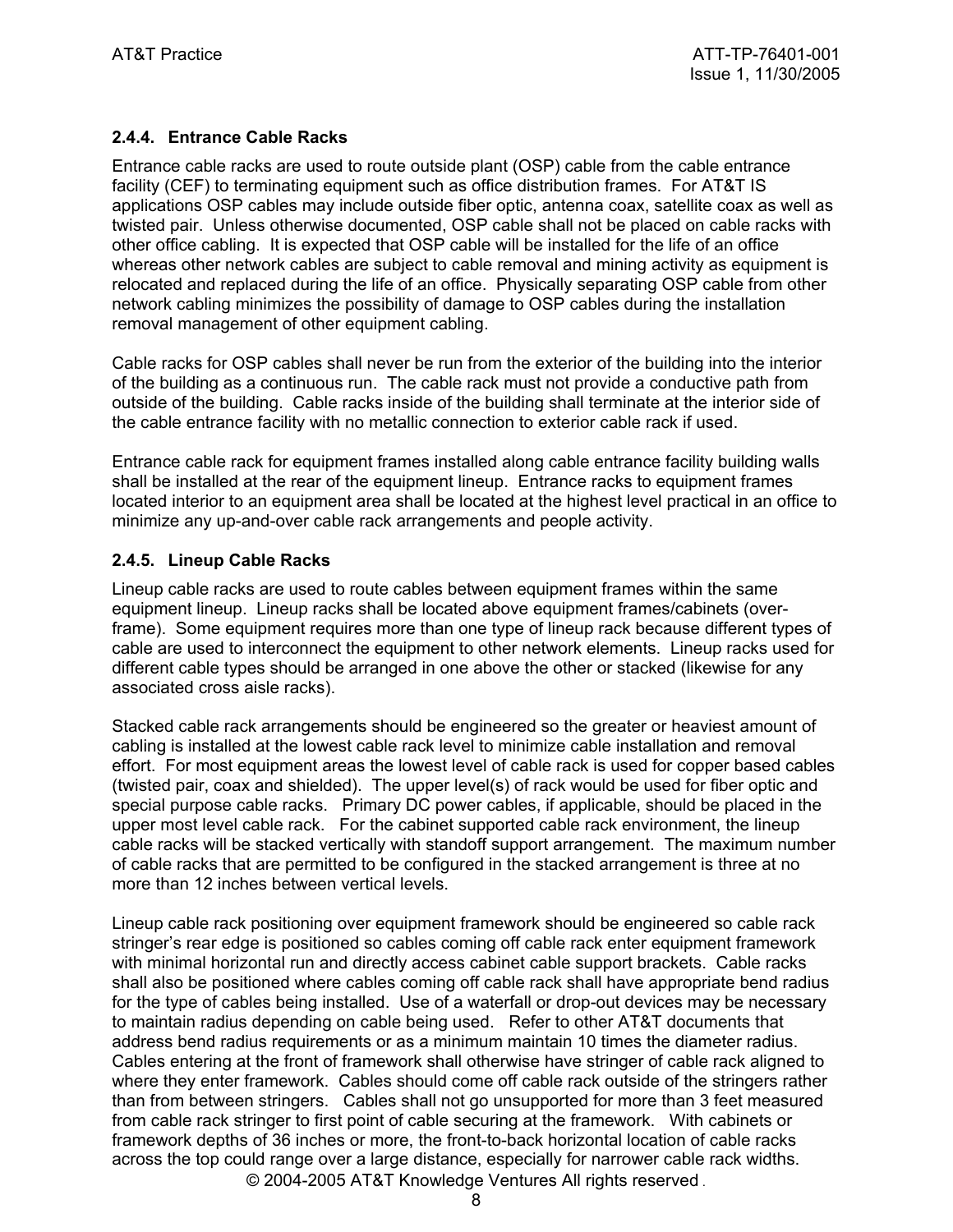Cable rack width and horizontal placement of the rack should be chosen for cable capacity required, good access of rack and cable management needs.

There is an increasing use of fiber optic cable to interconnect equipment. Accordingly, for some equipment types or areas the greater or heaviest amount of cabling to be accommodated may be that of fiber optic cables with copper cables being used only for miscellaneous interconnections such as alarms, secondary power distribution, intercom equipment, etc. Under this scenario fiber optic cable racks or raceways could be engineered as the lowest level of cable rack for the fiber equipment area, and transitional cable racks engineered for changing the copper cable to a higher level as it enters the area.

Equipment requiring fiber jumpers between equipment and cabinets may be best served by fiber guide systems. Refer to ATT-002-316-053, Fiber Protection System M&P for methods and procedures on implementing ADC FiberGuide.

## **2.4.6. Cross Aisle Cable Racks**

Cross aisle racks are short lengths of cable rack placed directly above and at a right angle to equipment lineup racks and are used to provide as direct a cable route as possible between equipment frames in different equipment lineups. As shown in Fig. 2, cross aisle racks intersect lineup racks and are not continuous runs of cable rack crossing lineup racks. The cross aisle cable rack running between lineup cable racks shall be one piece and never have splices to complete length of run. Cross aisle cable racks shall be located along equipment lineups with approximately 5-feet of space between racks. This spreads cable pileup along the length of equipment lineups avoiding extreme cable pileups on lineup racks. The above cross aisle cabling scheme shall be applied to all levels of lineup cable rack engineered into an equipment area except where it is known the inter-lineup cabling of equipment by the upper level racks (lesser overall amount of cabling) will be minimal. Under these circumstances the space between cross aisle cable racks may be increased, or narrow racks can be used to minimize cable rack congestion in the overhead environment.

#### **2.4.7. Via Cable Racks**

Via racks are used to route relatively large amounts of cabling from one equipment location to another without contributing to the cable pileup of an intermediate equipment area's cable distribution system or scheme. Via racks are usually located at a higher level than equipment lineup and cross aisle cable racking. Power cable racks are one example of a via cable rack.

#### **2.5**. **Cable Pileup Monitoring**

Cable pileup in office cable racks needs to be continuously monitored so it is known in advance when office cable racks are reaching their ultimate cable capacity, and additional cable racks and/or cable mining is required. An alternate cable management plan (additional cable rack or cable removal effort) should be developed once installed cable racks reach 80% of their ultimate cable capacity (approximately 4-3/4 vertical inches).

#### **2.6. Cable Rack Restrictive Markings**

All special purpose cable racks shall be uniquely identified to indicate the type(s) of cable they are restricted to. The restrictive information shall be in the form of labels or stampings conspicuously spaced no more than 10-feet apart on both cable rack stringers. In the case of cable racks used for the routing of fiber optic cables, it is acceptable for the cable racks to have a yellow painted finish, or to use self adhesive labels having black characters printed on a yellow background to distinguish them from other office cable racks.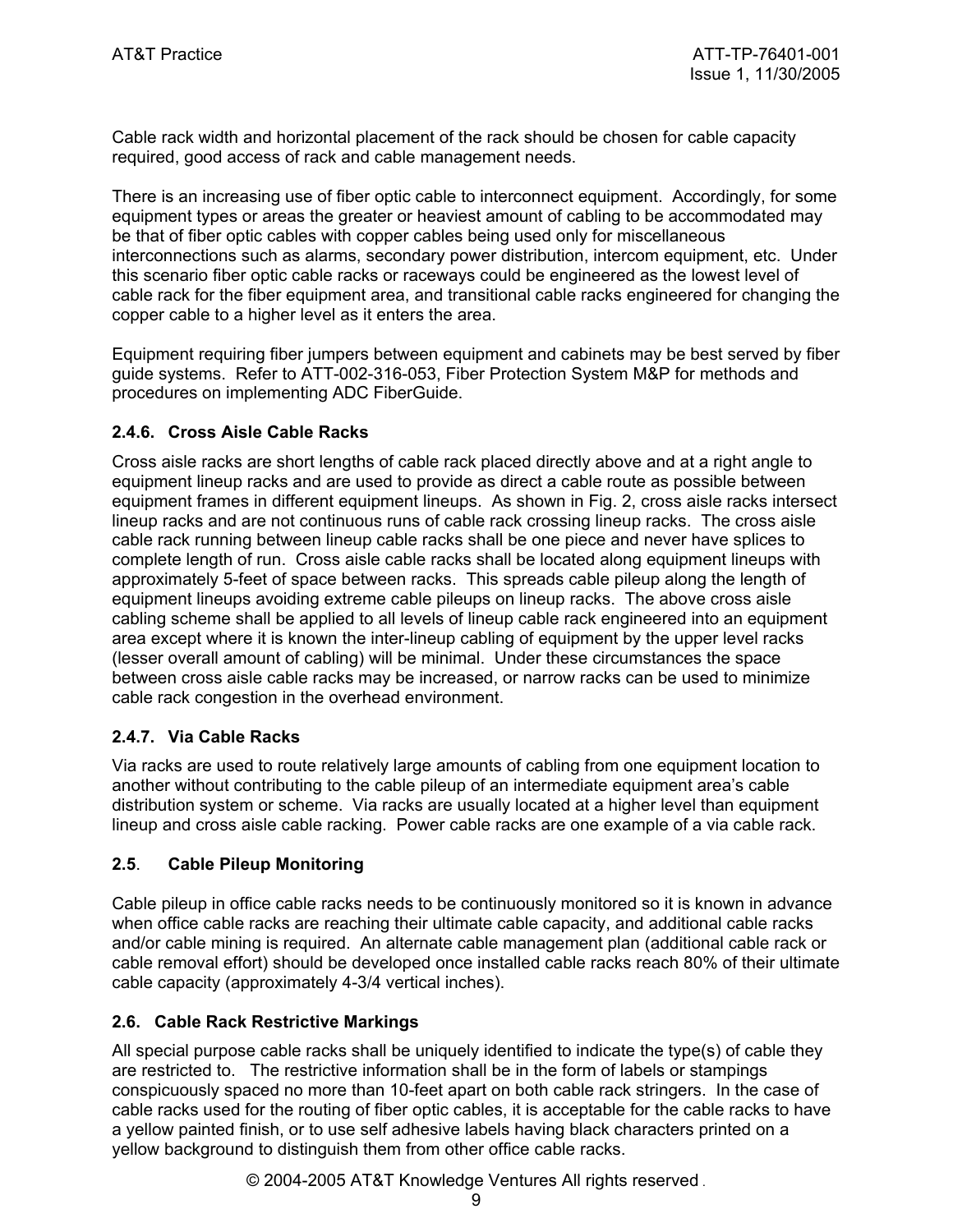# **2.7. At Customer Premises**

The engineering of equipment and cable rack for a customer's premises application will be done under one of two general scenarios. The first being where the equipment environment is managed by the customer and AT&T IS would be one of several service providers having equipment in the environment. The second scenario is where the equipment environment is essentially established solely for the purpose of accommodating AT&T IS's equipment. In this scenario equipment engineering, and subsequently the equipment environment, is managed by AT&T IS.

The engineering and installation of cable racks at customer premises locations shall be in accordance with the customer's guidelines and requirements for those equipment environments managed by the customer. In the absence of customer documented guidelines, the subject of cable rack engineering shall be negotiated with the customer and documented using this section as reference when possible. The negotiated customer requirements, with regard to cable rack ownership, seismic protection, cable rack construction, support methods, and other matters that directly impact the process of cable rack engineering and installation of current and future jobs, shall be documented on AT&T IS office record(s) created for the equipment area.

## **3. ASSEMBLY**

Cable rack fabrications should be assembled using the clamping details shown in this practice. Adjustable in-line cable rack clamping hardware is preferred for assembling vertical changes in cable runs (see Fig. 6G and 7A for example). However, it is acceptable to use non-adjustable clamps if desired. Where cable rack straps interfere with the proper placing of the clamping details, the cable rack shall be cut back to such a point that the straps will not interfere with the clamping details. Corner clamps may be assembled in positions opposite those shown where necessary to avoid interference with cable rack stringers and straps.

Except as indicated in 3.1.1 and Fig. 6F, vertical changes in cable route direction shall be provided for via gradual inclines (±45 degrees) or preformed cable rack turns to avoid sharp bends in cable. Abrupt 90 degree vertical turns in cable rack runs should be used only when absolutely necessary.

#### **3.1. Junctions**

In general, the longest lengths and the fewest parts practicable shall be used in the assembly of cable rack arrangements. The joining of sections of cable rack for the usual conditions encountered in equipment environments are shown in Fig. 5A through 8B.

The method of in-line junctioning (splicing) two sections of cable rack together is shown in Fig. 5A and 5H. No more than one in-line junction shall be used between any two points of support for horizontal runs of cable rack. An in-line junction shall not be used beyond the last point of support of cantilevered racks.

Cross aisle racks shall be installed at same level as lineup racks as shown in Fig. 6A. Cross aisle cable racks may be installed at higher level than lineup racks as shown in Fig. 6B when additional vertical clearance under cable rack is required in aisles. All cross aisle cable racks for a given equipment area shall be engineered and installed in a common manner. The Fig. 6B "J" bolt fastenings shall be installed at all intersections of cross aisle to lineup cable rack. Fig. 6CA or Fig. 6CB corner brackets shall be used at cable rack junctions where the radii of the cables is so large that additional cable support is required, or where cables need to be spread out to avoid excessive pile-up.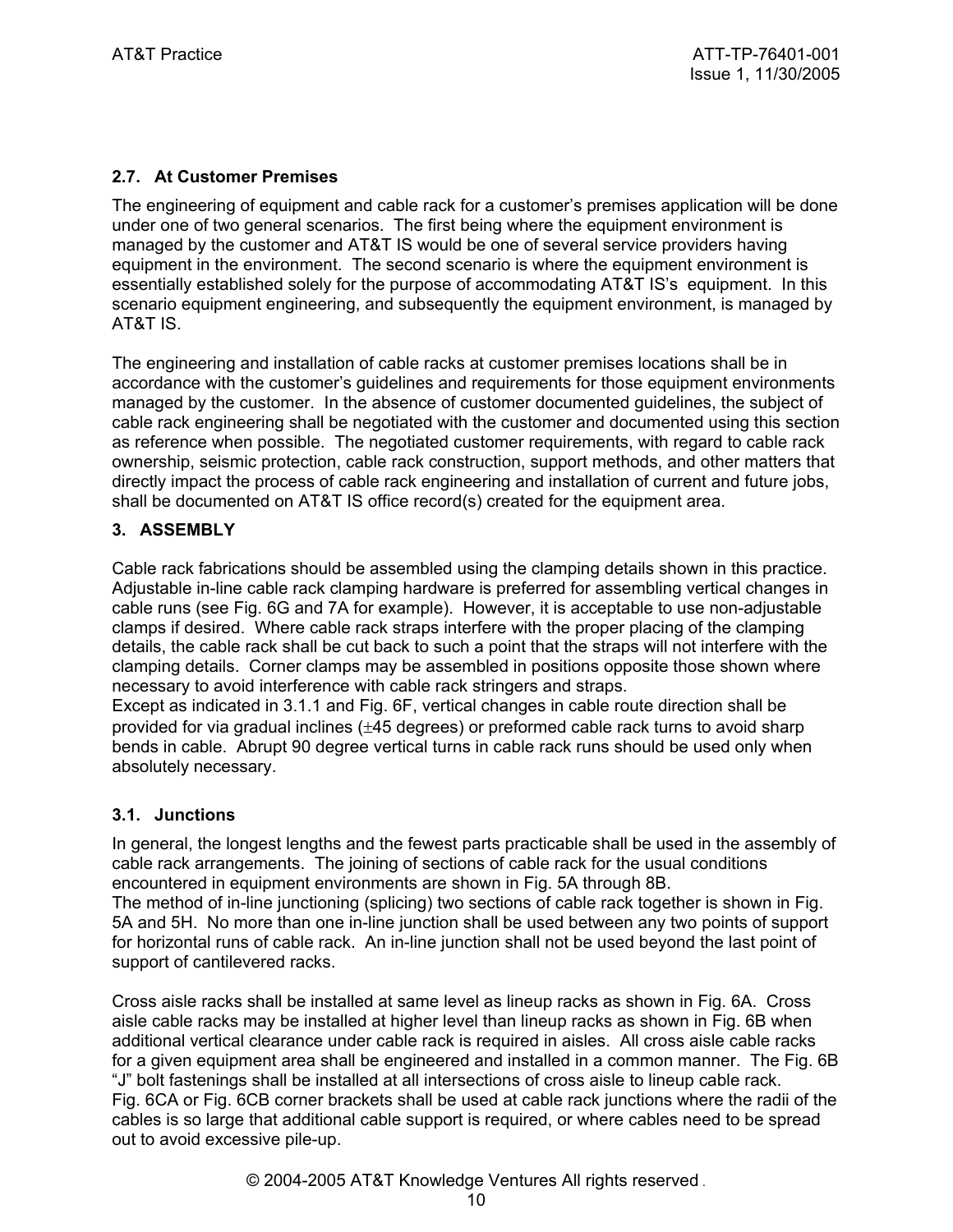# **3.1.1. Horizontal To Vertical Transitions**

Fig. 6J or 6K shall be used when it is necessary to transfer large cables ( $\geq 3/4$ " dia.) from the horizontal to vertical plane above cable holes when the horizontal rack is at a right angle and in close proximity to the location of the cable hole. Fig. 6L can be used in place of Fig. 6J and 6K for small diameter cable and when dictated by existing cable rack configurations. Use Fig. 6M whenever possible to transition cables vertically between cable racks that are more than 3 cable feet apart and are of a different construction, or are part of different ground planes. The Fig. 6M support rods may be omitted when the preformed cable rack turn is supported by direct attachment to auxiliary framing as shown in Fig. 10A or Fig. 10C. Fig. 6K can be used in place of Fig. 6M for this type of cable transfer when the upper and lower cable racks are horizontally less than 1'-4" apart provided the vertical section of cable rack is 3 feet or less in length and:

- Is independently supported similar to Fig. 6M or
- Is equipped with  $\pm 45^{\circ}$  5/8-11 threaded rod or flat bar bracing on both sides of the cable rack and
- The  $\pm 45^{\circ}$  bracing is bolted to the horizontal portion of the cable rack transition.

## **3.1.2. In-line Transitions**

In-line transitions of cable from the horizontal to vertical plane should be via Fig. 7A to 7C large cable radius fabrications whenever possible. Transitions of switchboard cable racks should be per Fig. 7A and 7B, however, the use of Fig. 7C is acceptable. Transitions of power cable racks shall be per Fig. 7B and 7C. The intermediate cross straps of the short section of rack shown in Fig. 7B shall be removed from power cable racks if the uninterrupted cable rise exceeds two floors. This is to minimize the possibility of cable insulation damage due to the weight of sagging power cables. Clamps used to hold short sections of cable rack in place as shown in Fig. 7A, 7B and 8B to obtain a cable rack offset, or large cable turning radius shall not be subjected to any load other than the cabling at the turn or offset.

#### **3.2. Terminations**

The ends of cable rack shall be terminated as shown in Fig. 9A through 9F. Fig. 9A caps shall also be used on the ends of all cable rack attachment bars (refer to Fig. 6F as an example). Terminating vertical cable rack at cable holes with angle type sheathing may be done as shown in Fig. 9F. Fig. 9B closing bars shall be used at non-attached offsets, junctions, and cable rack ends where cables continue to equipment or another cable rack.

The cable rack feet shown in Fig. 9C may be turned outward at the floor if space permits and the end of the cable rack is enclosed or a trip hazard is otherwise avoided.

#### **4. SUPPORT**

Cable racks shall be supported by direct attachment to cabinet top mounted channels as shown in Fig. 12. The channels shall be secured to the cabinet with a minimum of two  $\frac{1}{2}$  capscrews throughbolted to the top plate of the cabinet as shown in Fig. 14. The channels shall be positioned in front to back direction of the cabinet where channel will be perpendicular to the direction of the cable rack run. Cabinets that will be used for supporting cable rack must be of consistent and appropriate height, usually 7'-0", for the length of the cable rack run. Cabinets must be secured to building floor or to an access floor system that has been designed for securing cabinets directly to floor panel. Cable racks shall not be supported by their cross straps. Cable rack stringers shall rest on cabinet top channels and stringers secured by hold down brackets to the channel.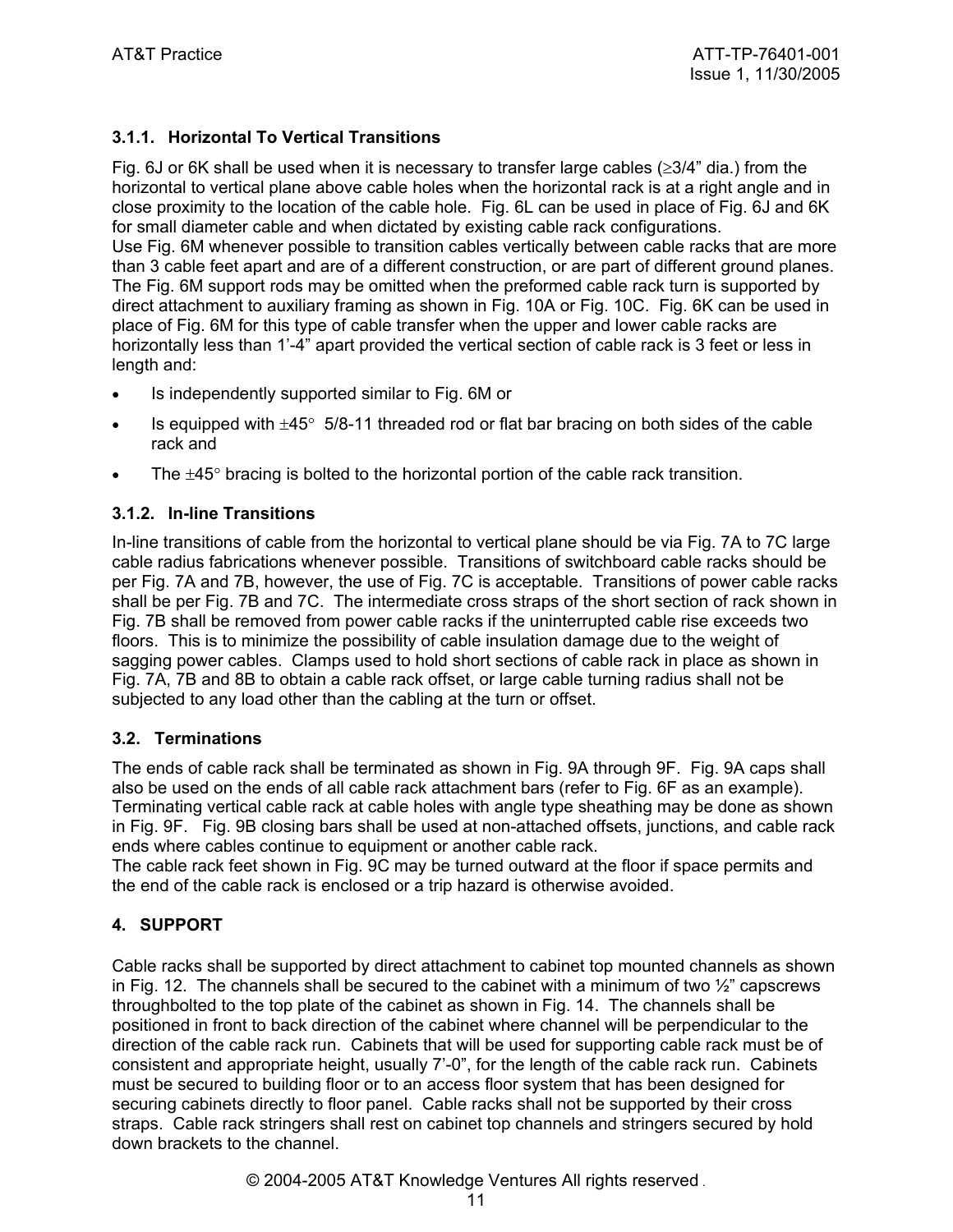Lineups of two-post frameworks may only be used for support of overhead cable racks when configured in four-post arrangement as shown in Fig. 16. The four-post arrangement is a back to back configuration of frameworks with structural attachment between the frameworks. The assembly of frameworks shall have depth of 24 inches or greater. Two post framework designs of 24-inch or greater depth similar to Telect Hendry Global Seismic framework as shown in Fig. 15 may be used for support of cable racks. Cable racks are supported with length of top channel similar to cabinets.

Horizontal cable racks should be supported on approximately 5 foot centers and in no case shall the spacing of supports exceed 6-feet. Cable rack support provided at less than 5-foot centers may be considered for heavier cable loads.

Cable rack assembly hardware shall not be relied upon to carry any appreciable load. Except as noted in this and the following paragraph a cable rack support shall be provided within 2'-6" of a free-end of cable rack. A support is required for each cable rack shown in Fig. 5B to 5G, 6D, 6E and 8B.

- A. The support for Fig. 6M and 7C applications shall be placed on the horizontal section of cable rack.
- B. The support for Fig. 8A applications may be provided for either run of cable rack.

Cross-aisle cable racks attached to lineup cable racks per Fig. 6B are considered adequately supported if the cross aisle rack is 6-feet or less in length. Cross aisle racks longer than 6-feet require support placed mid-span below the rack. The support may be provided by building floor secured stanchion or pipe stands where cable rack lateral displacement will not be likely.

#### **4.2. Stacked Racks**

For the cabinet supported cable rack environment, additional levels of lineup cable racks may be stacked vertically with standoff support brackets as shown in Figure 11. The maximum number of cable rack levels permitted in stacked arrangement shall be three at no more than 12 inches between top of lower rack to bottom of upper rack as shown in Figure 4. Threaded rod studded arrangement for stacking cable racks is not recommended due to limited load capacity of threaded rods. Steel-tube sleeved threaded rods as well will not provide adequate vertical and lateral load capability for stacked cable racks. Standoff supports shall be provided at intervals of no greater than 6 feet span distance. Standoffs to each vertical level shall be placed within  $±4$  inches of centerline from lower standoff to upper standoff. Lower level standoff shall be located within ±4 inches of cabinet support channel.

#### **4.3. Racks On Walls and Columns**

#### **4.3.1. Vertical Racks**

Fig. 10D shall be used when vertical cable racks must be fastened to building walls or columns. Each section of vertical rack shall have a minimum of two Fig. 10D supports with a maximum spacing between supports not to exceed 5 feet. The Fig. 10D support arrangement is not intended for heavily loaded cable runs. Vertical racks fastened to building walls or columns which could ultimately support a large amount of cabling shall be terminated at the floor as shown in Fig. 9C.

Vertical cable racks attached to building walls or columns shall not be physically connected to a horizontal run of cable rack. A minimum distance of 6 inches shall be provided between the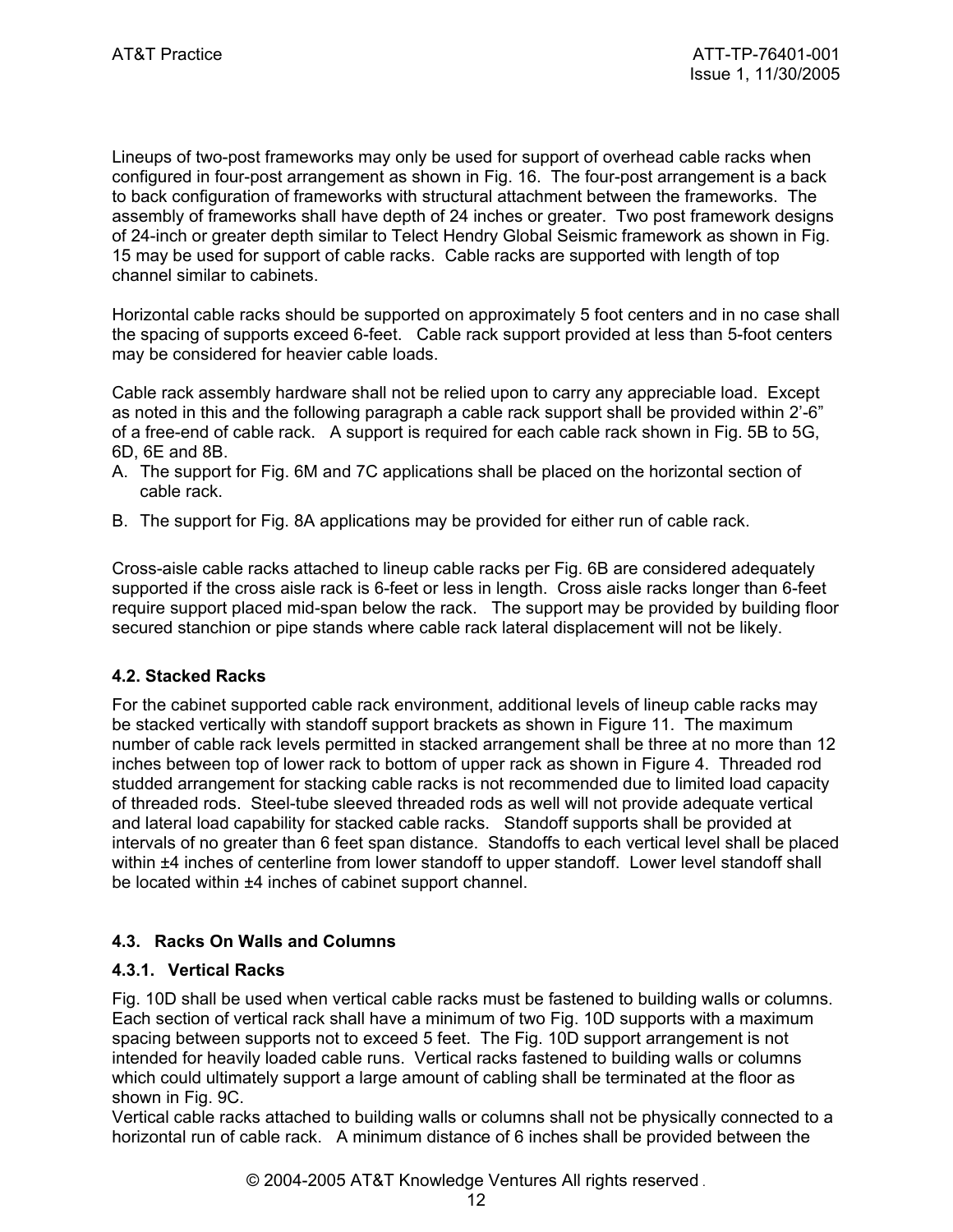end of a horizontal cable rack and a continuing (cable wise) run of vertical cable rack that is attached to a building wall or column.

## **4.3.2. Horizontal Racks**

Where it is necessary to provide for small amounts of cable run horizontally along a building wall, the cable rack may be supported to the building wall as shown in Fig. 10E. Spacing of supports shall not exceed 5 feet.

Fig. 10G shall be used for cable rack support when wider than 5 inch cable racks are used, where Fig. 10E cable pileups may exceed 2 inches. Fig. 10E support arrangements require a load bearing building surface. Fig. 10G shall be provided and installed with three  $\frac{1}{2}$  inch diameter anchors appropriate for wall material per Table E. A wall support bracket shall be provided every 5-feet along the cable rack run.

The widest cable rack that may be supported by wall brackets is 12 inches. Cable pileup for wall supported cable racks shall not exceed 6-inches for cable racks carrying switchboard cable and 3 inches for cable racks carrying primary power cables.

| <b>Table E</b>           |                      |                                       |                               |  |
|--------------------------|----------------------|---------------------------------------|-------------------------------|--|
| <b>Wall Anchor Types</b> |                      |                                       |                               |  |
| <b>Wall Material</b>     | Anchor Type          | Hilti P/N                             | Anchorage                     |  |
| Reinf. Concrete          | Hilti HDI 1/2        | 00045754                              | $\frac{1}{2}$ -13 x 1in. HHCS |  |
| <b>Hollow Block</b>      | Toggle Bolt 1/2      | 00066366                              | Included                      |  |
| <b>Hollow Block</b>      | Adhesive HIT-HY20    | 00256479 Adhesive<br>00088979 1/2 Rod | Included                      |  |
|                          |                      | 00020951 1/2 Screen                   |                               |  |
| Reinf. Brick             | Hilti HDI 1/2        | 00045754                              | $\frac{1}{2}$ -13 x 1in.HHCS  |  |
| Plaster                  | 1/2"x6" Wood Lagbolt |                                       |                               |  |

#### **4.4. Cable Racks On Floors**

Cable racks placed on floors require Fig. 10F fastenings to restrain their possible movement. A pair of Fig. 10F fastenings shall be provided for each cable rack in-line junction, for each section of rack ≥2 feet in length, and at the ends of cable rack runs. For safety reasons the fastening should be placed on the inside of the cable rack stringers as shown in Fig. 10F.

#### **5. MISCELLANEOUS CABLE SUPPORTS**

Power cable support brackets or wire support brackets secured to the cable rack stringers may be provided where required. Support brackets shall be spaced no more than 12 inches apart along cable rack stringers. Support brackets shall not extend below cable racks to where floor to bottom of bracket height is less than 7 feet. Support brackets shall have positive means for securing bracket to the cable rack stringer such as bent tabs or screw tightening clamps.

Fiber optic cable management may require support brackets for fiber guide. Fiber guide support brackets may be attached to cable rack stringers with positive means of securing the bracket to the stringers such as screw tightening clamp.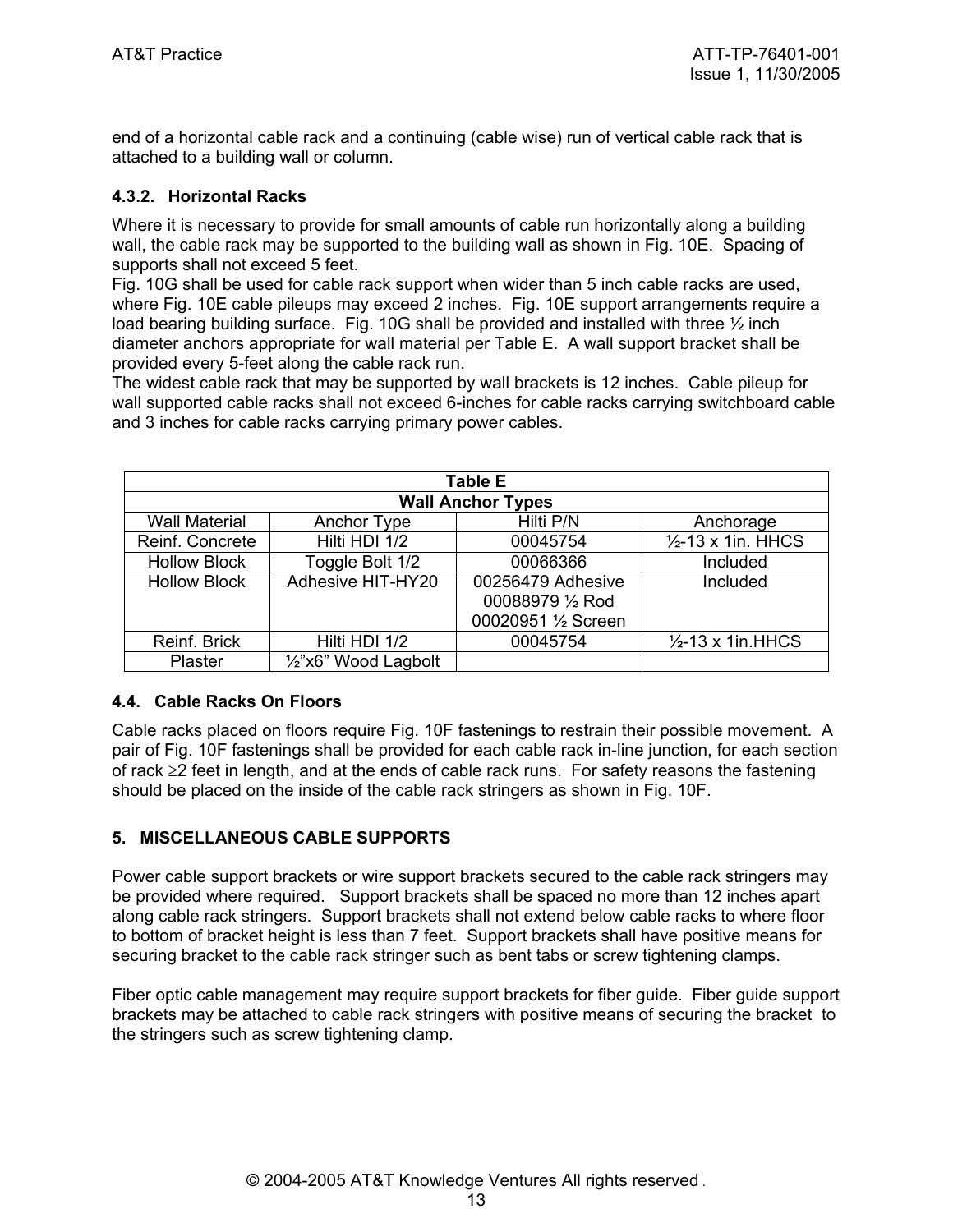# **6. CABLE RACK PANS AND CABLE RETAINING BRACKETS**

#### **6.1. Cable Rack Used For Unsecured Cable**

Fig. 1 ladder type cable racks equipped with metallic pans and straight zinc plated formed wire type bolt-on cable retaining brackets as shown in Fig. 20 shall be used for unsecured cable applications.

#### **6.2. Cable Rack Horns**

Cable rack horns shall be provided in a height not exceeding the maximum allowable cable pileup of the cable racks they are used with. Generally, straight horns that extend 8 inches above cable racks shall be provided for racks. Horns shall be provided on opposing stringers of cable racks and spaced no more than 18 inches apart. Cable rack support hardware located along run of cable rack such as sleeved threaded rods can take the place of a cable horn. Additional cable rack horns shall be provided as necessary along lengths of cable rack and at cable rack intersections as necessary to confine cable within the width of cable racks. Cable rack horns shall not be located within the span of cable rack intersections or where they may be considered a hazard to cable.

Horns that mount on the sides of cable racks and include an integral means of providing cable support/separation may be used where necessary instead of supplemental cable racks for the support of lightweight interconnection media such as fiber optic cabling. Such horns are generally referred to as compartment horns and shall be installed on racks no more than 9 inches apart.

#### **6.3. Separating Parallel Runs Of Cable**

Single-piece bolt-on brackets similar to that shown in Fig. 21 may be used when it is necessary to use a single cable rack for cable that should otherwise not be installed together for electrical reasons. In such cases cable separation brackets shall provide a minimum separation of 2 inches. Separation brackets shall be installed on cross-strap of unsecured cable racks and on every other cross-strap of secured cable racks.

#### **6.4. Cable Rack Pans**

Cable rack pans may be aluminum or steel having a gray finish and shall be provided in widths appropriate for the width of cable rack they are used with. The use of multiple pans to span the width of cable racks is not permitted. Cable rack pans shall overlap along the length of cable runs in a manner that minimizes end-of-pan sag under cable racks. Cable rack pans shall not be installed through fire rated building surfaces.

Installed cable rack pans shall not present a hazard to people or cable. Edge protection shall be applied to the ends of pans that are cut by hand into shorter lengths, the ends of dead-ended pans at a horizontal to vertical change in cable level (refer to Fig. 20), and to the ends of pans considered to be a safety hazard to people or cable. Pans cut in the field shall include an approximate 1/4" radius at their corners to avoid curled edges.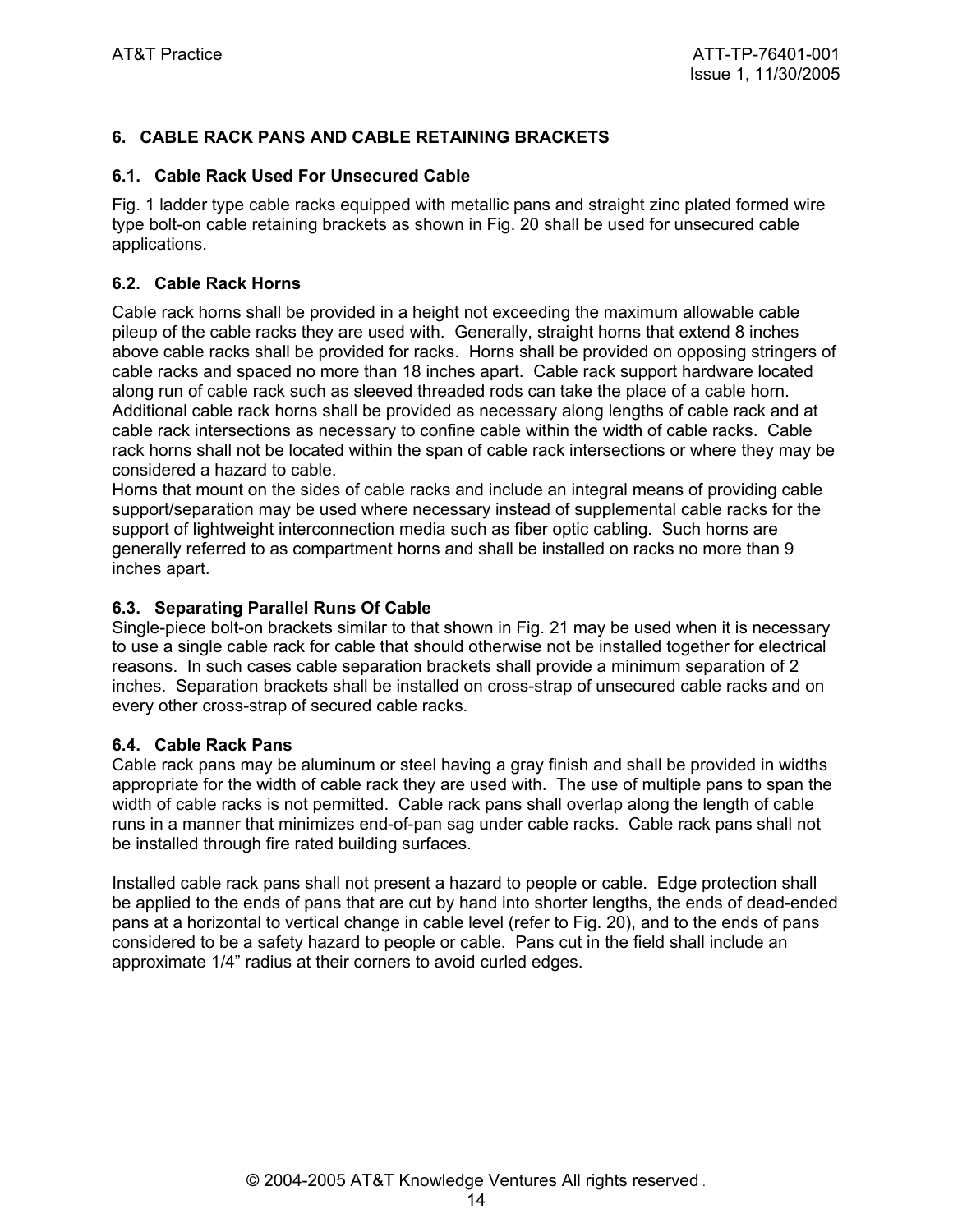**7. FIGURES AND SKETCHES** 

# **Figure 1. Typical Ladder Type Cable Rack Construction**

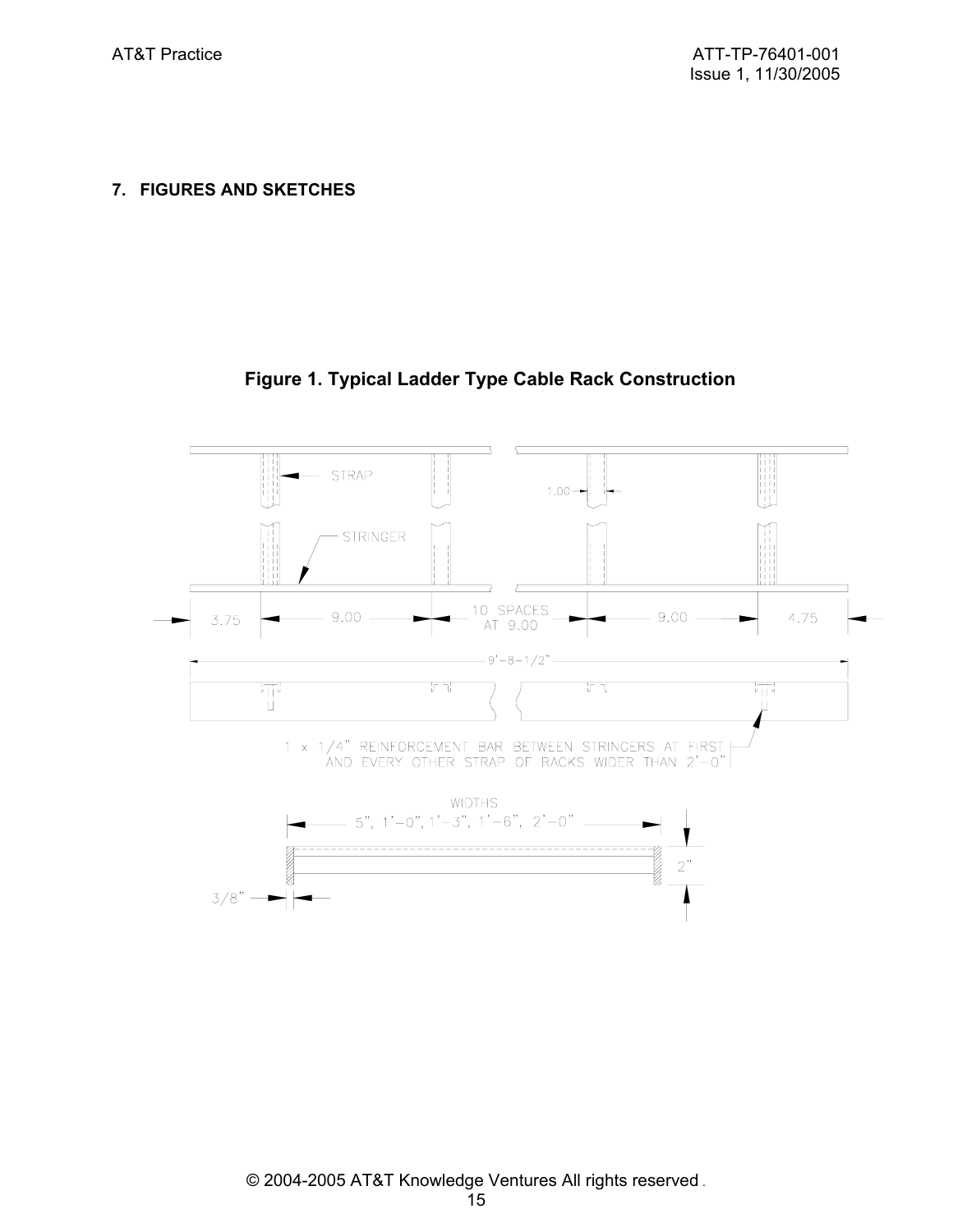

# **Figure 2. Typical Cross Sectional Cable Rack Designation Scheme**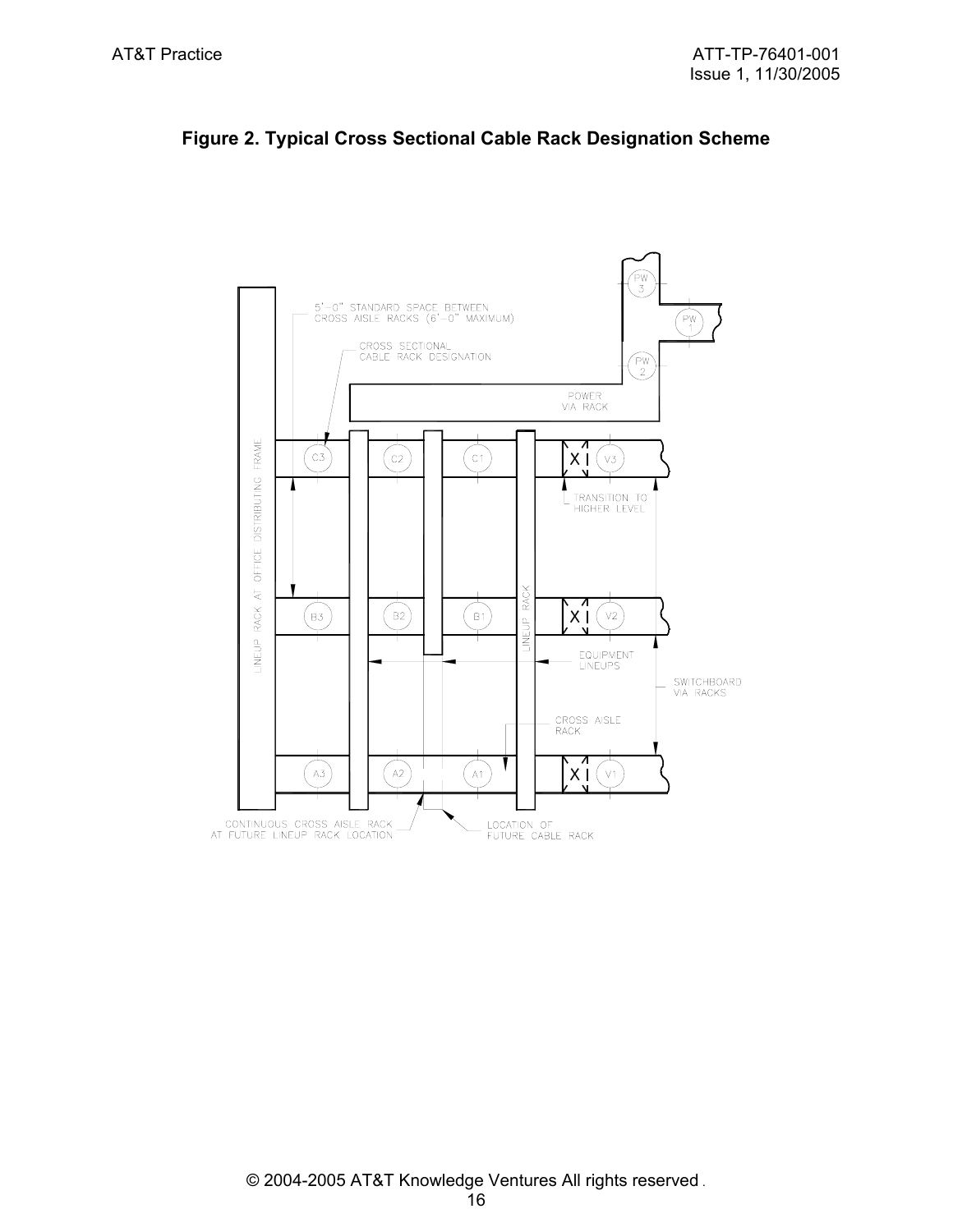

**Figure 3. Cable Rack Configuration Over Cabinets**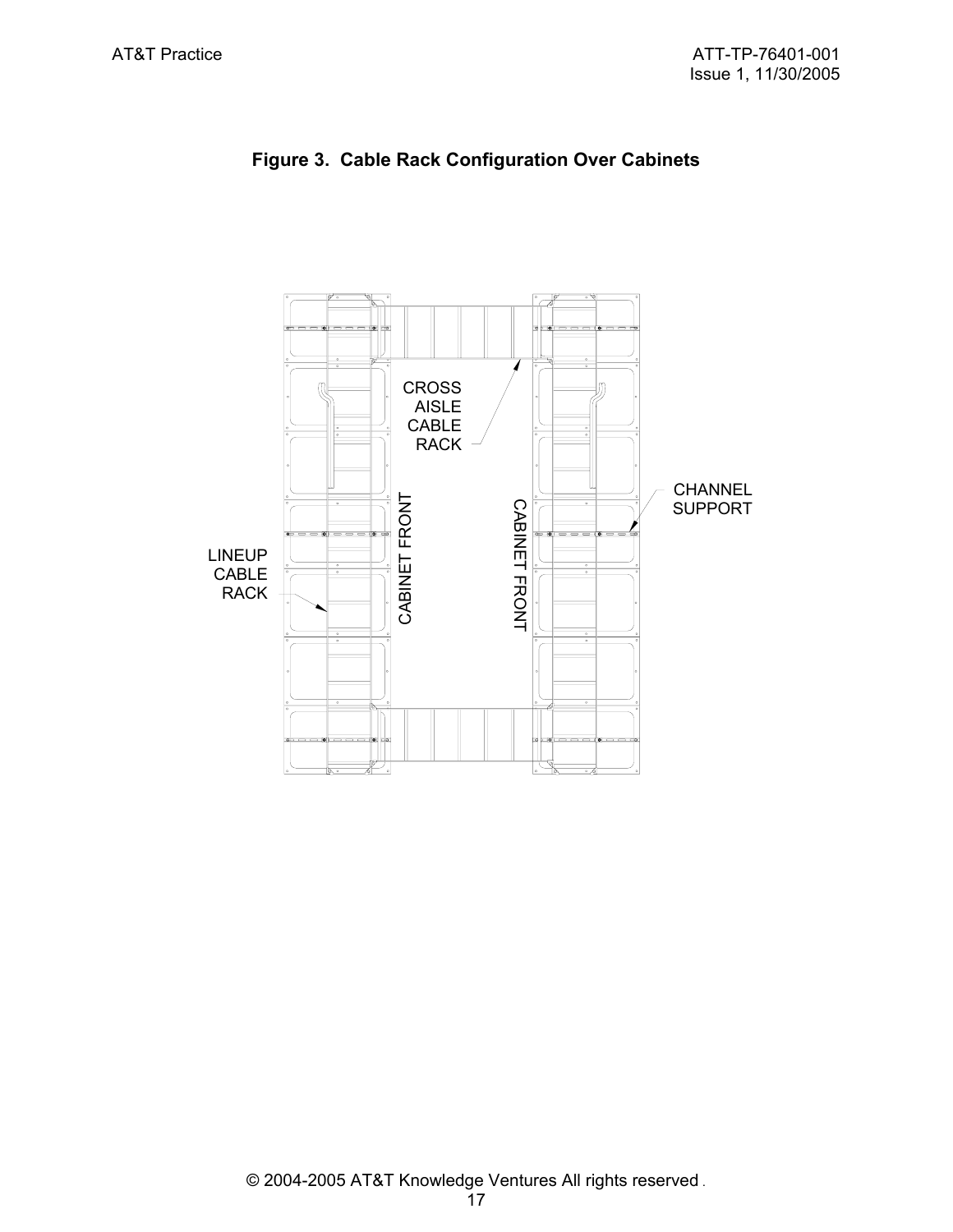



**(4A)**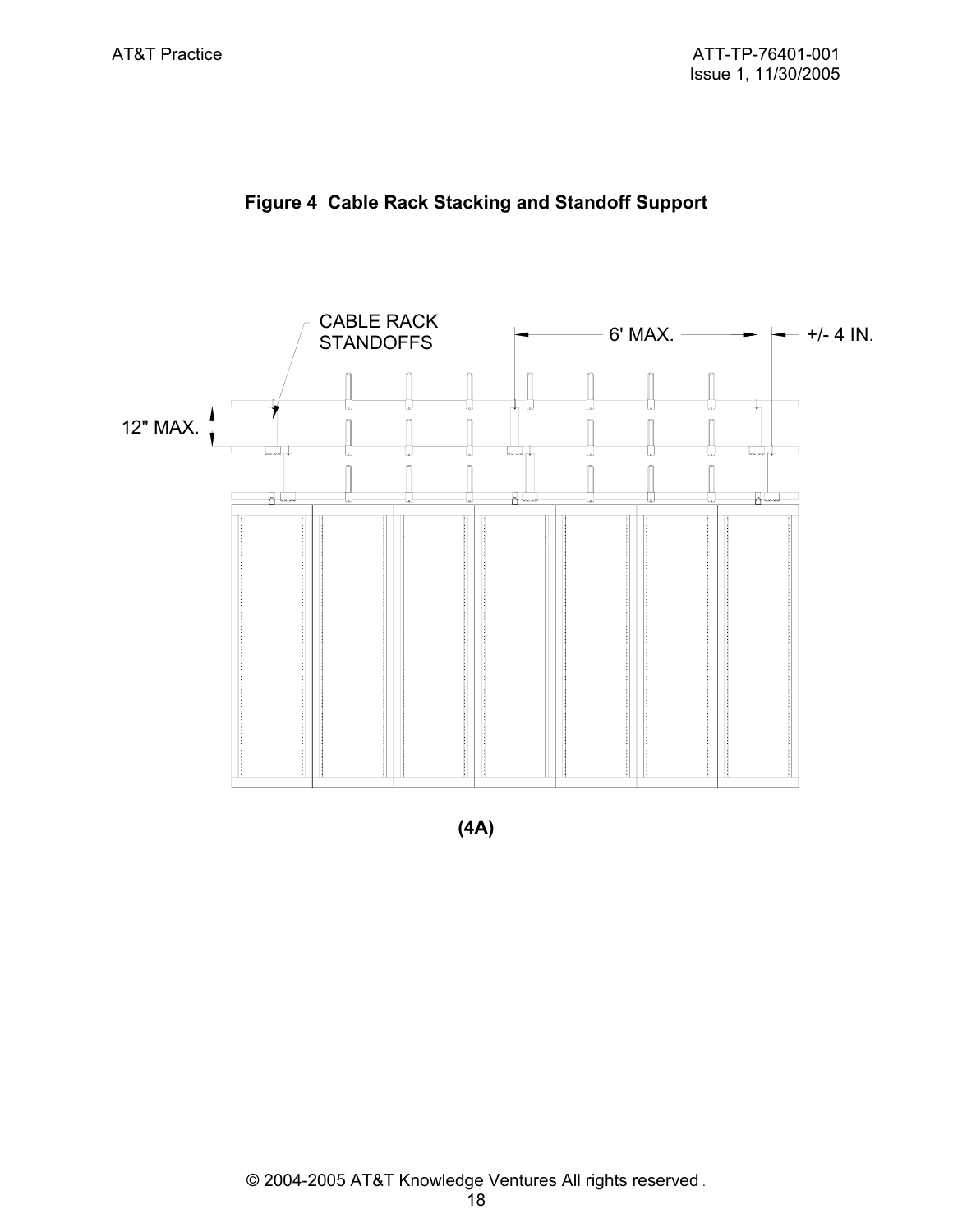

# **(4B) Cable Rack Stacking and Cross Aisle Racks**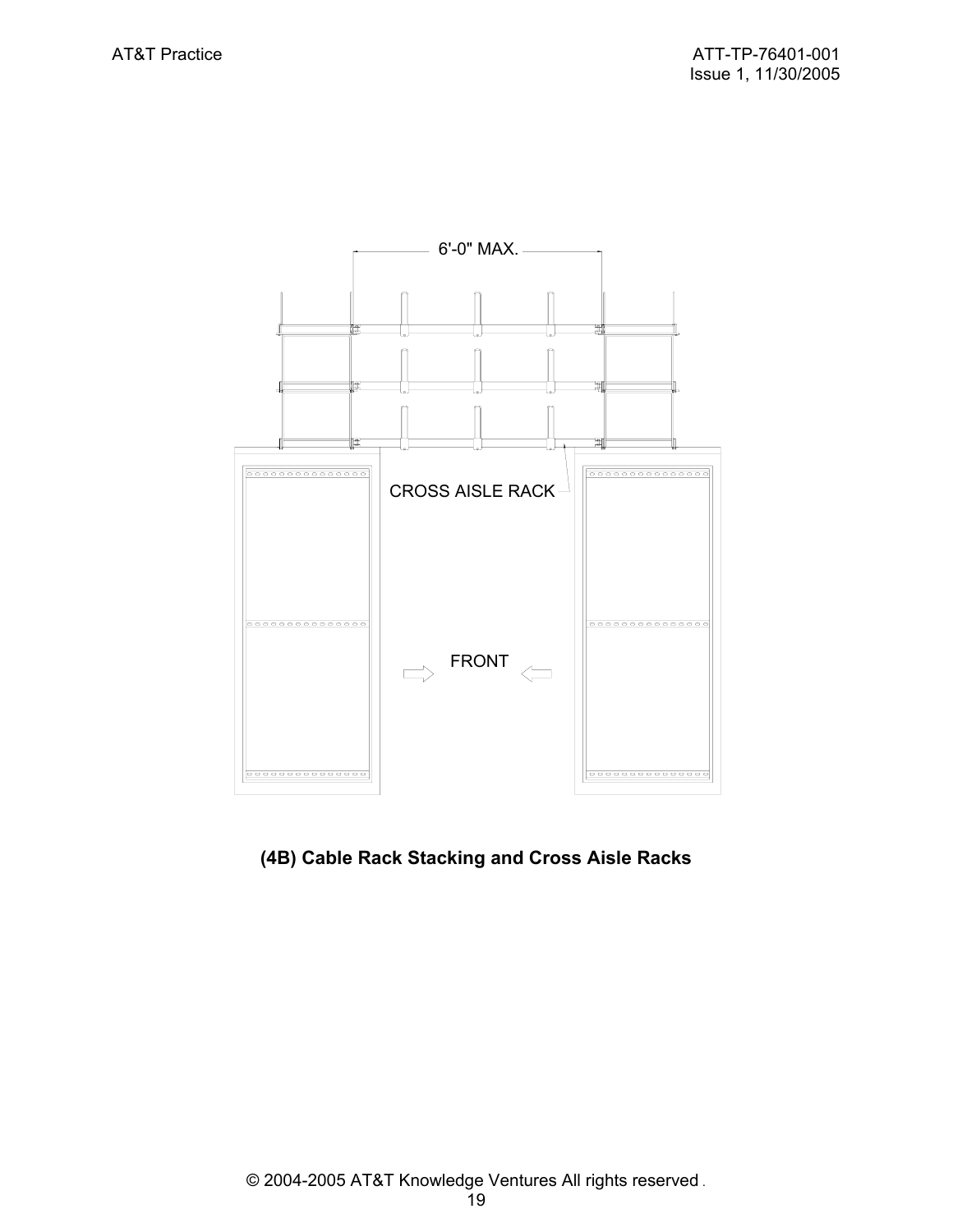

# **Figure 5. Standard In-Line Cable Rack Junctions**



 $(5B)$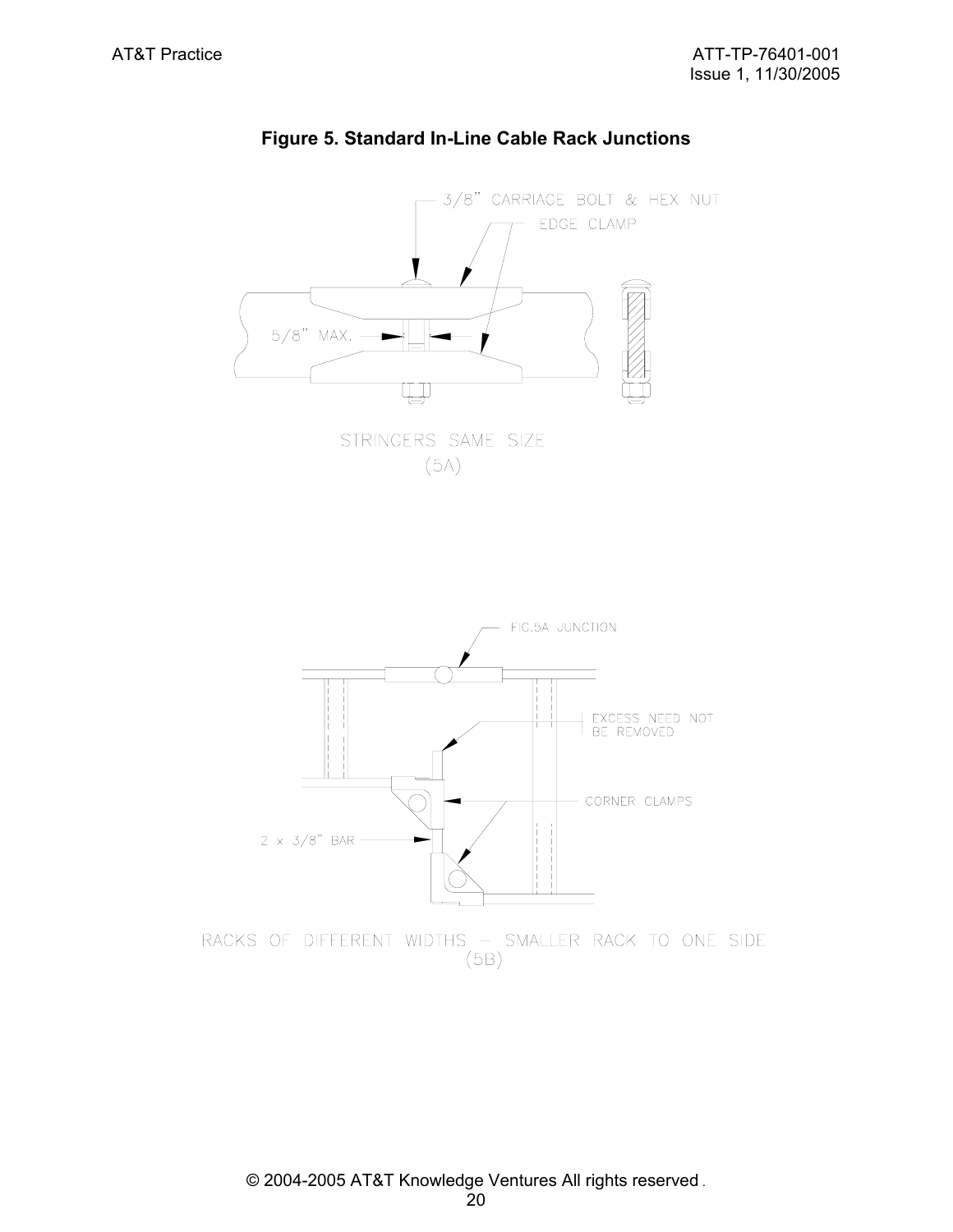

HORIZONTAL OFFSET LESS THAN WIDTH OF RACKS - RACKS IN SAME PLANE  $(5C)$ 



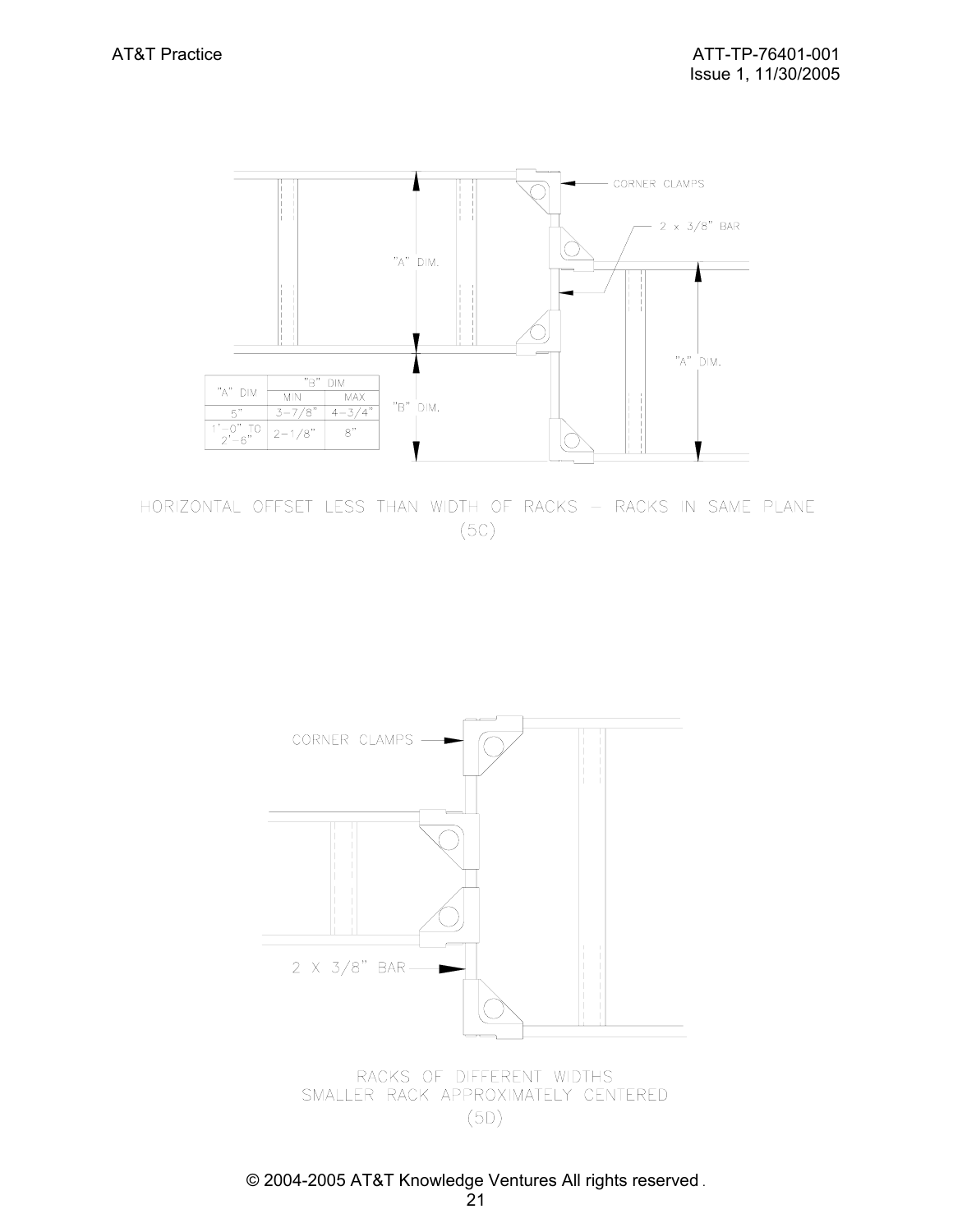

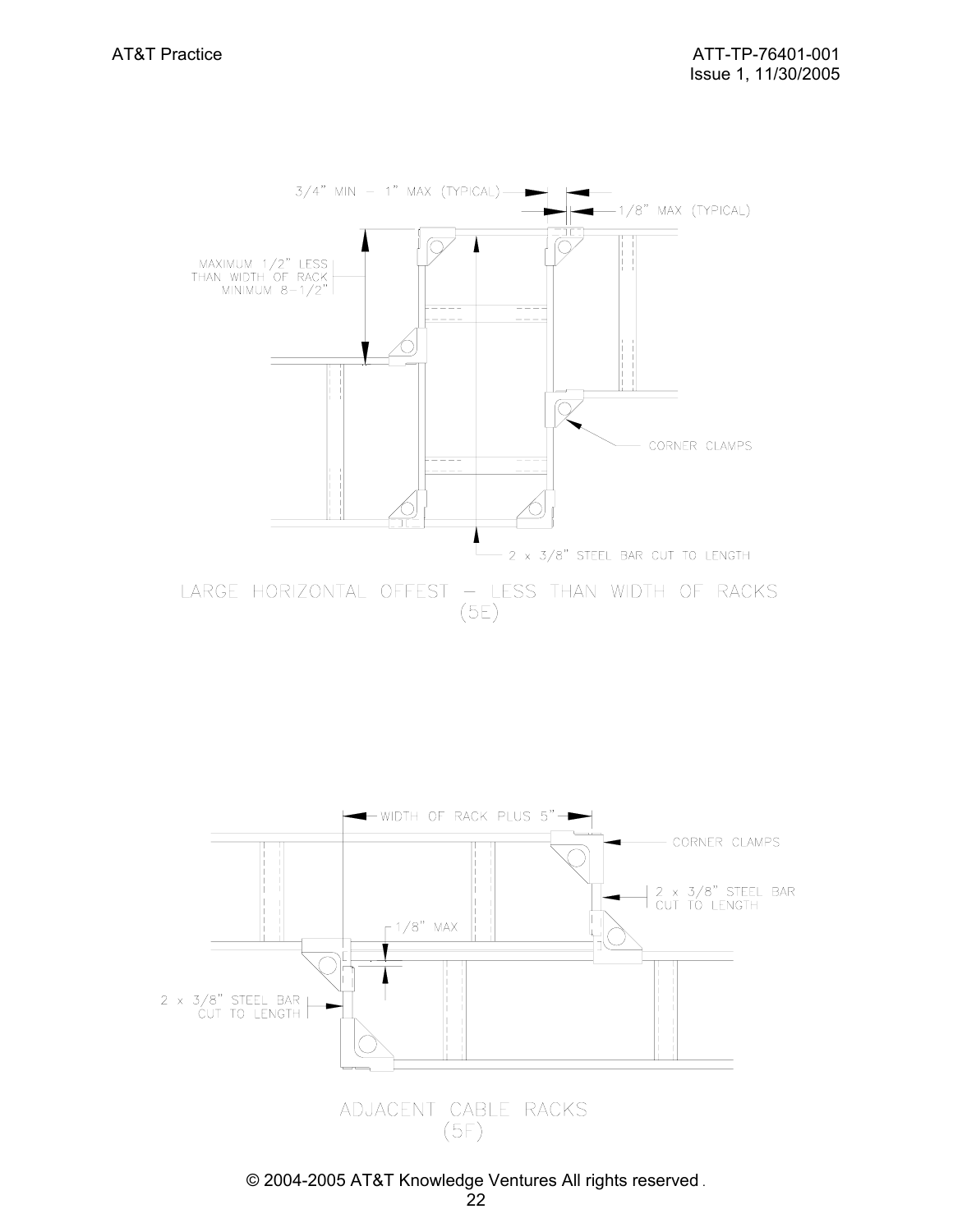

HORIZONTAL OFFEST LESS THAN WIDTH OF RACKS 2 INCH DIFFERENCE IN LEVELS OF RACK

 $(5G)$ 

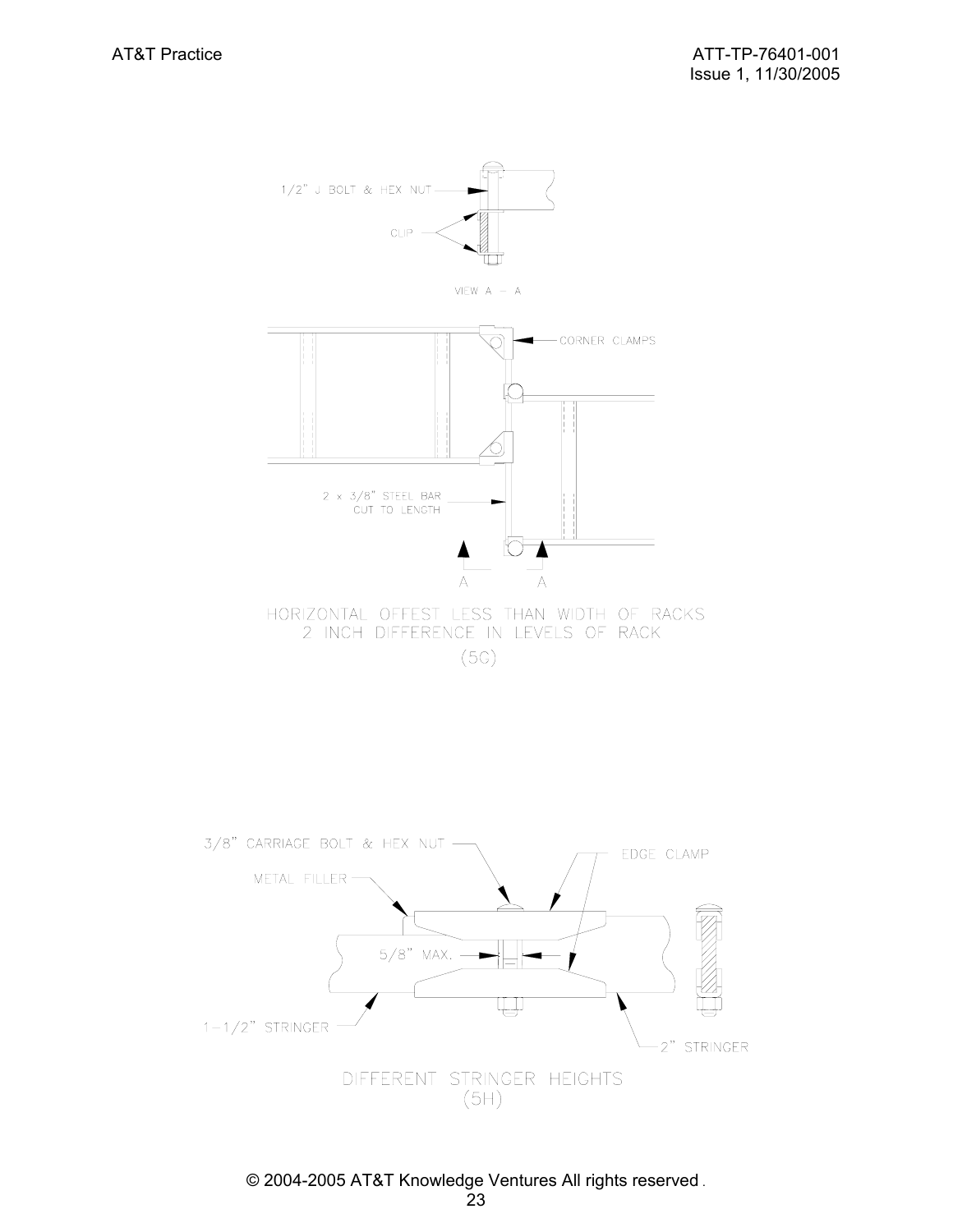

# **Figure 6. Standard Cable Rack Intersections**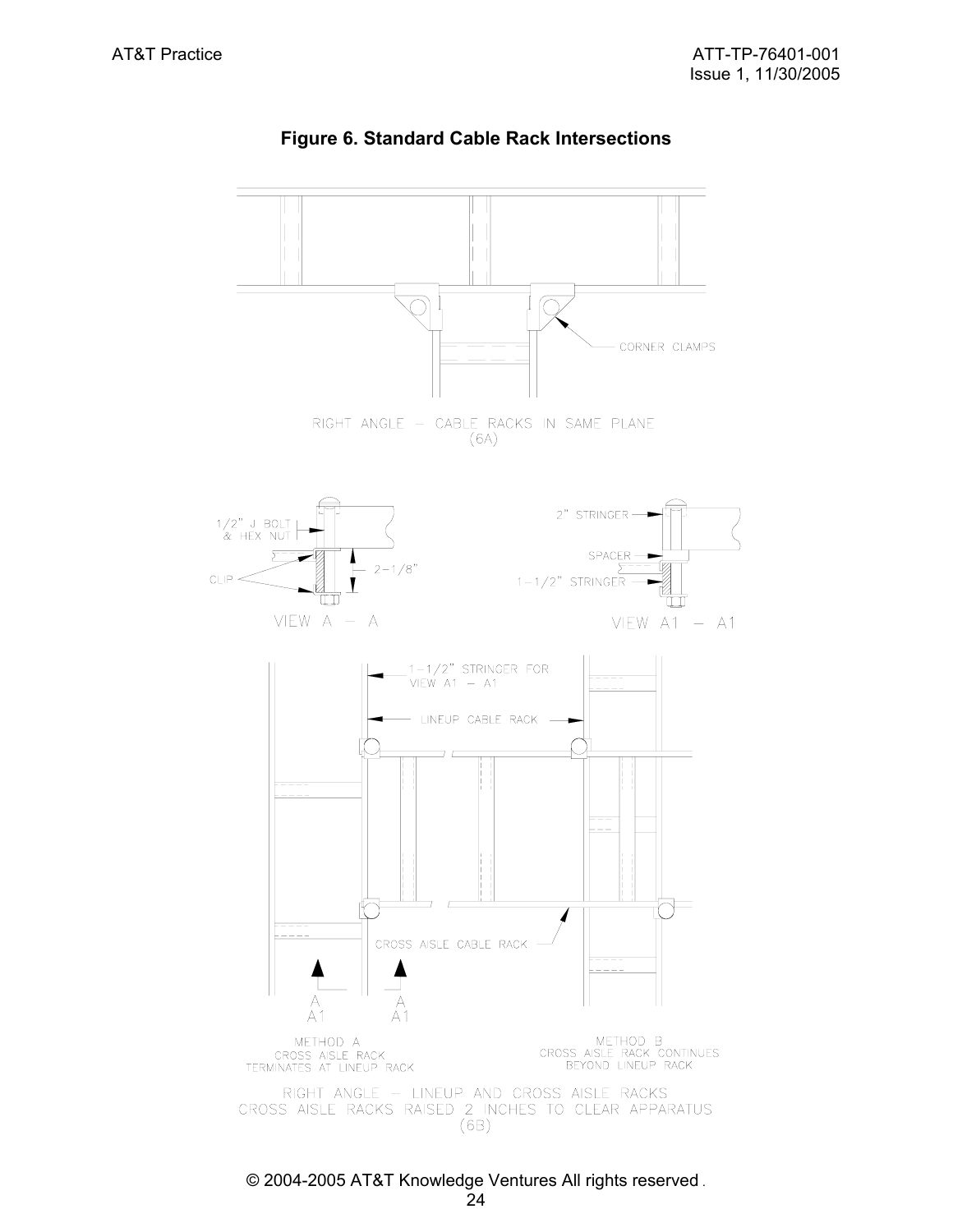![](_page_24_Figure_2.jpeg)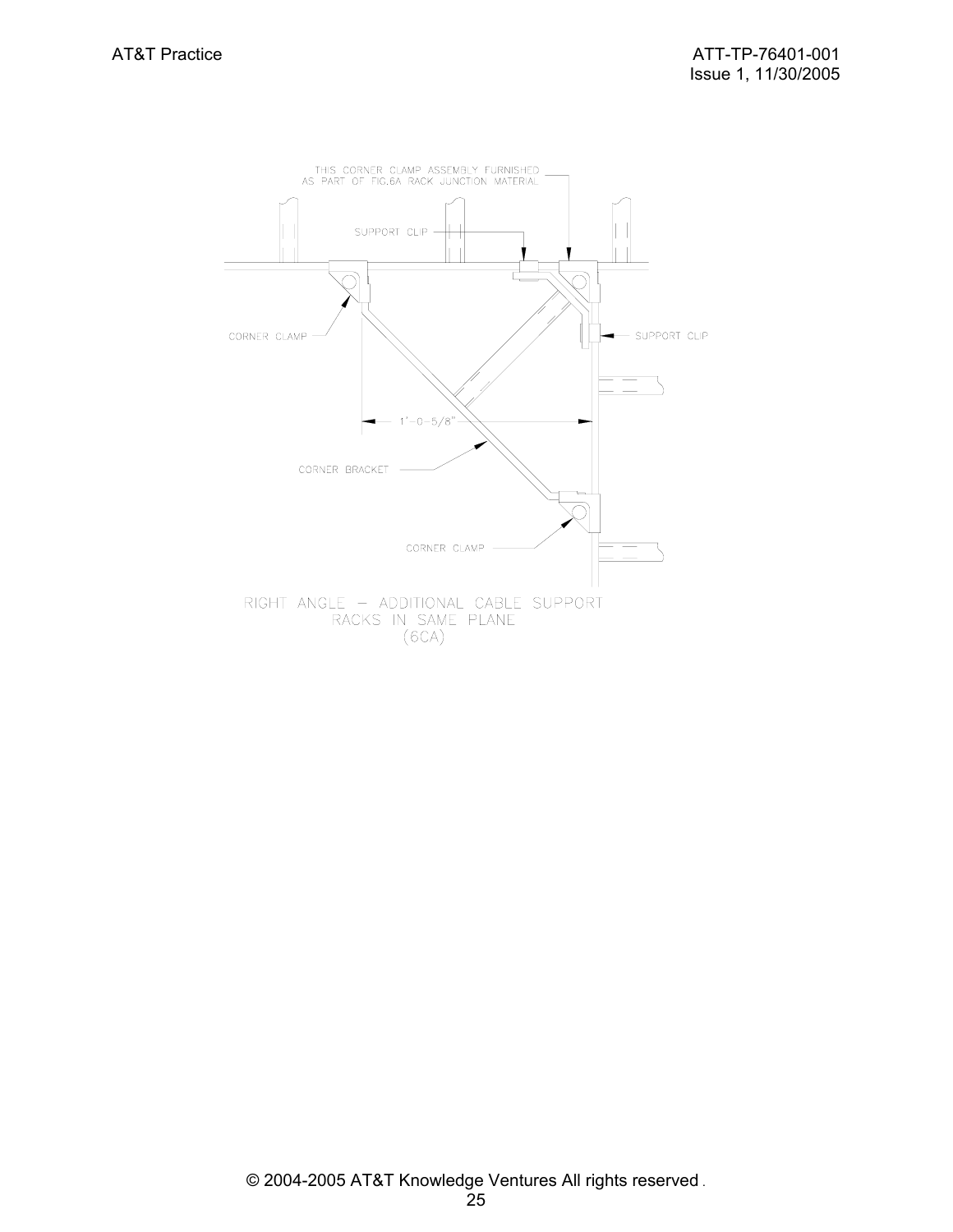![](_page_25_Figure_2.jpeg)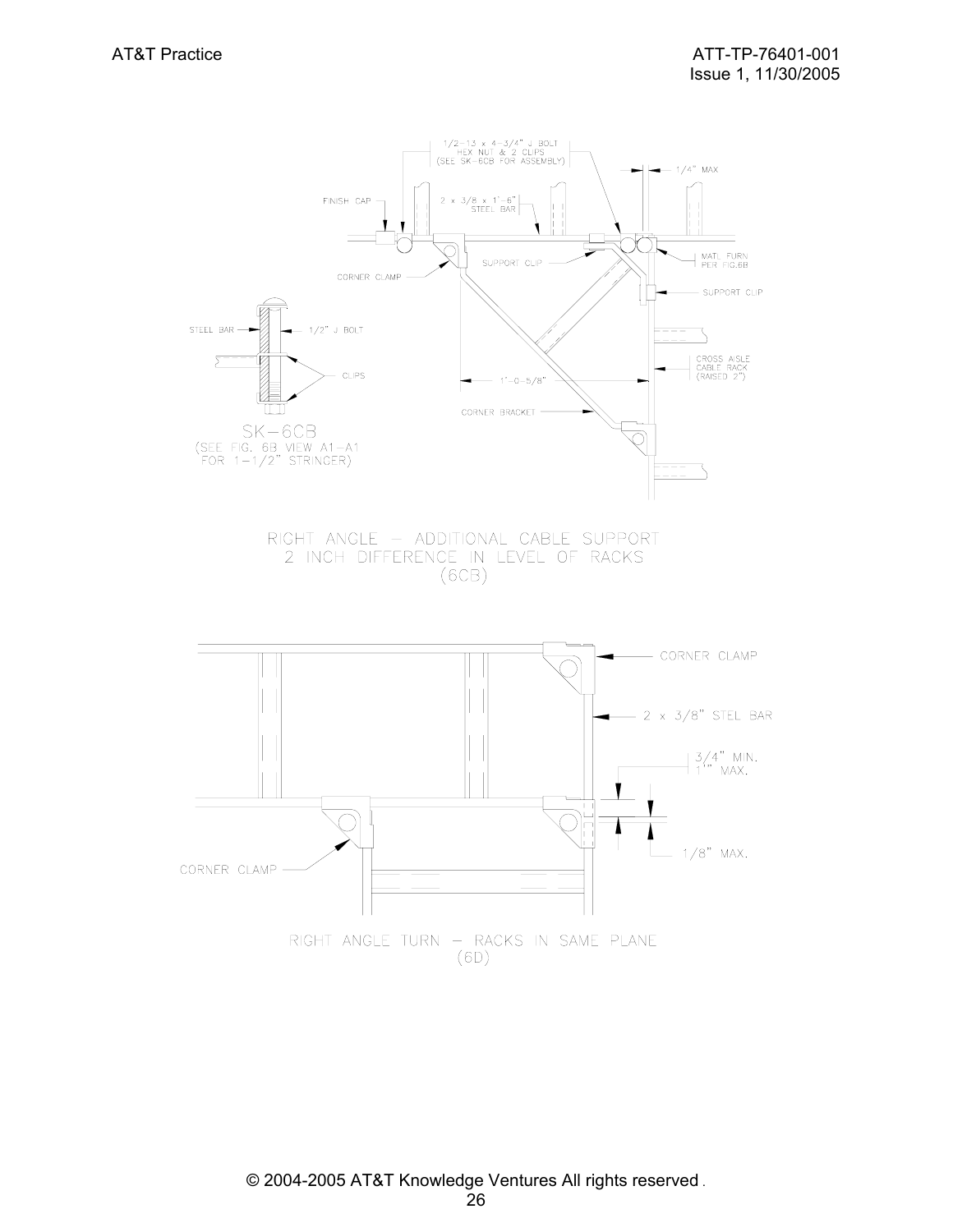![](_page_26_Figure_2.jpeg)

 $(6E)$ 

![](_page_26_Figure_4.jpeg)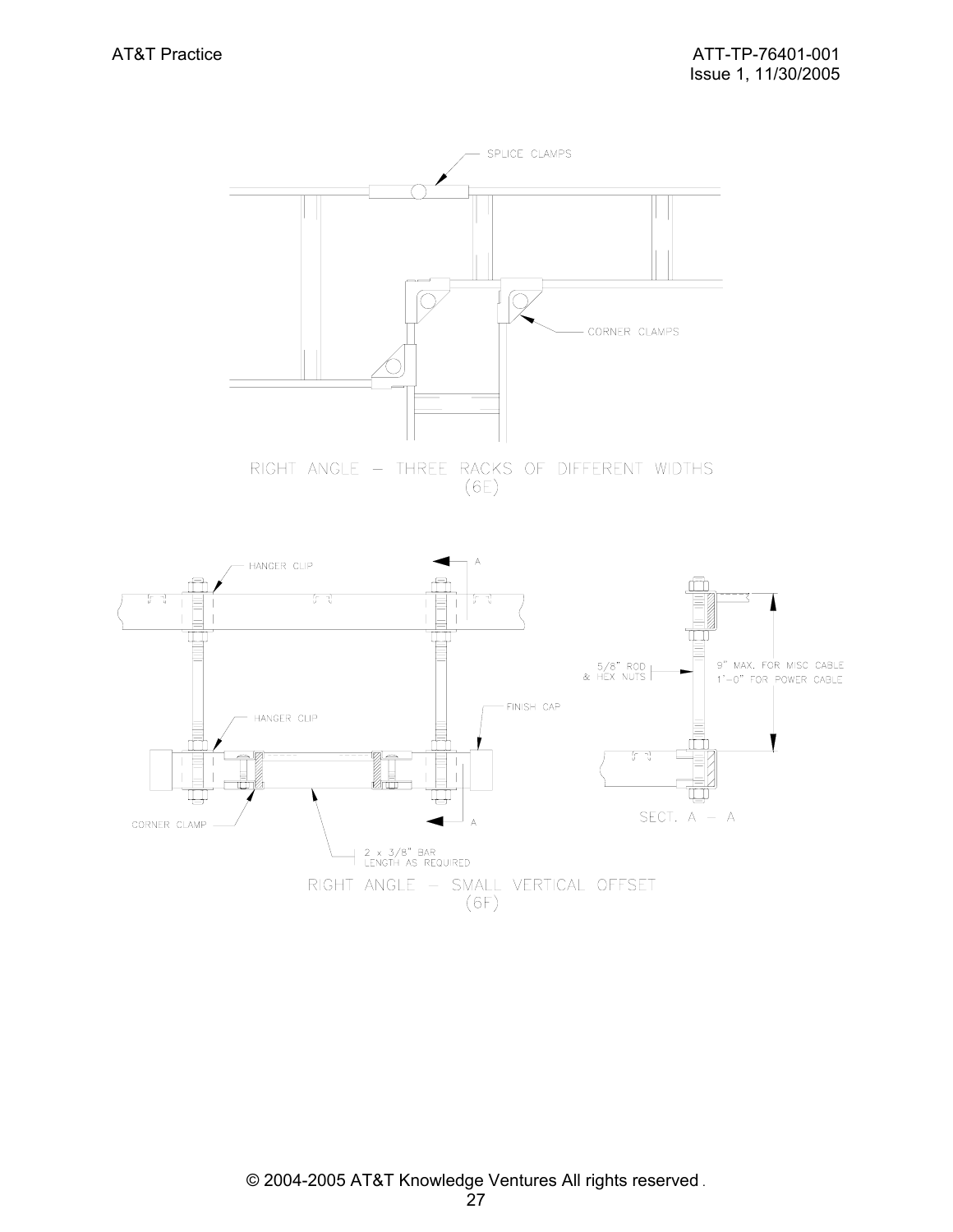![](_page_27_Figure_2.jpeg)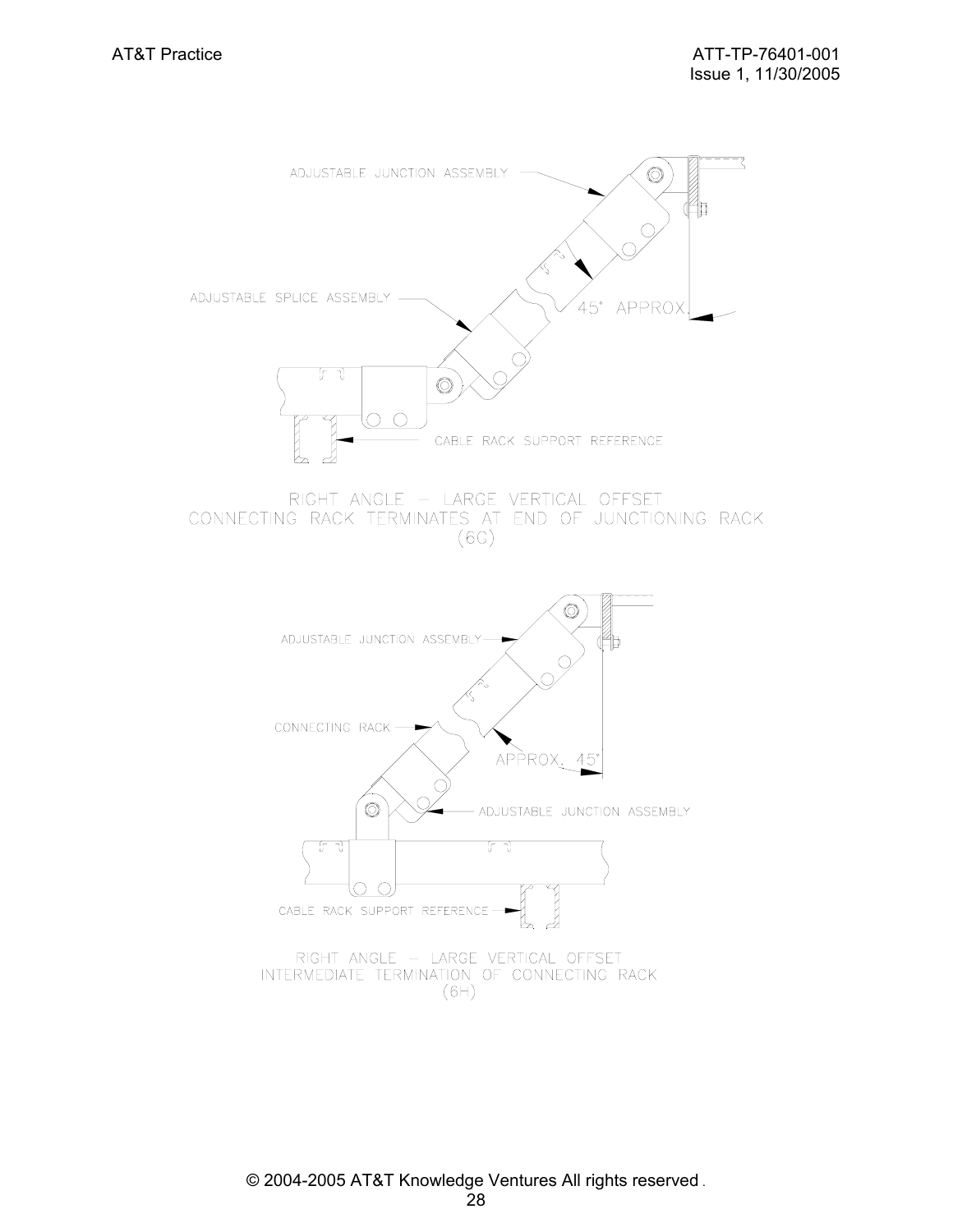![](_page_28_Figure_2.jpeg)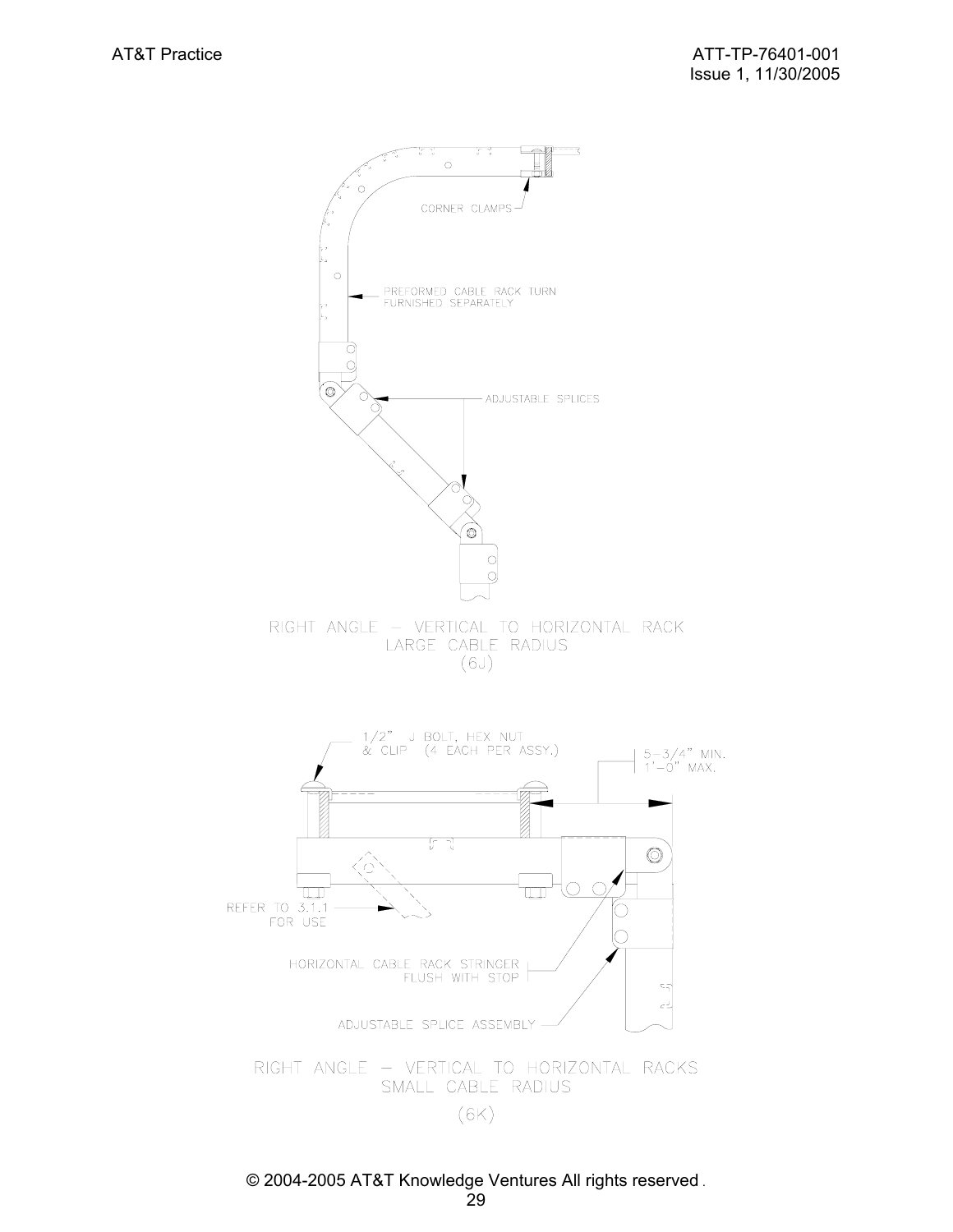![](_page_29_Figure_2.jpeg)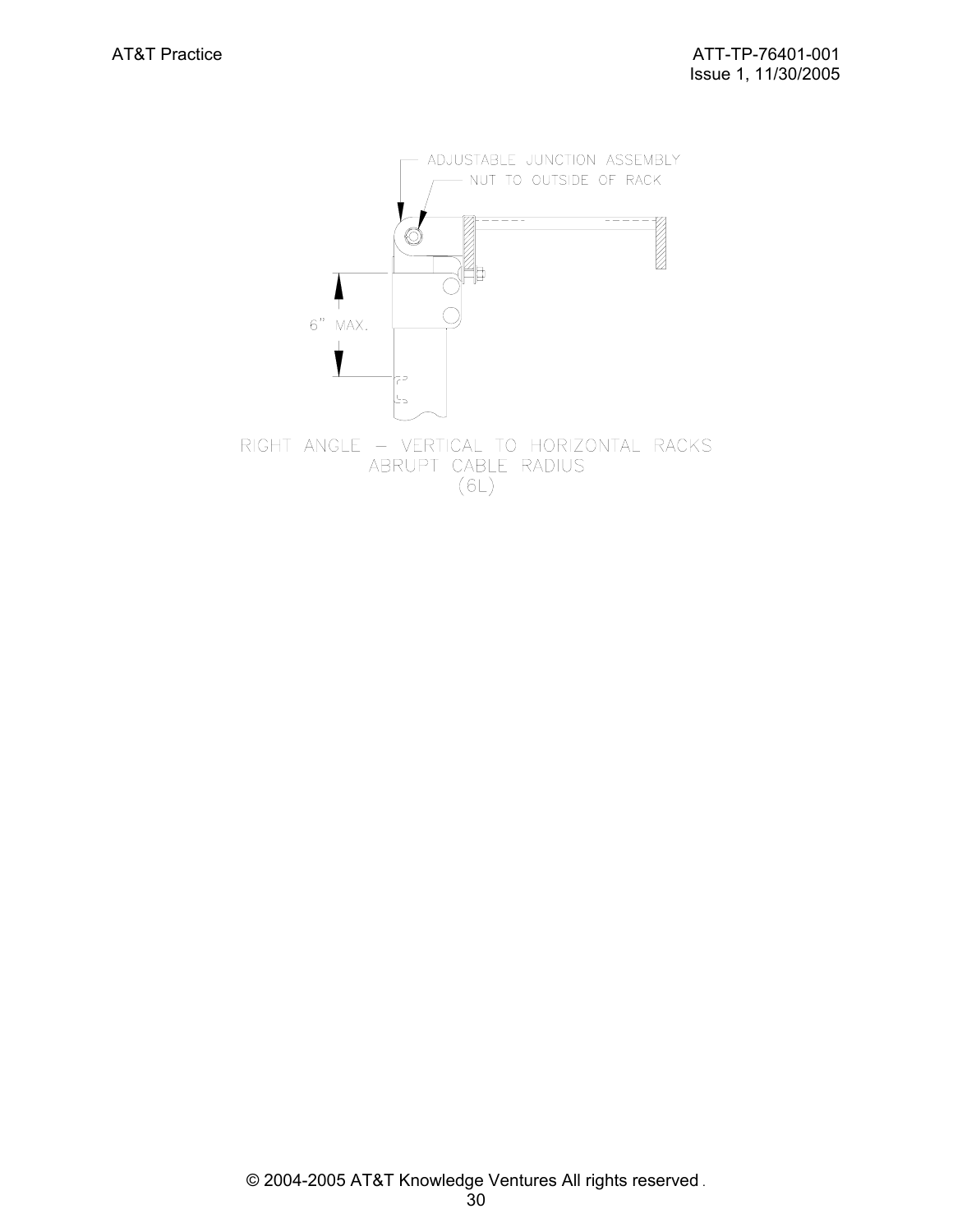![](_page_30_Figure_2.jpeg)

RIGHT ANGLE - TRANSITION BETWEEN VERTICALLY OFFSET RACKS  $(6M)$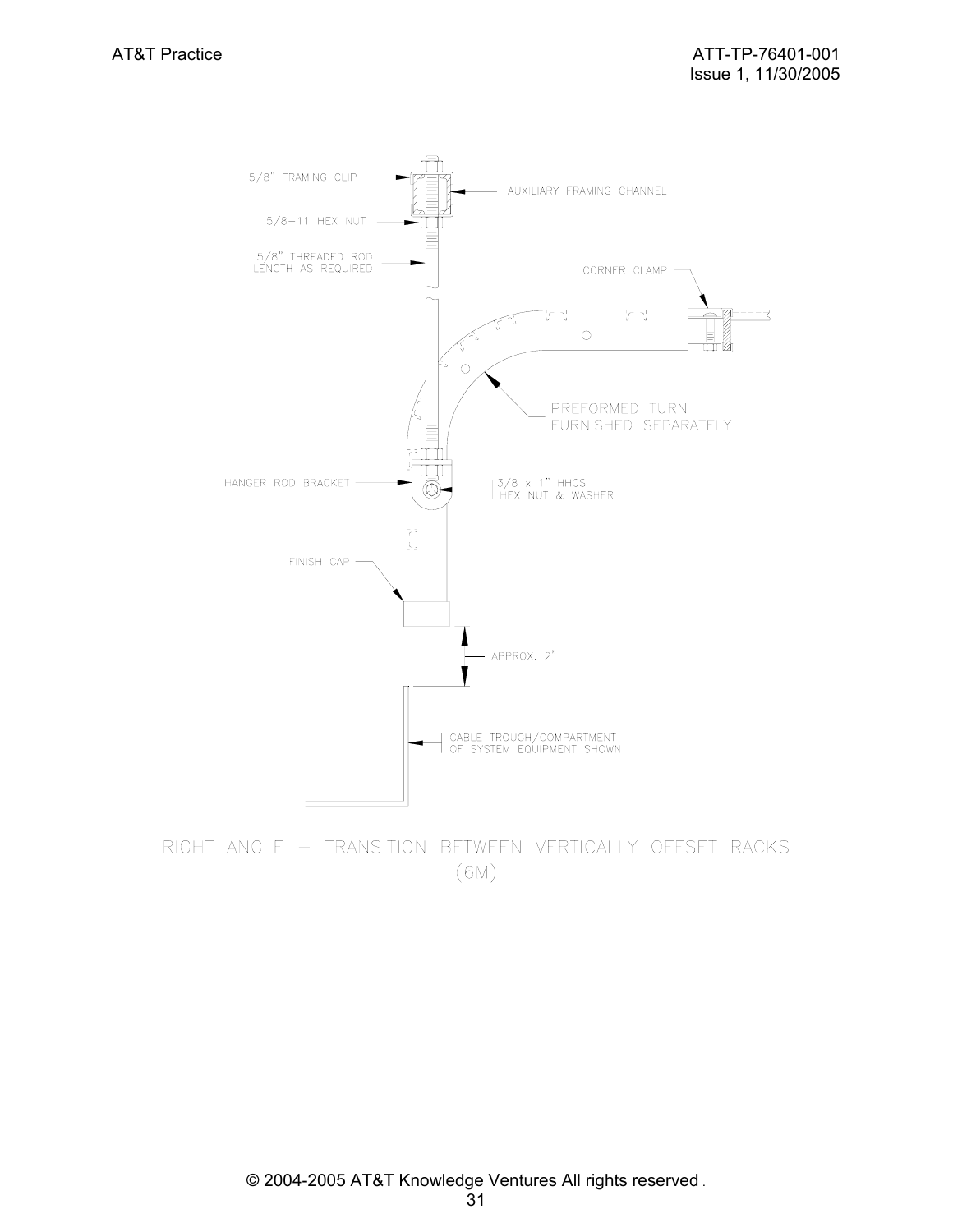![](_page_31_Figure_2.jpeg)

# **Figure 7. Standard In-line Cable Rack Turns**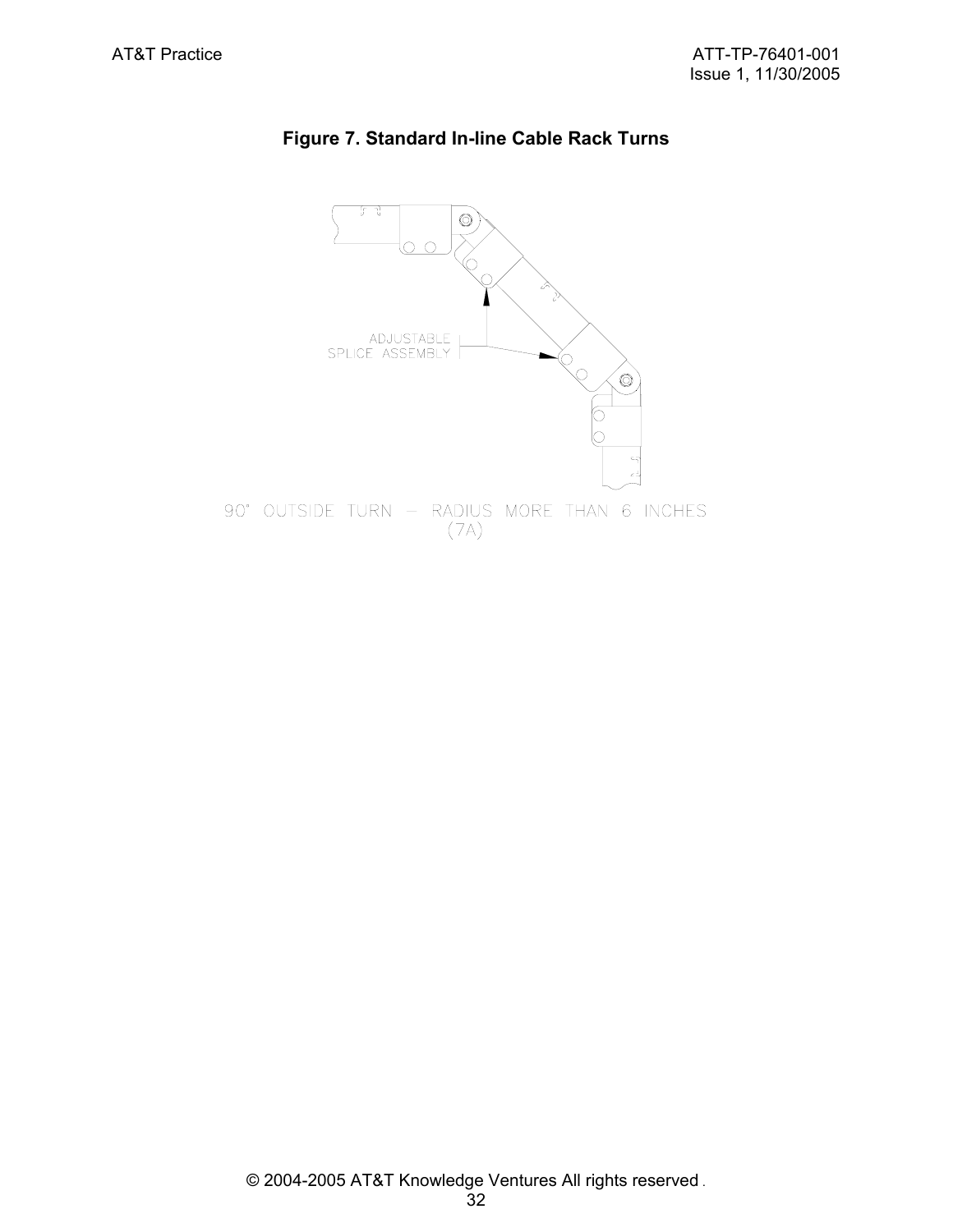![](_page_32_Figure_2.jpeg)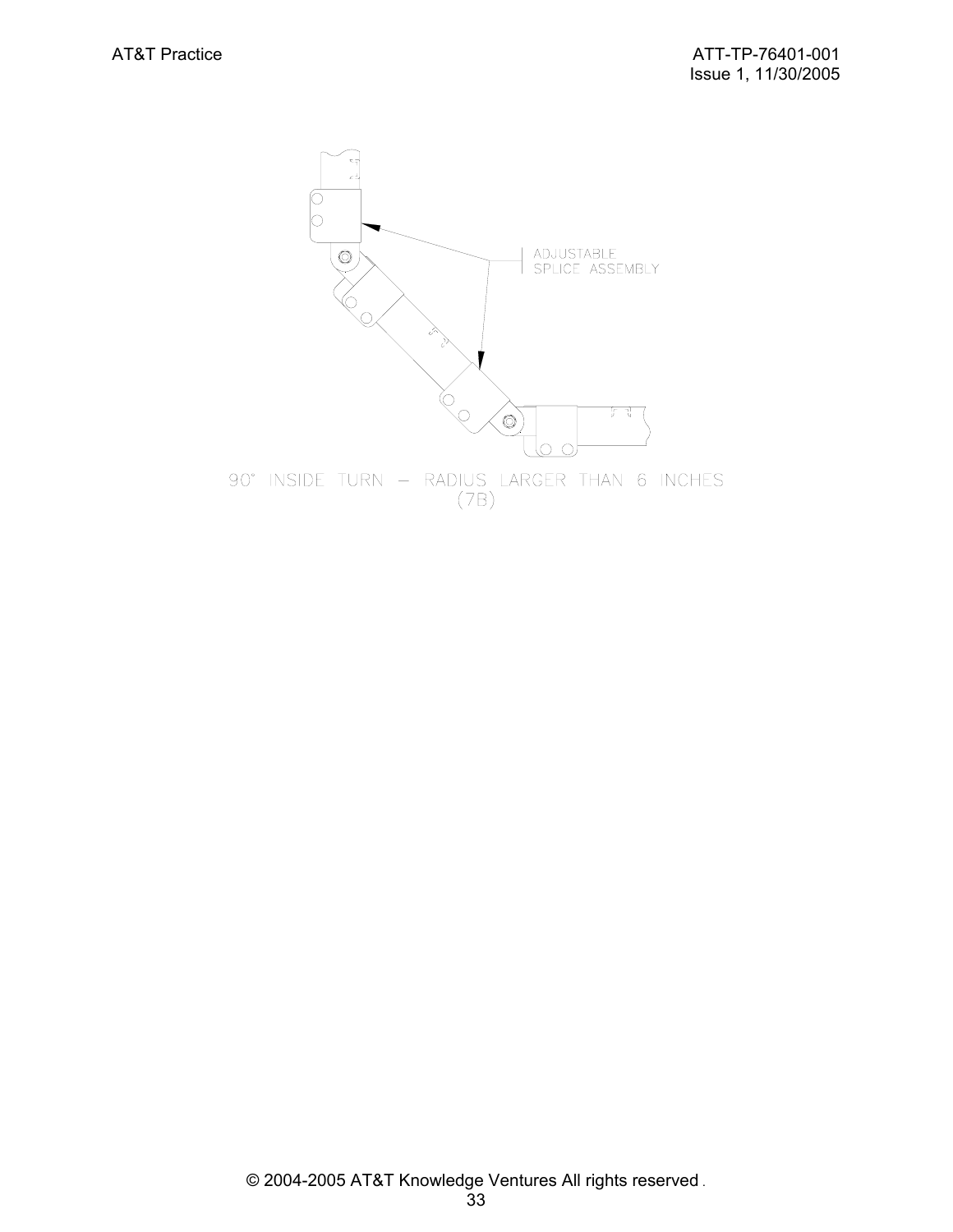![](_page_33_Figure_2.jpeg)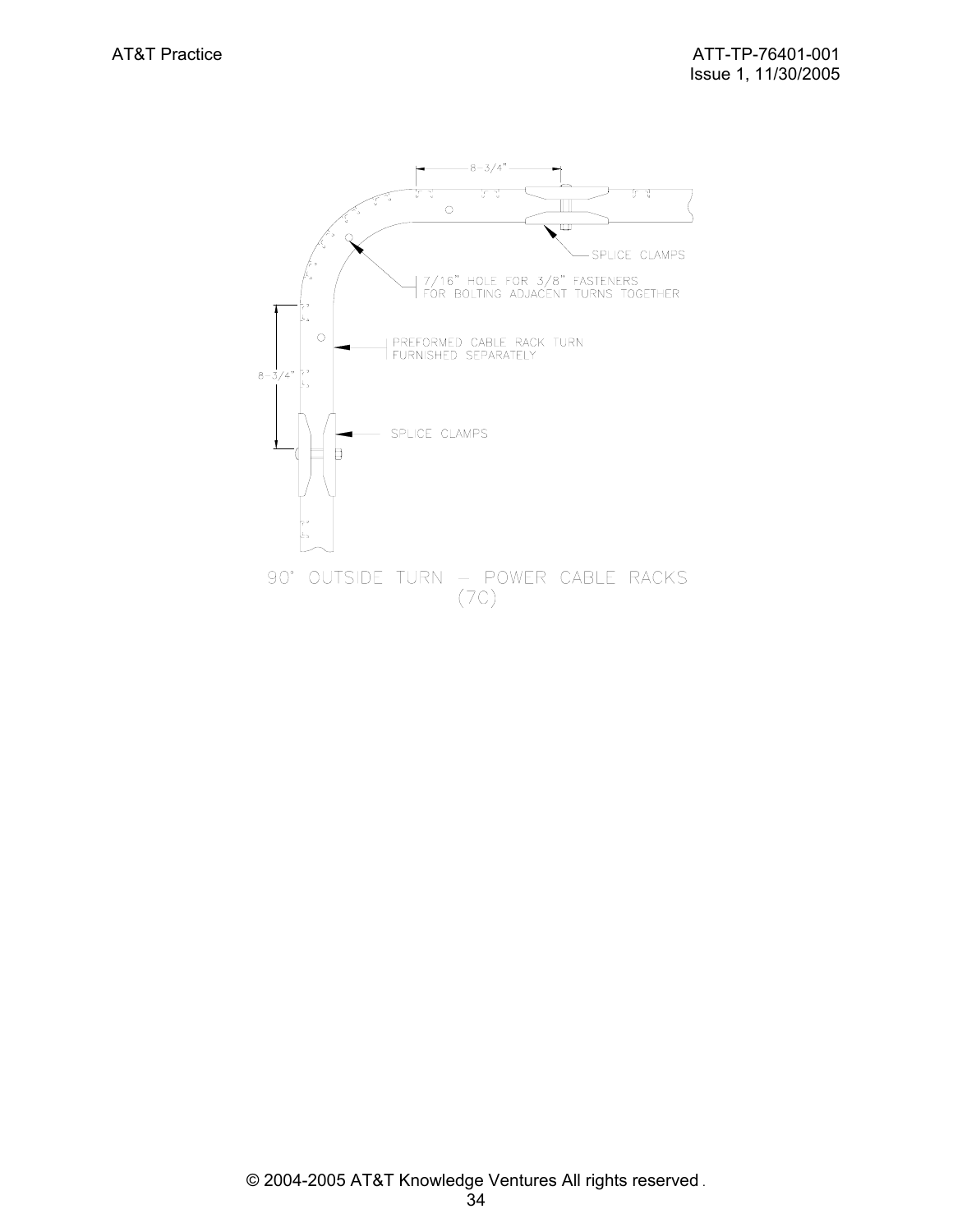![](_page_34_Figure_2.jpeg)

# **Figure 8. Standard Cable Rack Offsets**

![](_page_34_Figure_4.jpeg)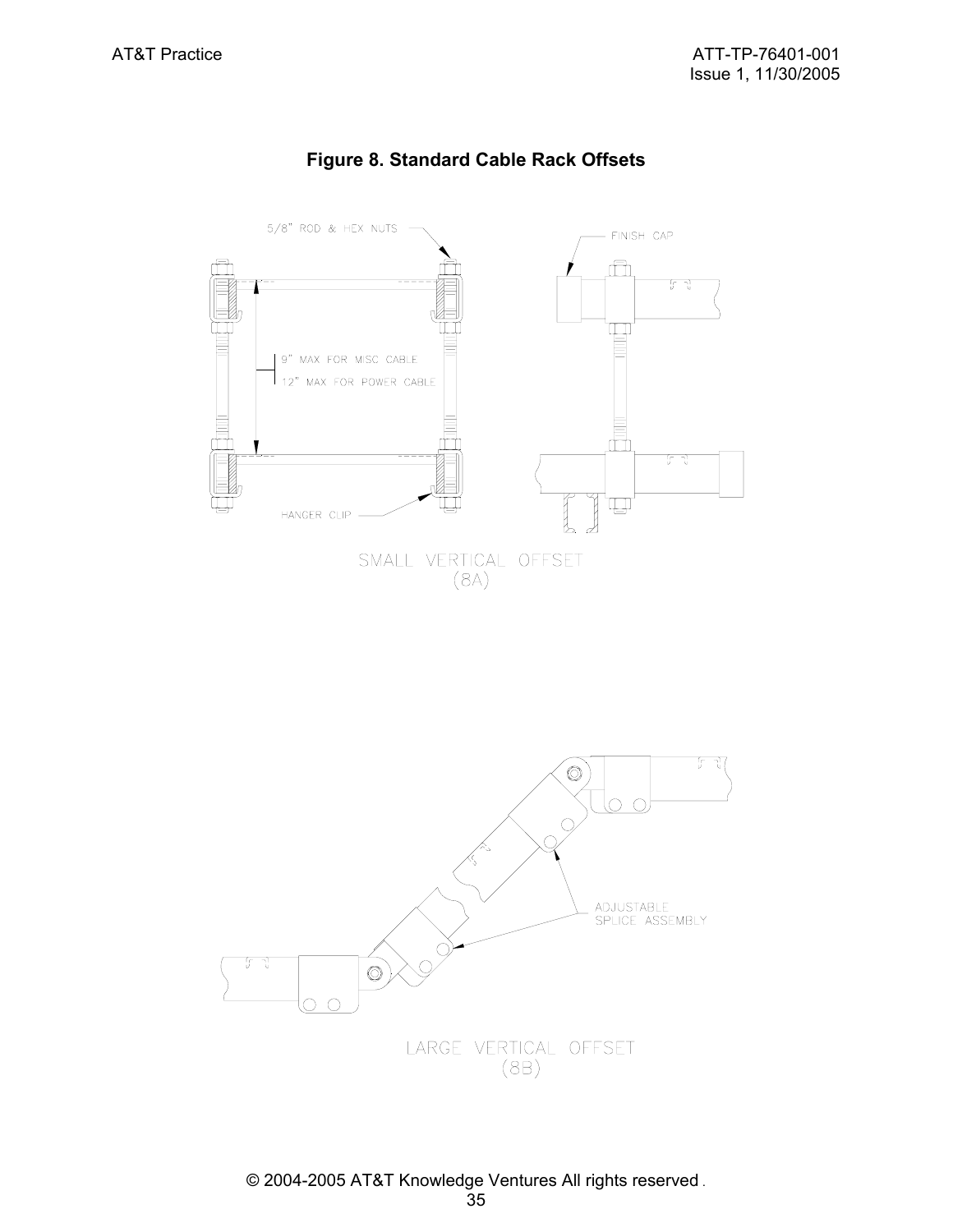![](_page_35_Figure_2.jpeg)

**Figure 9. Standard Cable Rack Terminations**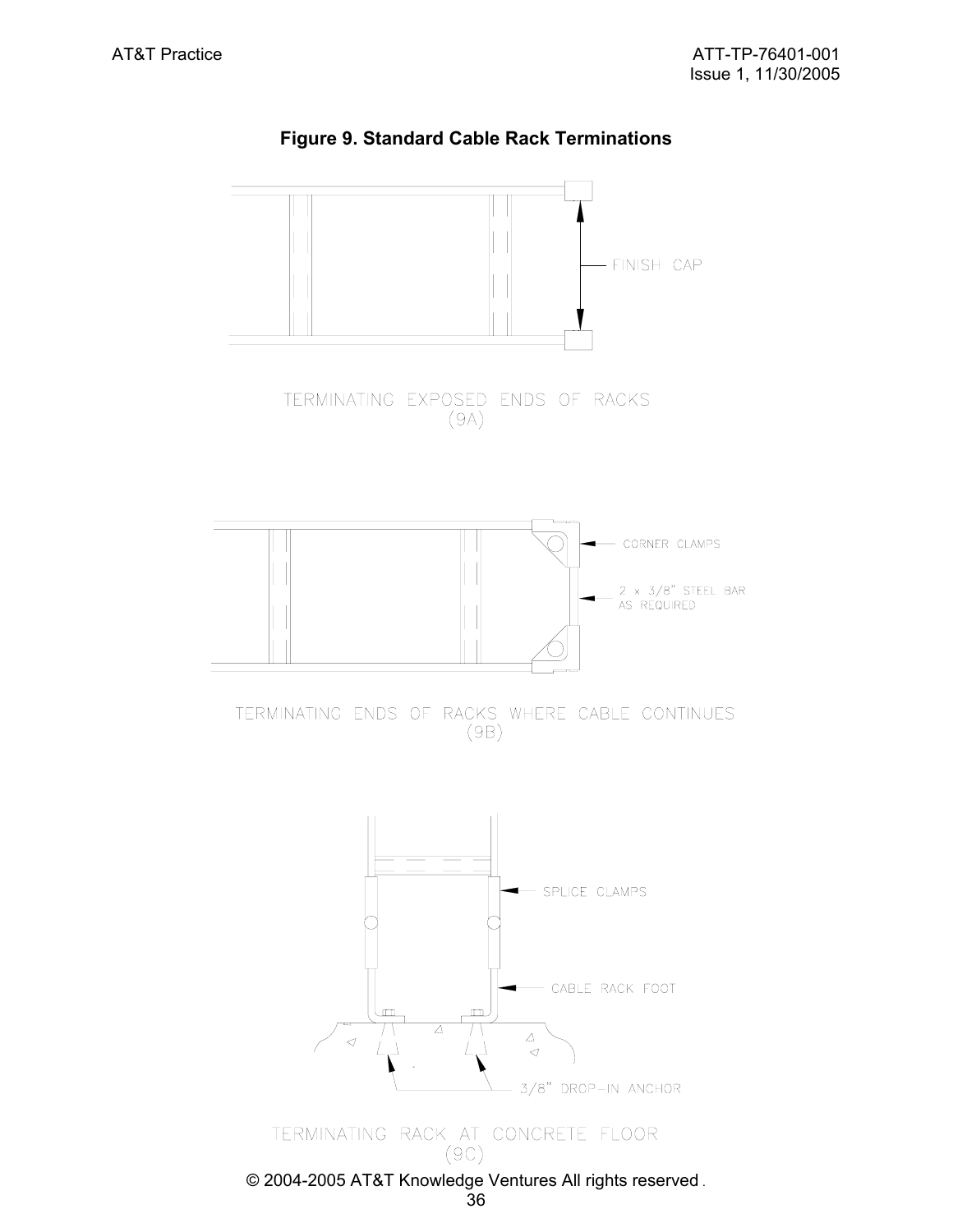![](_page_36_Figure_2.jpeg)

 $(9D)$ 

![](_page_36_Figure_4.jpeg)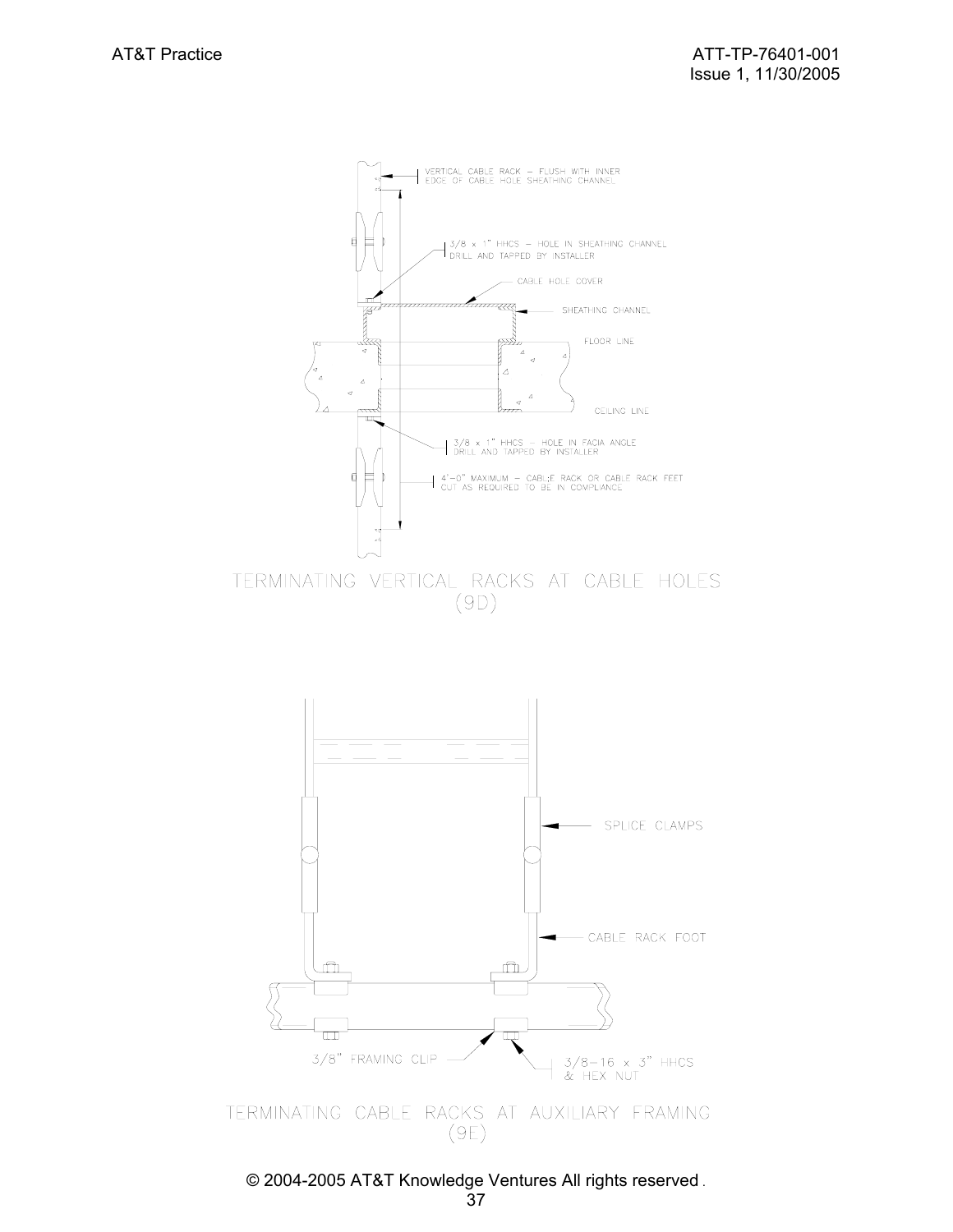![](_page_37_Figure_2.jpeg)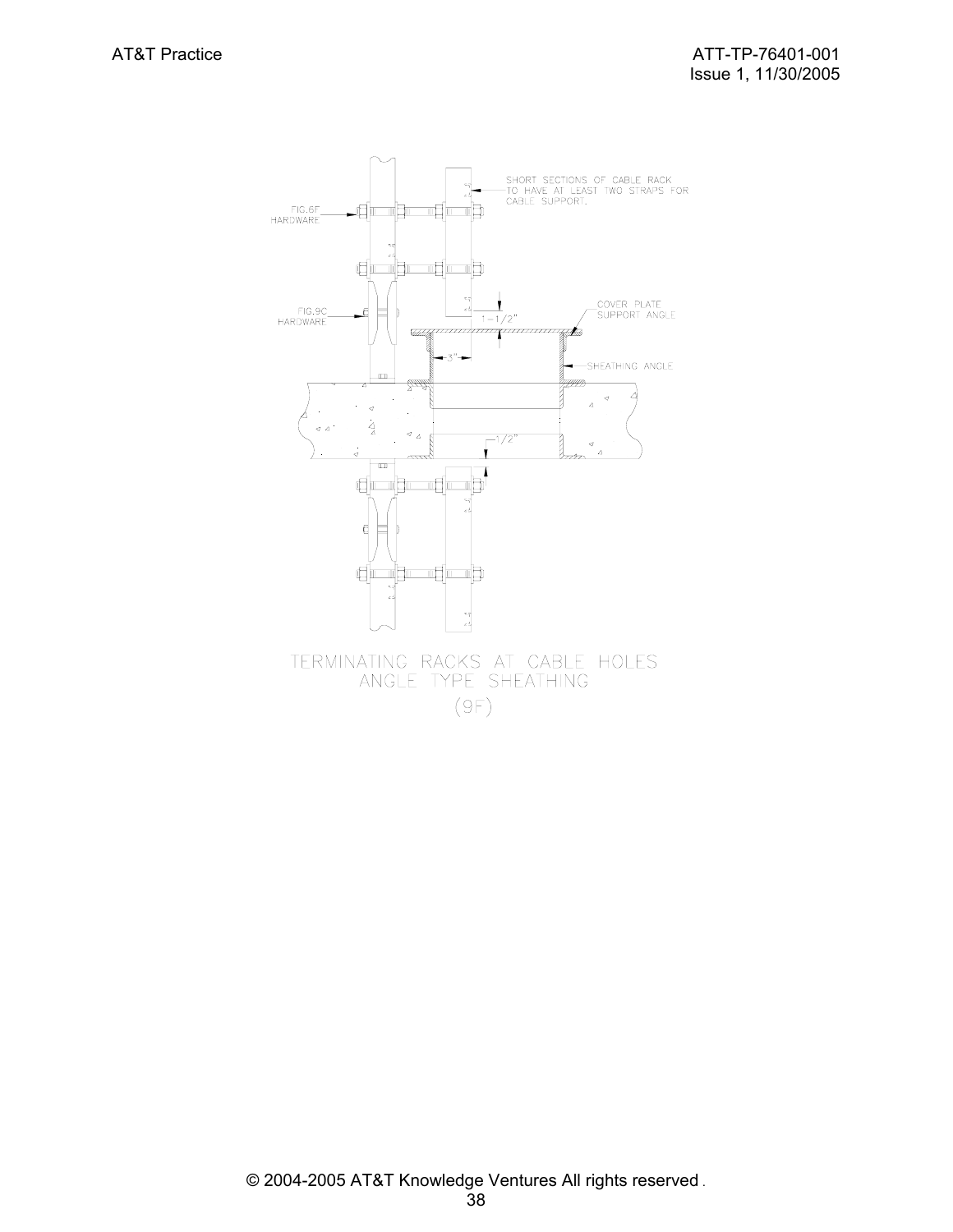![](_page_38_Figure_2.jpeg)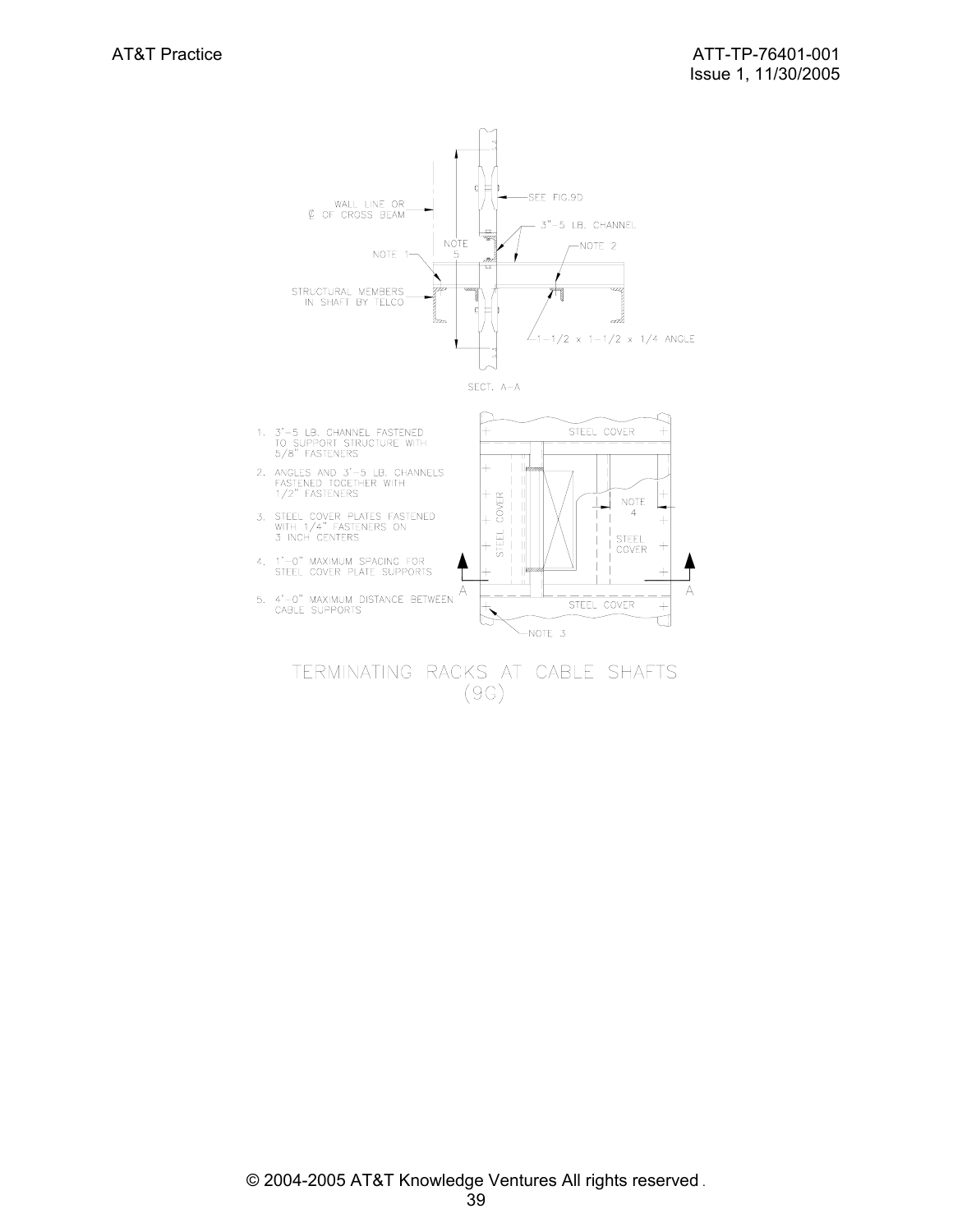## **Figure 10**

![](_page_39_Figure_3.jpeg)

SUPPORTING CABLE RACK 2 INCHES ABOVE AUXILIARY FRAMING  $(10C)$ 

![](_page_39_Figure_5.jpeg)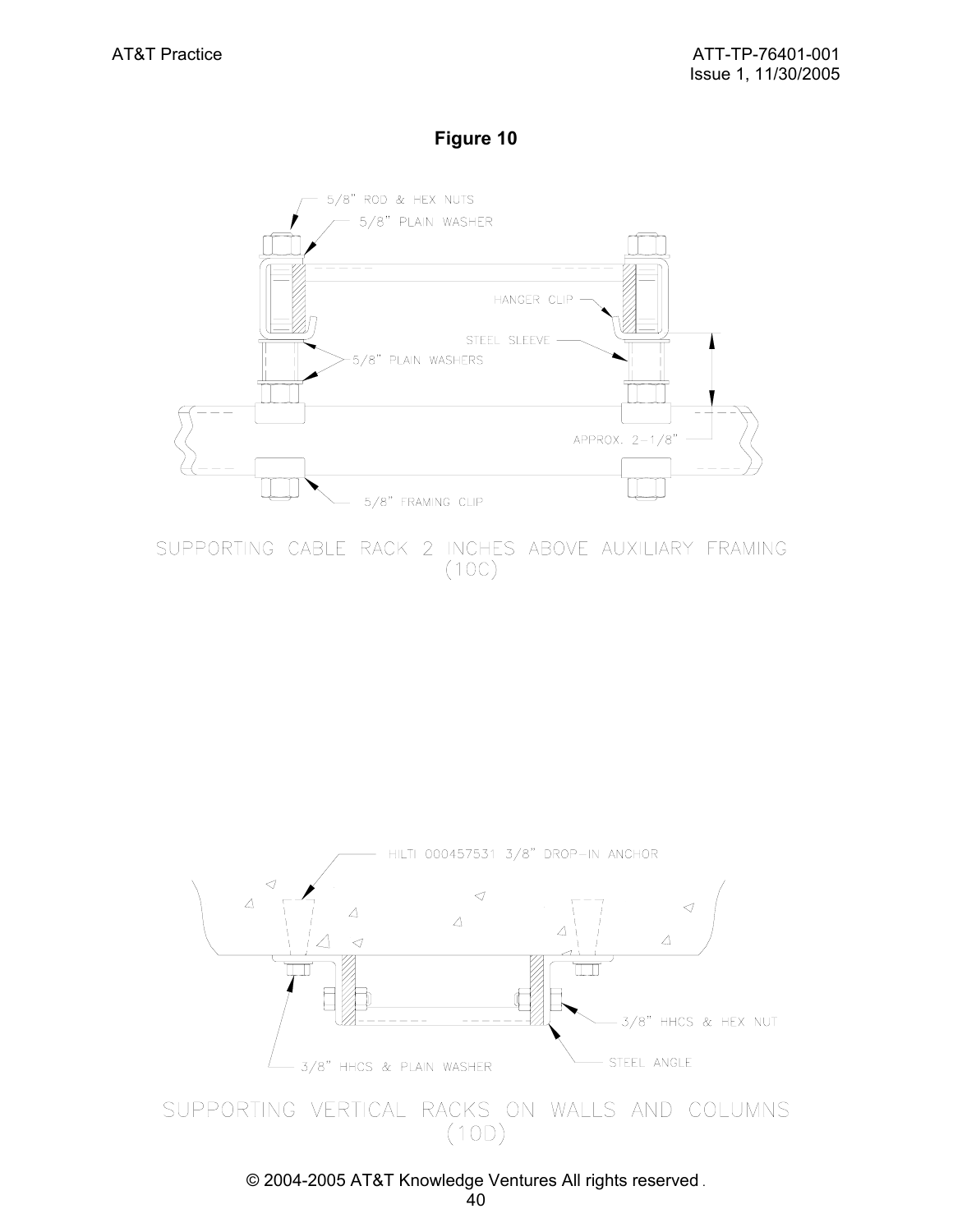![](_page_40_Figure_2.jpeg)

SUPPORTING 5 INCH HORIZONTAL RACK TO WALLS OR COLUMNS  $(10E)$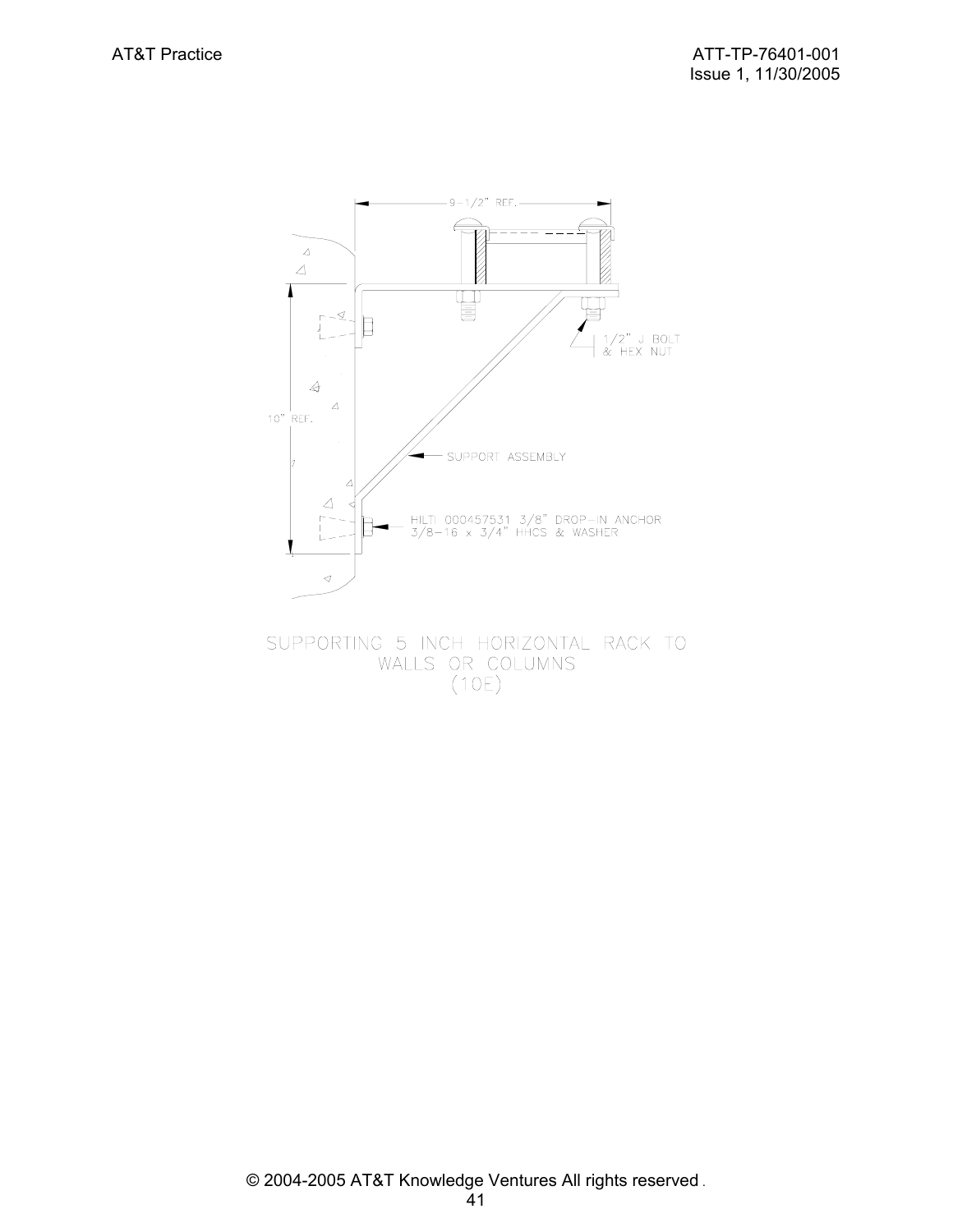![](_page_41_Figure_2.jpeg)

 $(10F)$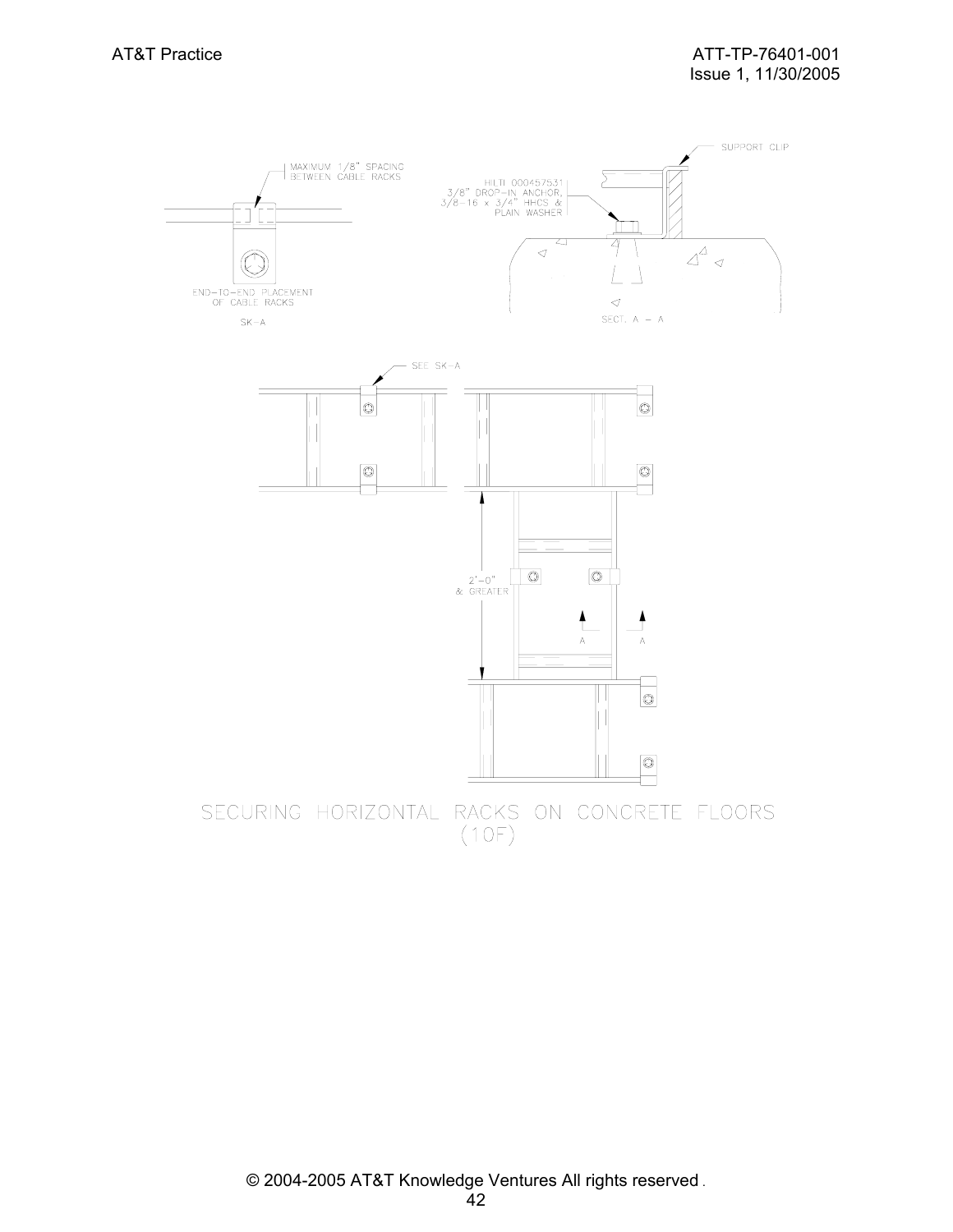![](_page_42_Figure_2.jpeg)

 $(10G)$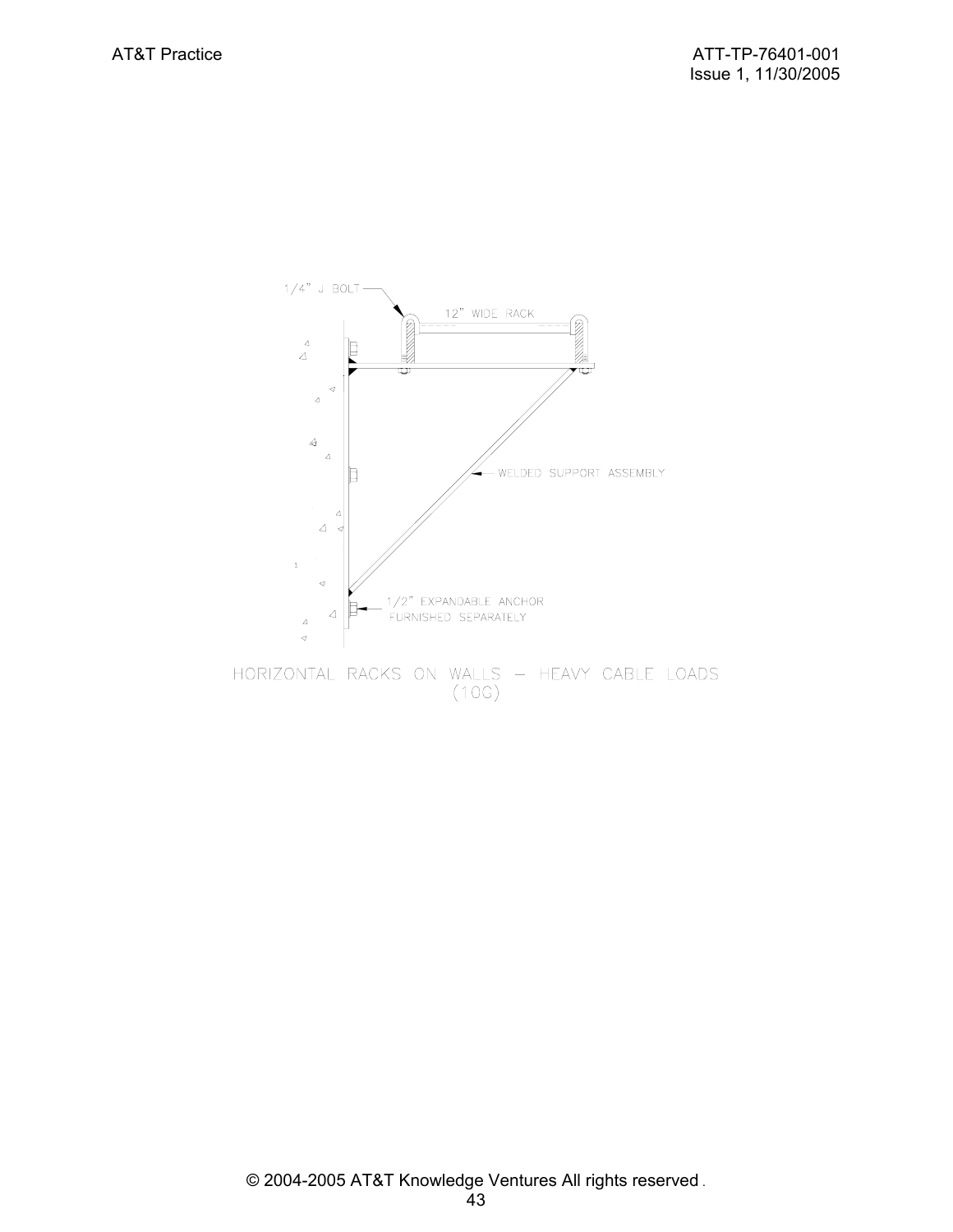# **Figure 11 Cable Rack Standoff Bracket**

![](_page_43_Figure_3.jpeg)

Each Kit Includes: (1) Support, (2) 5/16'-18 J-Bolts, lock washers and hex nuts, (8) 1/4"-20 carriage bolts, lock washers and hex nuts.

| <b>Cooper B-Line Part No.</b><br>(Shown for 2" stringer only) | <b>Cable Rack Width</b> | <b>Clearance Bet. Top &amp;</b><br><b>Bottom Rack</b> |
|---------------------------------------------------------------|-------------------------|-------------------------------------------------------|
| SB-2125-2 YZN                                                 | Less than 12"           | 10.5"                                                 |
| SB-2126-12-2 YZN                                              | 12"                     | 10.5"                                                 |
| SB-2126-15-2 YZN                                              | 15"                     | 10.5"                                                 |
| SB-2126-18-2 YZN                                              | 18"                     | 10.5"                                                 |
| SB-2126-24-2 YZN                                              | 24"                     | 10.5"                                                 |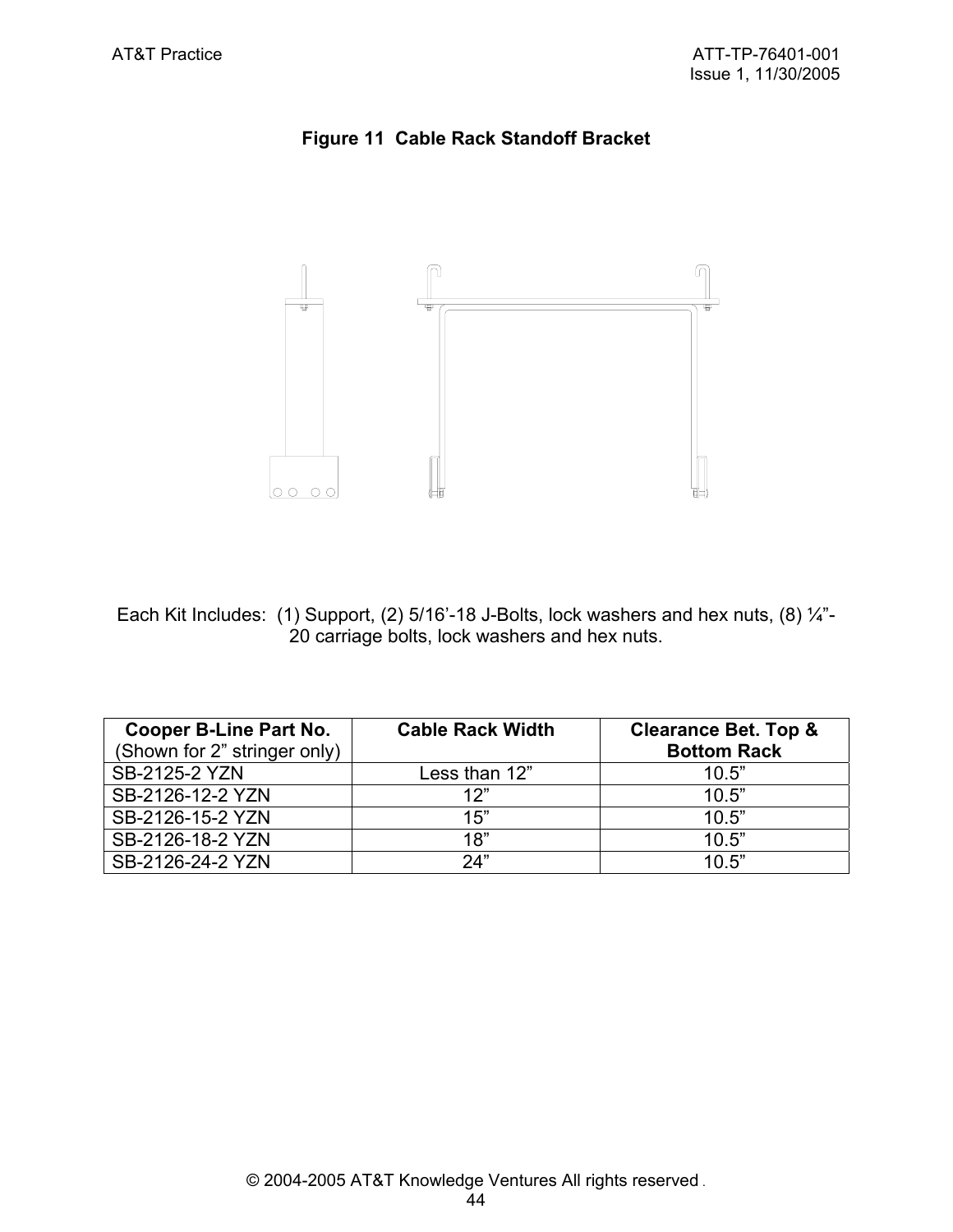![](_page_44_Figure_2.jpeg)

# **Figure 12 Cabinet Support and Cable Rack Hold Down**

Each Hilti Kit Includes: (1) Hilti HS-158-12 channel (36" or 40" long), (2) ½"-13 x 1-1/4" long capscrew, (4) lockwashers, (4) flat washers, (2) rack hold down brackets, (2)  $\frac{1}{2}$ -13 x 1" long capscrews, (2) lockwashers, (2) flat washers, (2) Hilti ½" channel nuts.

Kits designed for CC&R 36" or 40" Standard Cabinets (Part Nos. CCVC 1936, CCVC 1940, CCGC 2336, CCGC 2340) . Kits may be used with other cabinets, however, field drilling two 9/16' holes in cabinet top may be required for securing top channel and field cutting channels may be required to fit cabinet depth..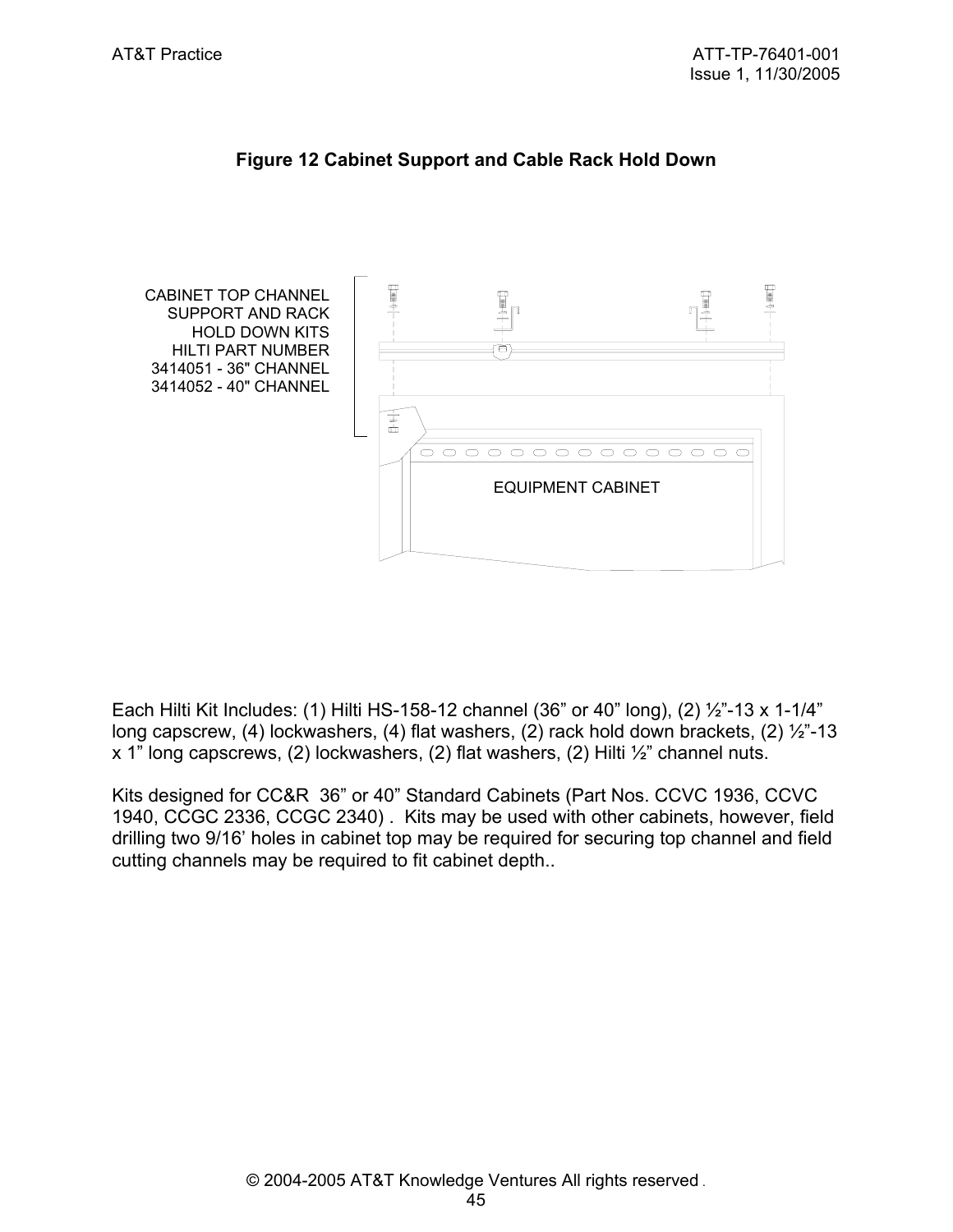# **Figure 13 Cabinet Support Channels**

![](_page_45_Figure_3.jpeg)

![](_page_45_Figure_4.jpeg)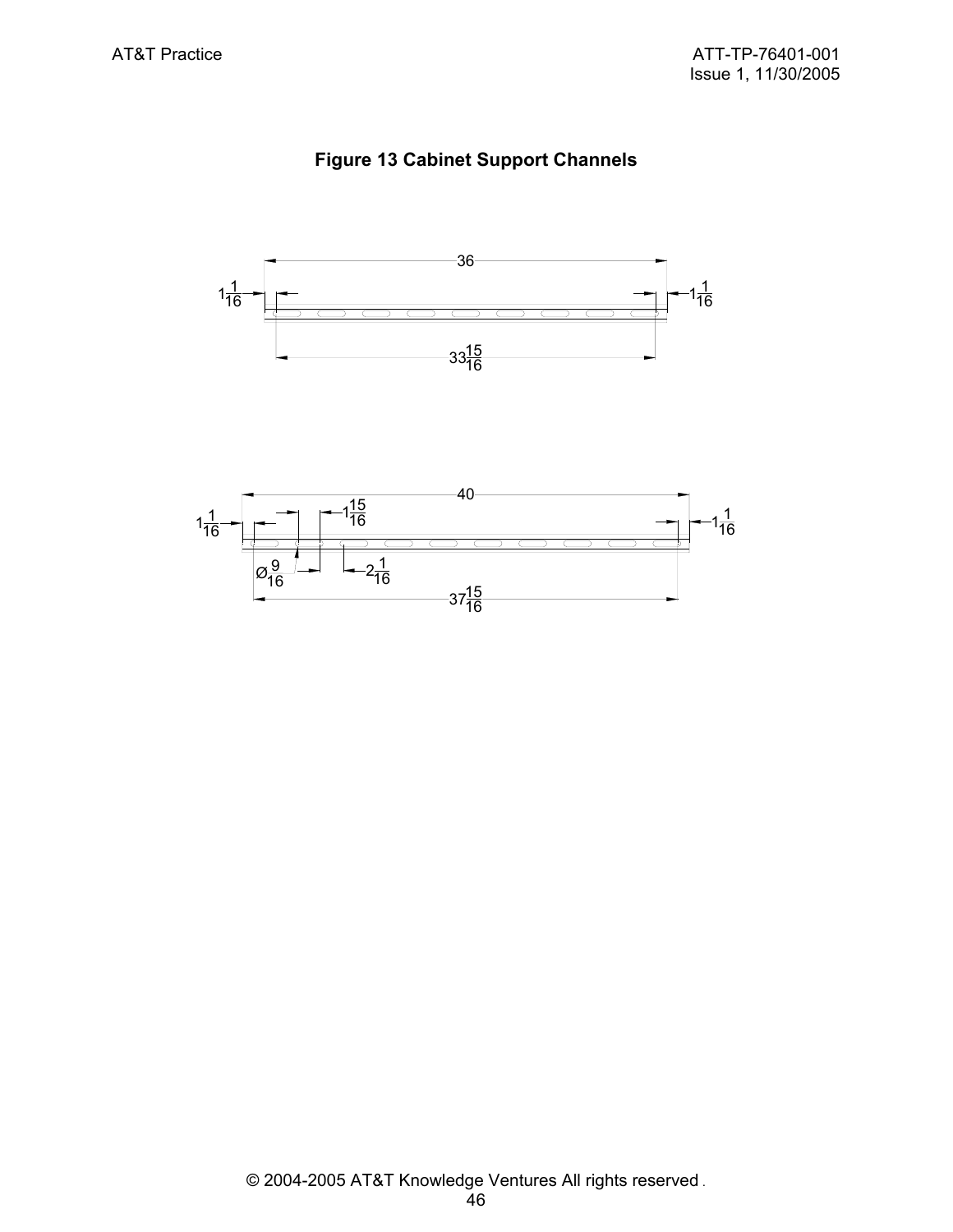![](_page_46_Figure_2.jpeg)

![](_page_46_Figure_3.jpeg)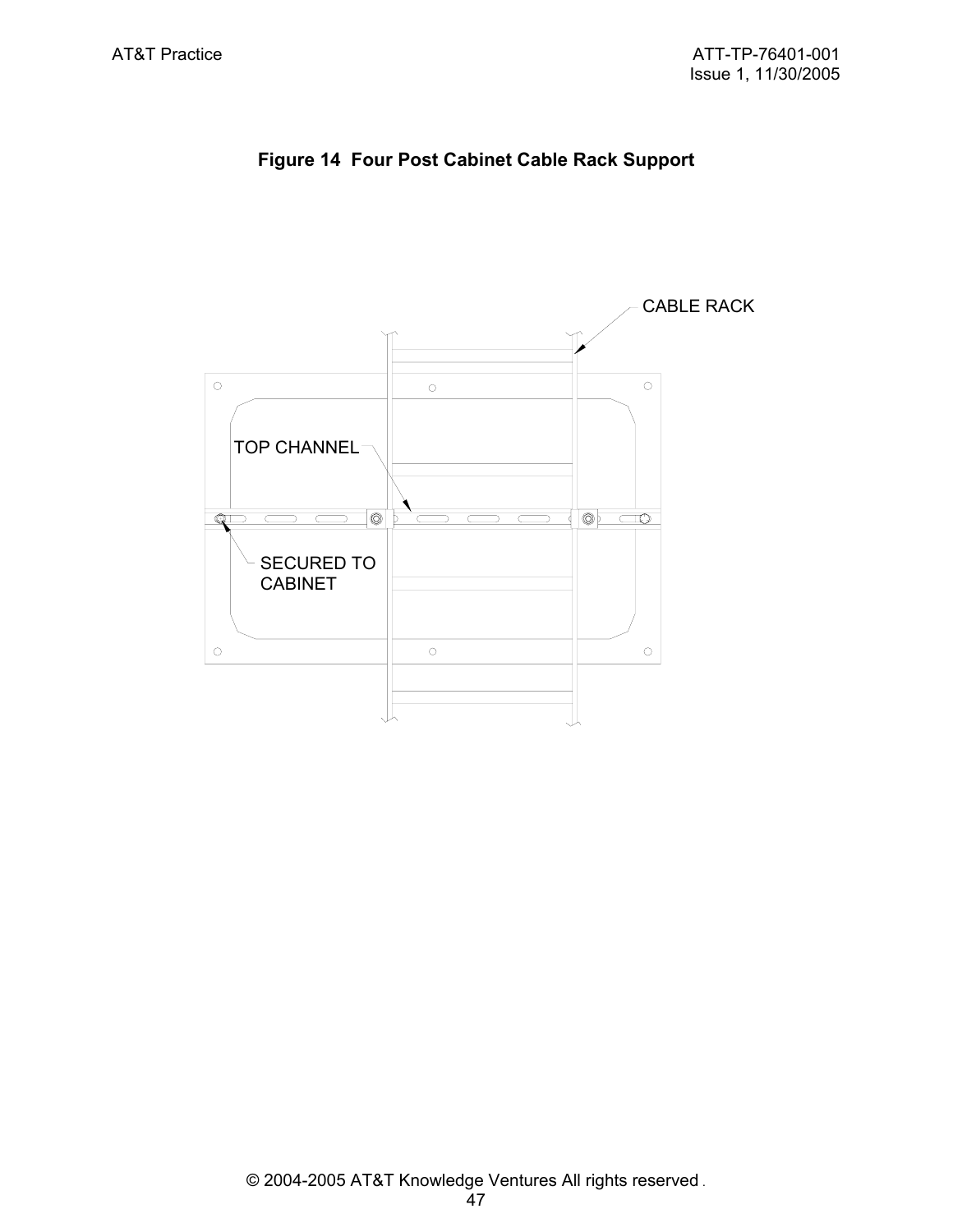# **Figure 15 Deep Upright Style Two-Post Framework Cable Rack Support**

![](_page_47_Figure_3.jpeg)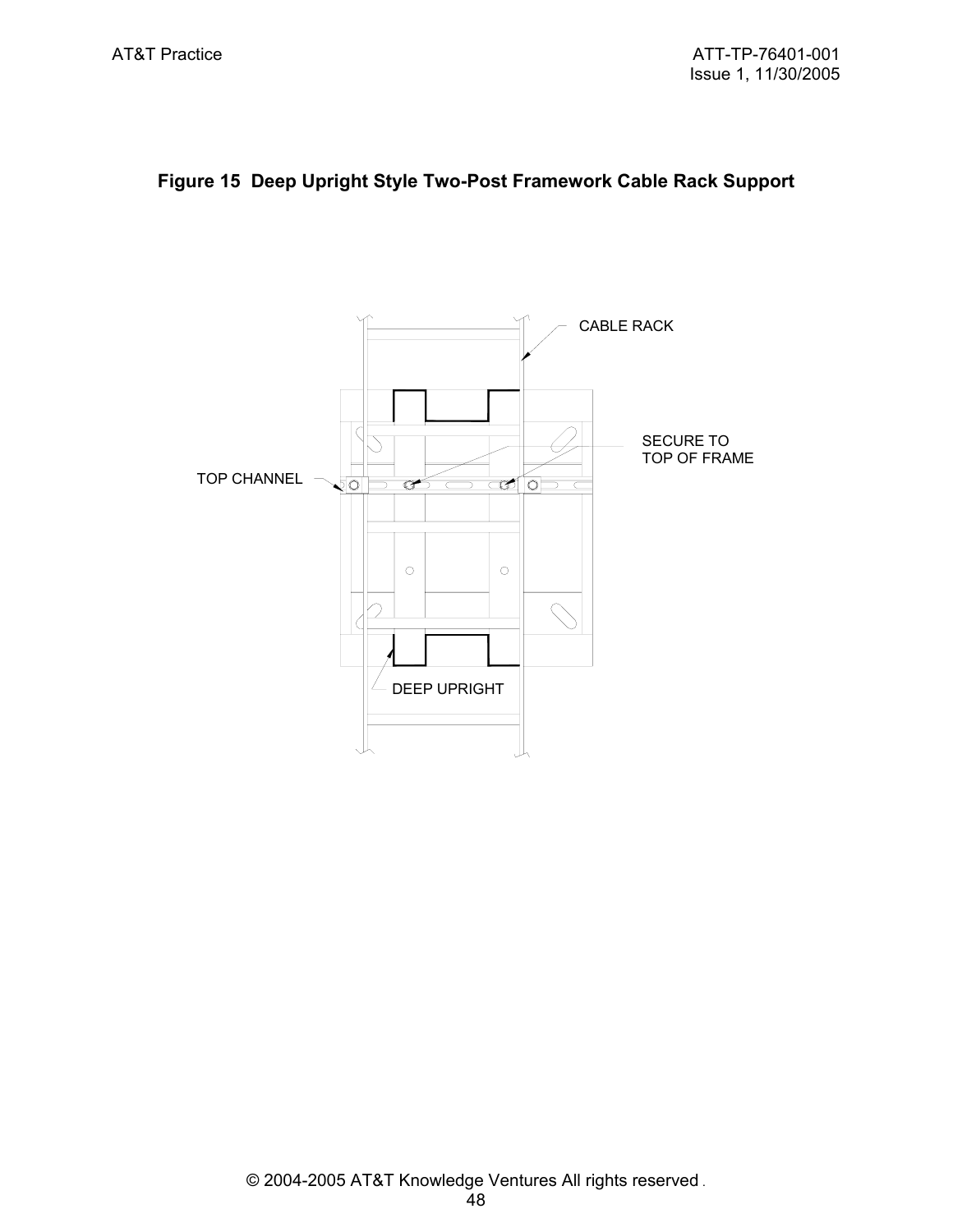![](_page_48_Figure_2.jpeg)

![](_page_48_Figure_3.jpeg)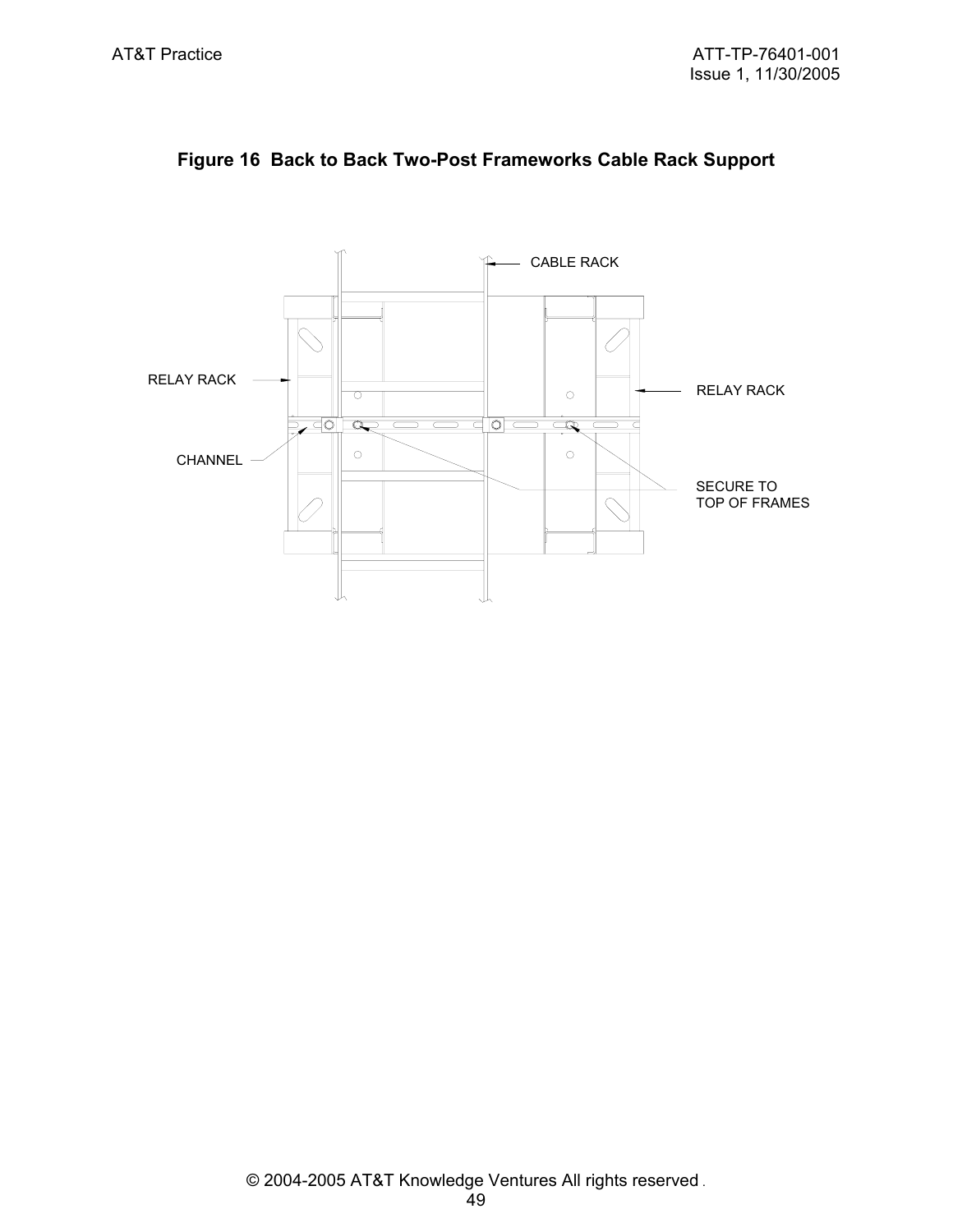![](_page_49_Figure_2.jpeg)

# **Figure 17. Additional Cable Support To Prevent Cable Sag**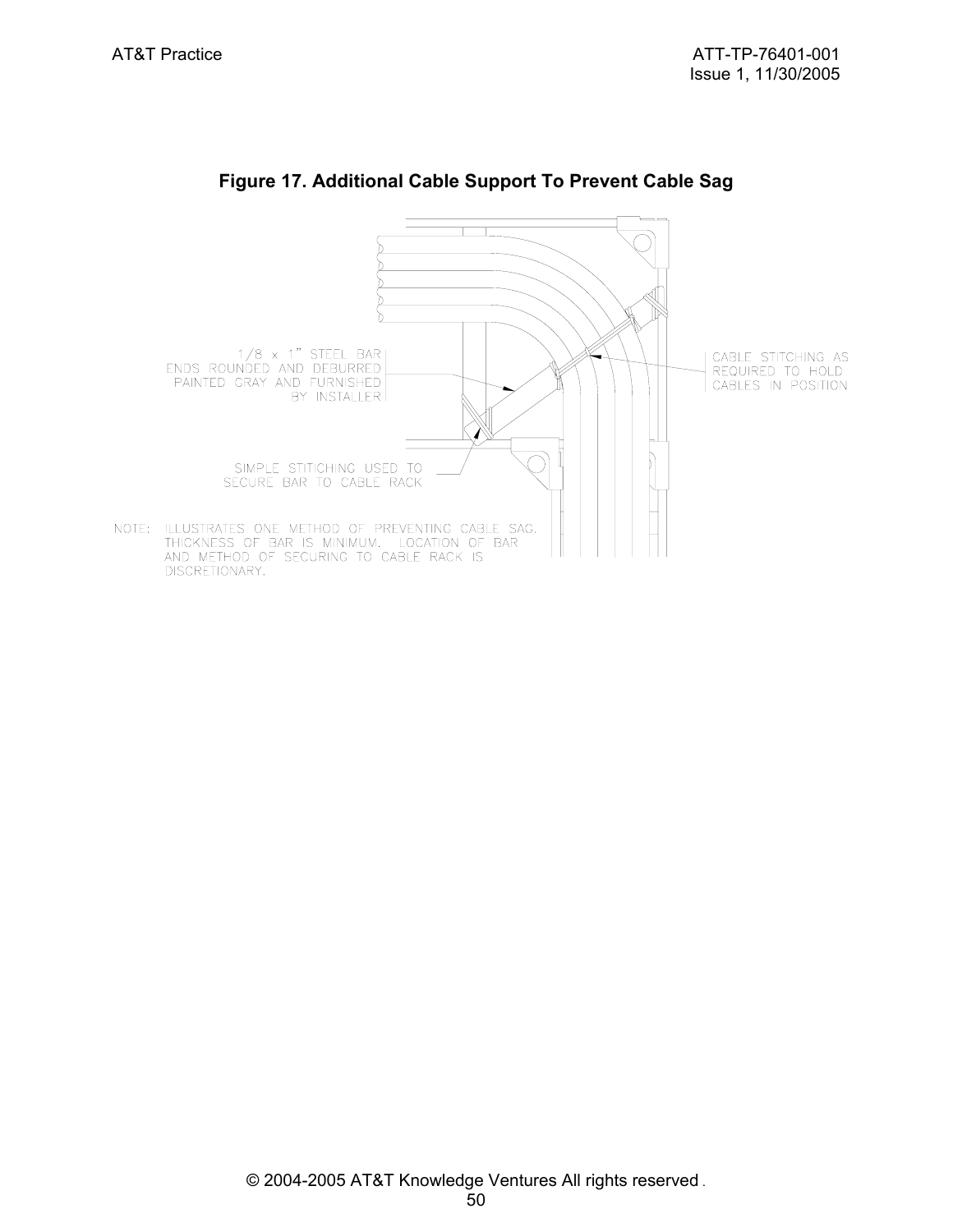![](_page_50_Figure_2.jpeg)

**Figure 18. Typical Arrangement Of Miscellaneous Cable Supports**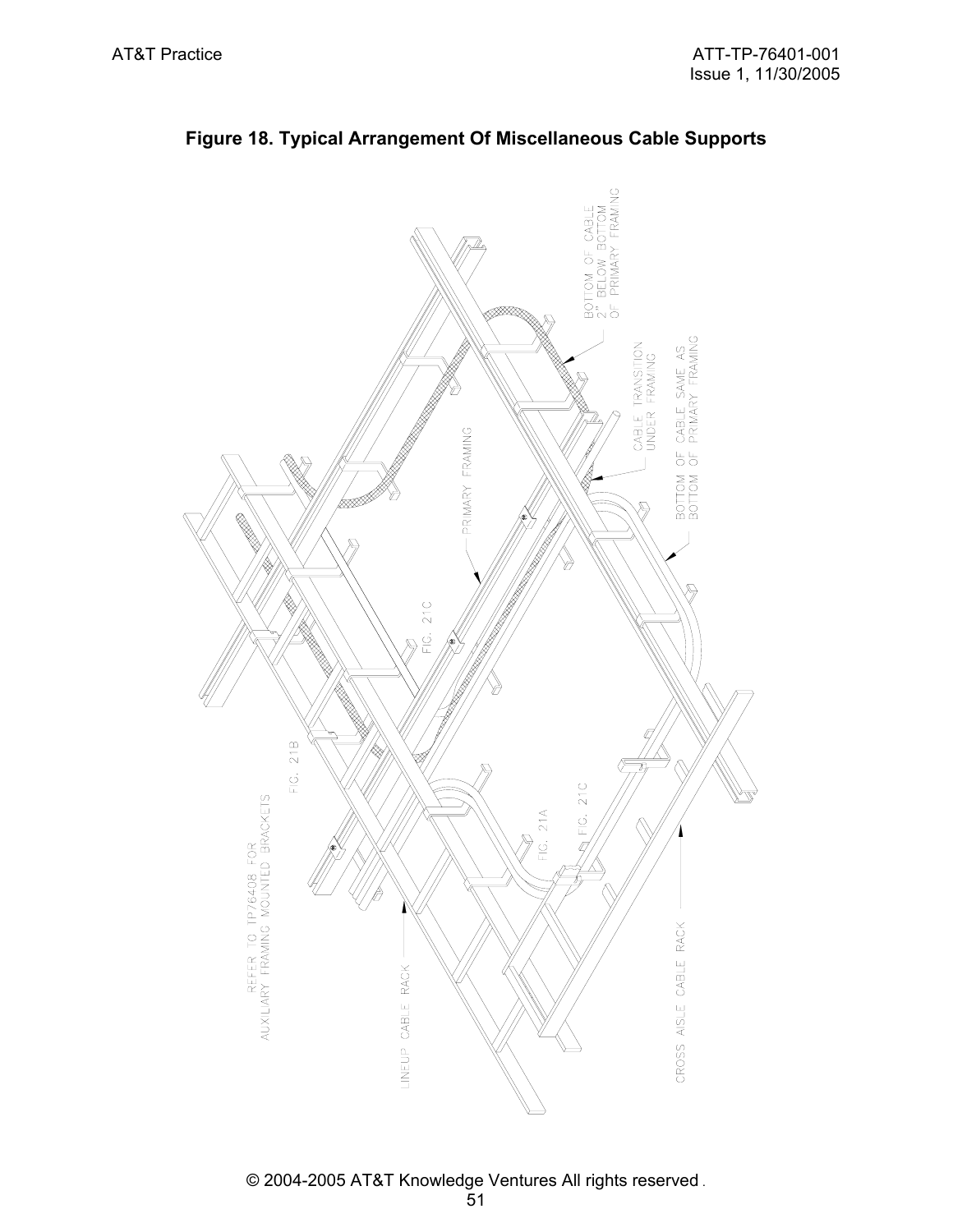![](_page_51_Figure_2.jpeg)

**Figure 19. Miscellaneous Cable Support Arrangements**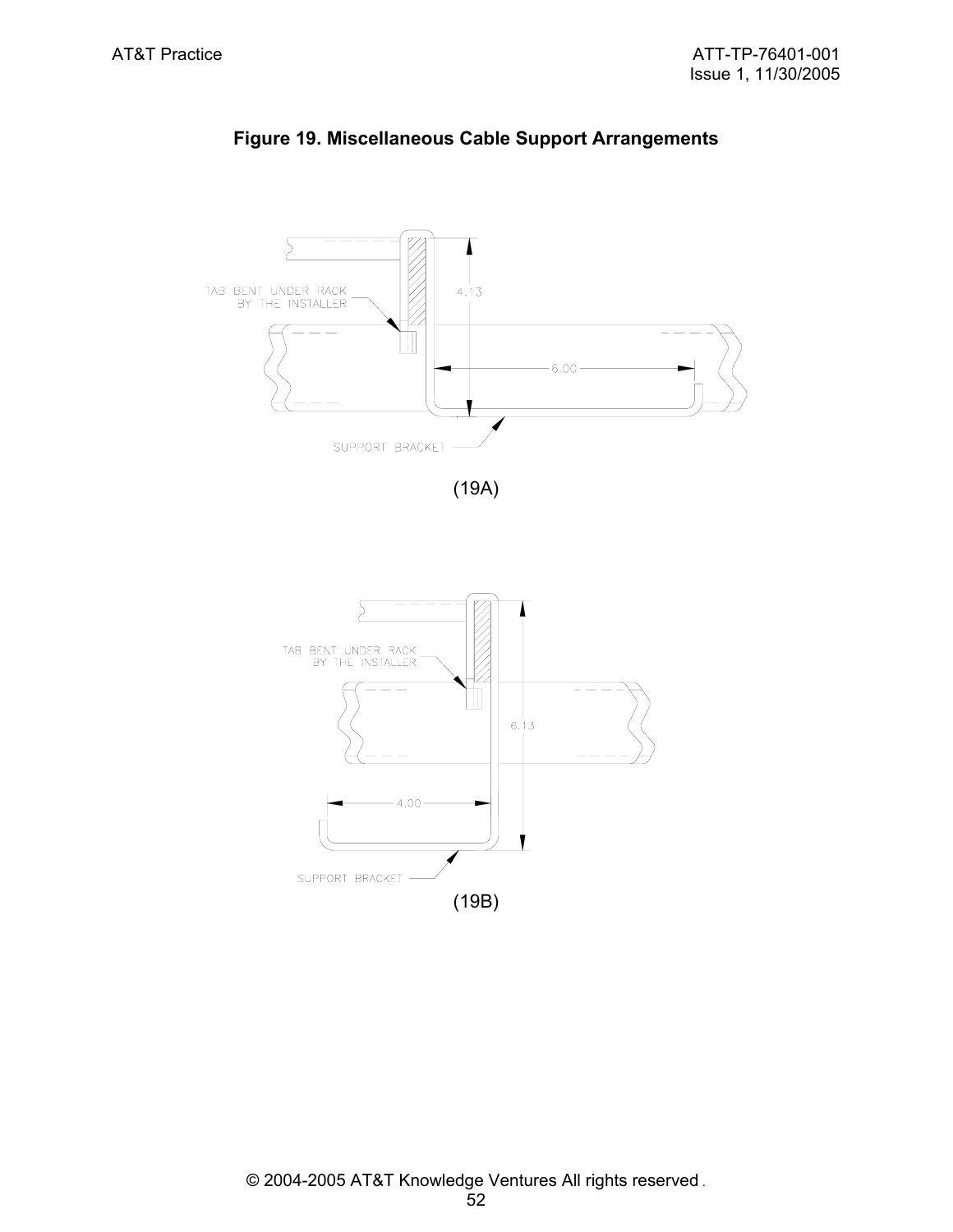![](_page_52_Figure_2.jpeg)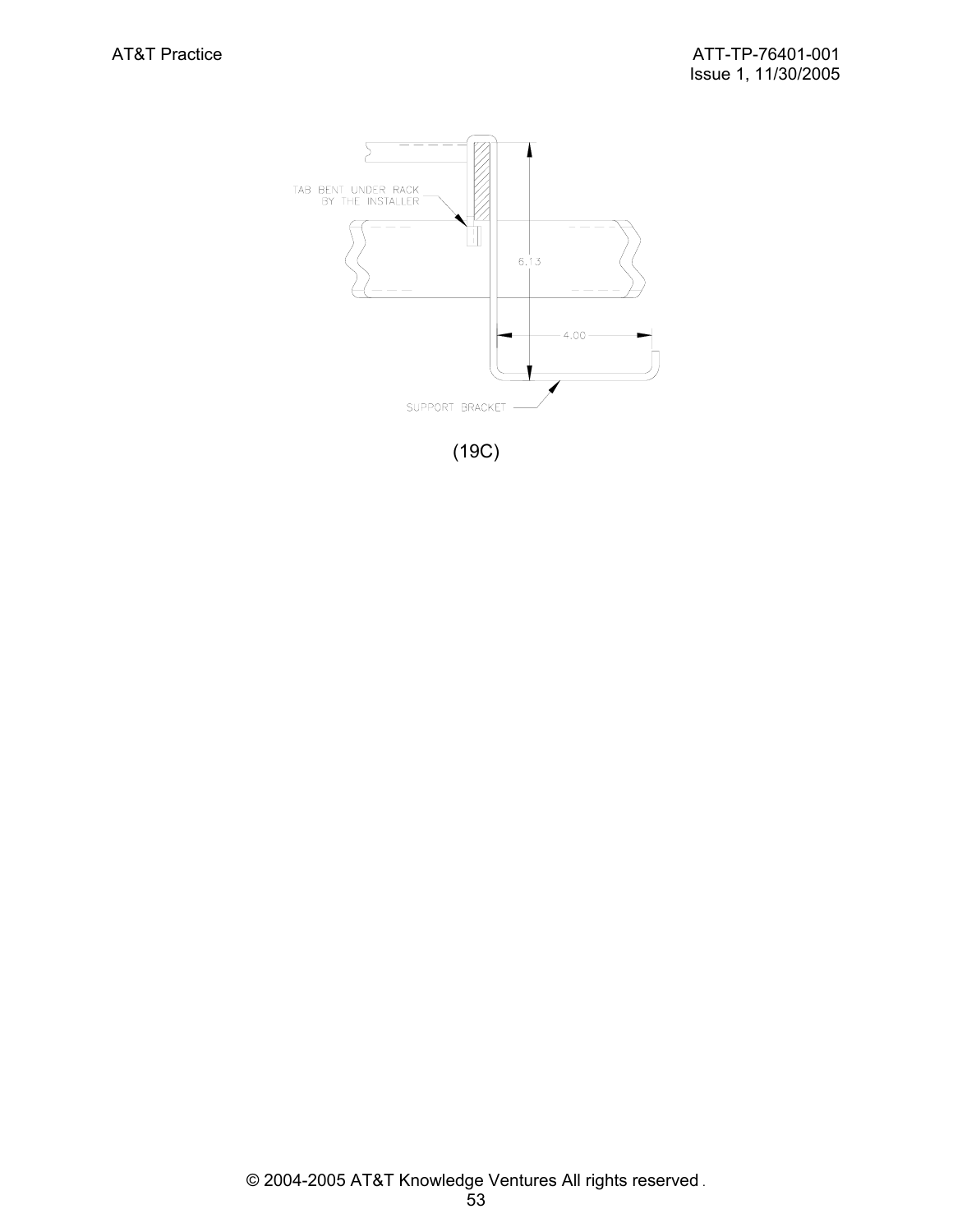# **Figure 20. Panned And Horned Cable Rack Used For Unsecured Cable Applications**

![](_page_53_Figure_3.jpeg)